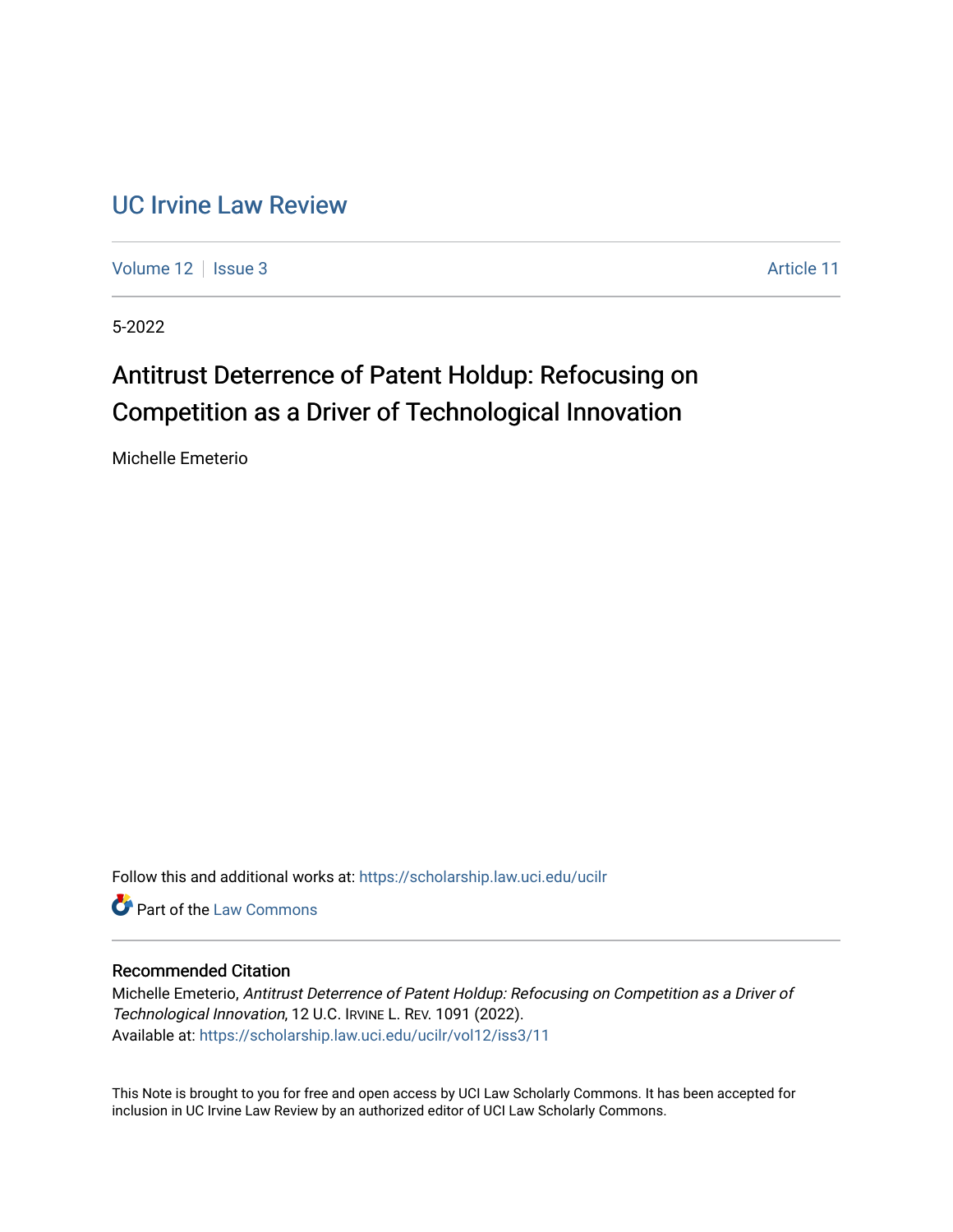# Antitrust Deterrence of Patent Holdup: Refocusing on Competition as a Driver of Technological Innovation

# Michelle Emeterio\*

*Traditionally, antitrust law has served as both deterrent against and remedy for the monopolistic behavior known as patent holdup. Yet those who profit from patent holdup not only deny its existence but also until very recently wielded an enticing critique of the role of antitrust law in its deterrence—namely, that antitrust law (1) disincentivizes technological innovation and (2) incentivizes infringement.*

*After exploring patent holdup and why the modern and historical goals of antitrust law are well suited to combatting it, this Note provides direct and circumstantial evidence of the existence of patent holdup as a real-world problem. It also looks at how a sociopolitical power imbalance at work from 2017 until 2021 bolstered attempts to immunize standard-essential patents from antitrust scrutiny. Next, it covers why contract law alone is insufficient to remedy or deter patent holdup. Additionally, this Note debunks the misguided admonition that innovation will be deterred by antitrust scrutiny. Such admonition is premised on the notions that unqualified patent rights, such as the right to maximize prices and the right to exclude others from practicing one's patent, are necessary incentives for innovation and that antitrust*  enforcement suppresses these incentives. This Note ends with a realistic view of the role of *injunctions in the context of standard-essential patents and the conclusion that a recent governmental policy shift towards continuing to allow firms to seek injunctions while preserving the role of antitrust law is the only sensible approach to take.*

<sup>\*</sup> Juris Doctor, University of California, Irvine School of Law, Class of 2021, *cum laude*. Many thanks to Professor Christopher Leslie for his insight and encouragement, and to Alice Doyle, Alicia Hernandez and the other *Law Review* editors for their many brilliant suggestions.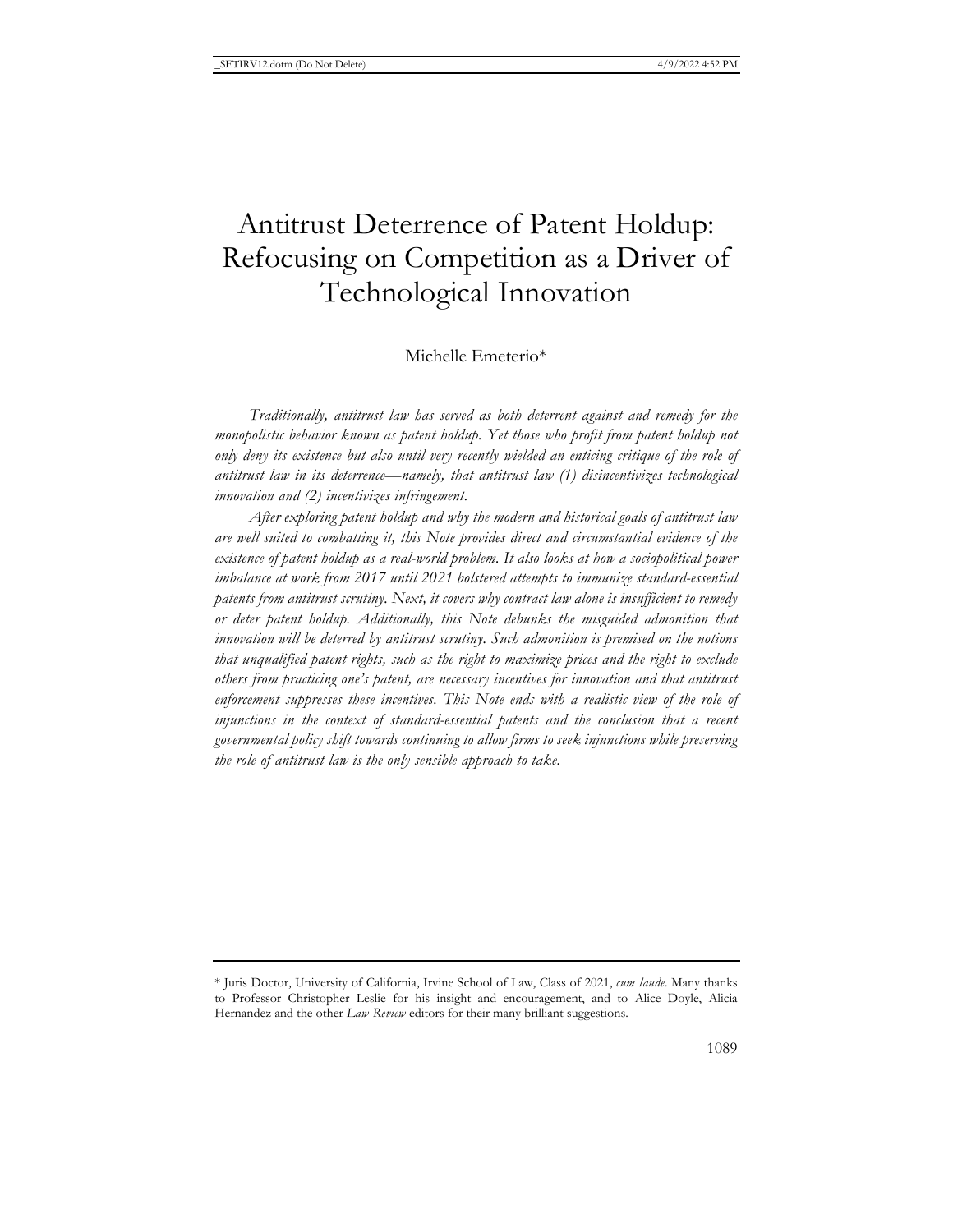| I.   |             |                                                             |  |
|------|-------------|-------------------------------------------------------------|--|
|      | $A_{-}$     |                                                             |  |
|      | Β.          |                                                             |  |
|      | $C_{\cdot}$ | Obtaining a Monopoly Through Deception on an SSO Is Not     |  |
|      |             |                                                             |  |
| II.  |             |                                                             |  |
|      | А.          | Undeterred Patent Holdup Breaks Down the Integrity of the   |  |
|      |             |                                                             |  |
|      |             |                                                             |  |
|      | <b>B.</b>   | Deterrence of Patent Holdup Is In-Line with the Goals of    |  |
|      |             |                                                             |  |
|      |             | 1. Enhancing Economic Efficiency and Consumer Welfare1106   |  |
|      |             | Promoting a Balance of Sociopolitical Power Amongst<br>2.   |  |
|      |             |                                                             |  |
|      |             | Antitrust Enforcement as a Tool for Racial Equity1111<br>3. |  |
|      |             | Patent Holdup Harms Competition, Not Just<br>4.             |  |
|      |             |                                                             |  |
| III. |             |                                                             |  |
|      | A.          | Antitrust Law Should Continue to Be the Deterrent Against   |  |
|      |             |                                                             |  |
|      | B.          | Contract Law Alone Is Insufficient to Deter or Remedy       |  |
|      |             |                                                             |  |
|      | $C_{\cdot}$ | Patent Rewards Do Not Have to Be Unrestricted in Order to   |  |
|      |             |                                                             |  |
|      | D.          |                                                             |  |
| IV.  |             |                                                             |  |
|      | А.          |                                                             |  |
|      | В.          | The General Legal Framework Regarding Injunctions Is        |  |
|      |             |                                                             |  |
|      |             |                                                             |  |
|      |             |                                                             |  |

# **INTRODUCTION**

Patent law and antitrust law are complementary in that they both aim to promote innovation and competition.1 This Note is about maintaining the

<sup>1</sup>*. See* Atari Games Corp. v. Nintendo of Am., Inc., 897 F.2d 1572, 1576 (Fed. Cir. 1990) ("[T]he aims and objectives of patent and antitrust laws may seem, at first glance, wholly at odds. However, the two bodies of law are actually complementary, as both are aimed at encouraging innovation, industry and competition." (citing Loctite Corp. v. Ultraseal LTD., 781 F.2d 861, 876–77 (Fed. Cir. 1985), *overruled by* Nobelpharma AB v. Implant Innovations, Inc., 141 F.3d 1059 (Fed. Cir. 1998))); Statement of Interest of the United States at 4, Cont'l Auto. Sys., Inc. v. Avanci, LLC, 485 F. Supp. 3d 712 (N.D. Tex. 2020) (No. 19-CV-02933) [hereinafter Statement of Interest], https://www.justice.gov/atr/case-document/file/1253361/download [https://perma.cc/Q7JN-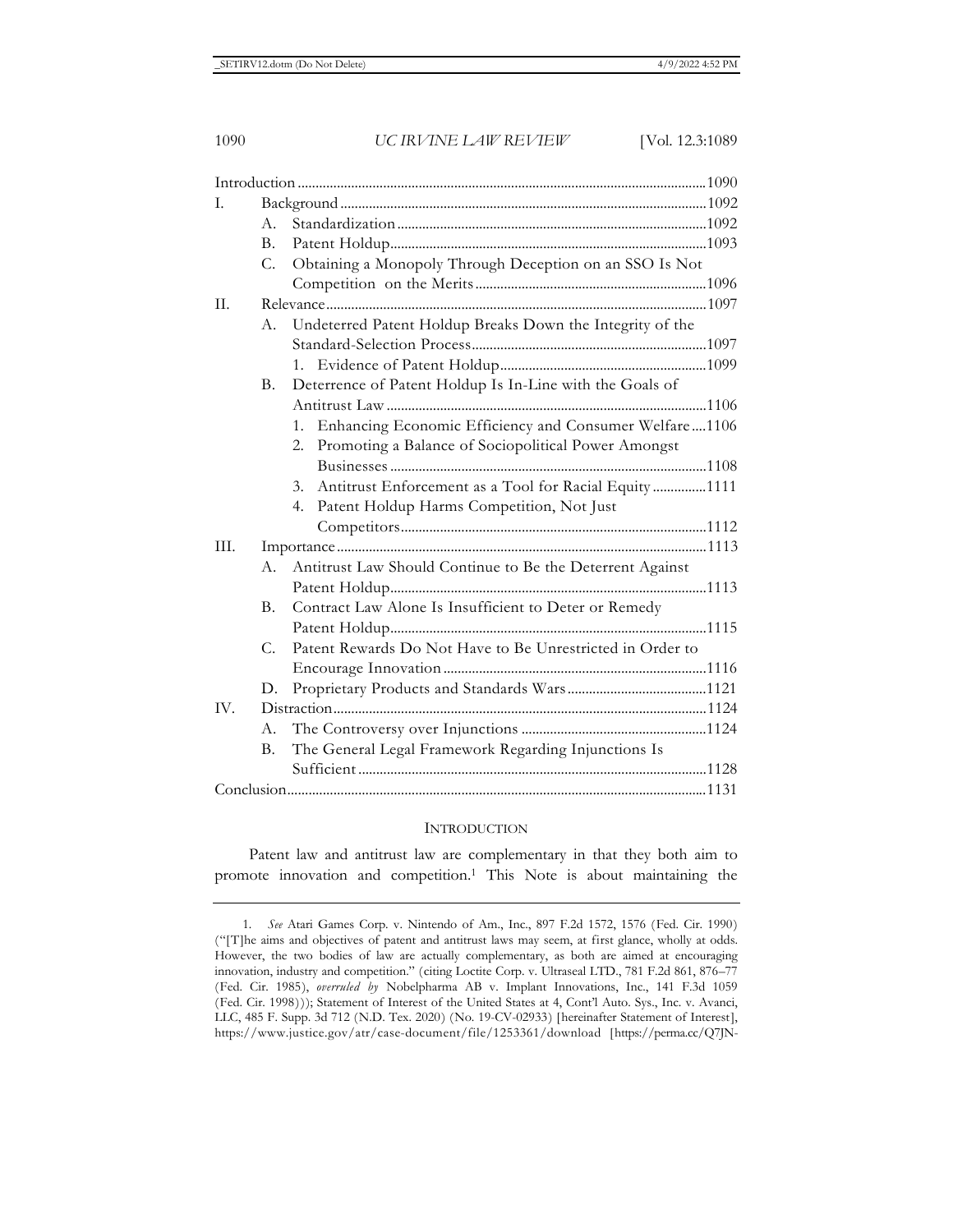complementary alignment between these two bodies of law, particularly in the context of technological standards. More specifically, it explores the perfect fit between antitrust law and standard-essential patents. It focuses on the goal of keeping antitrust law at play in order to deter what is known as patent holdup and to promote technological innovation. This focus remains especially important in light of several years of attacks on the applicability of antitrust law in connection with technological standards.<sup>2</sup>

Given recent political developments, the time is now to distinguish which arguments about patent holdup have merit and which do not.3 First, legislators from both sides of the aisle are "increasingly focus[ed] on tech companies and [anticompetitive] practices."4 Second, in a July 2021 Executive Order, President Biden called for initiatives that will promote competition, such as revising a Joint Policy Statement on remedies for standard-essential patents (SEPs) subject to fair, reasonable, and nondiscriminatory (FRAND) commitments.5 Third, the U.S. Department of Justice (DOJ) released a draft revised policy statement in December of 2021 and requested public comments for the statement until February 4, 2022.6 This draft revised policy statement has already been touted as "reestablish[ing]

LS8F] ("[T]he policies of the patent laws and antitrust laws are aligned in their mutual aim to foster innovation that creates dynamic competition."); *cf.* Oskar Liivak, *Rethinking the Concept of Exclusion in Patent Law*, 98 GEO. L.J. 1643, 1656 (2010) ("Patent law is an artificial deviation from competition." (internal quotations omitted) (citing Brett M. Frischmann & Mark A. Lemley, *Spillovers*, 107 COLUM. L. REV. 257, 267 n.33 (2007))); Letter from Thom Tillis, U.S. Sen., to Merrick Garland, Att'y Gen. & Jonathan Kanter, Assistant Att'y Gen. (Jan. 19, 2022) [hereinafter Letter from Thom Tillis], https://www.ipwatchdog.com/wp-content/uploads/2022/01/1.19.2022-LTR-Senator-Tillis-to-AG-Garland-and-AAG-Kanter.-Final.docx.pdf [https://perma.cc/9B7M-YBR8] ("Antitrust and intellectual property policies need to work together to create a balanced, strong, innovation ecosystem.").

<sup>2</sup>*. See* Rosa Morales, *Can Antitrust Enforcement Be a Tool for Racial Equity?*, LAW360 (Mar. 30, 2021, 6:03 PM), https://www.law360.com/articles/1370258 [https://perma.cc/548J-3H2D] ("Sen. Amy Klobuchar, D-Minn.—who chairs the U.S. Senate's Subcommittee on Competition Policy, Antitrust and Consumer Rights—recently commented that increasing market power and concentration, and decades of court rulings and lax regulation by agency enforcers, have been key contributors to the monopoly problem, particularly in Big Tech.").

<sup>3</sup>*. See id.* ("[R]ecent legislative and executive developments may portend a policy shift in antitrust enforcement in a political environment with rare bipartisan support for reining in market power in and beyond Big Tech.").

<sup>4</sup>*. See* James Arkin, *Bipartisan Senators to Target Big Tech in Competition Bill*, LAW360 (Oct. 14, 2021, 5:19 PM), https://law360.com/articles/1431044 [https://perma.cc/6RQD-XVT6].

<sup>5.</sup> Promoting Competition in the American Economy, 86 Fed. Reg. 36,987, 36,991–92 (July 14, 2021), https://www.govinfo.gov/content/pkg/FR-2021-07-14/pdf/2021-15069.pdf [https:// perma.cc/6LGT-CE5G].

<sup>6.</sup> U.S. PAT. & TRADEMARK OFF., NAT'L INST. OF STANDARDS & TECH. & ANTITRUST DIV., U.S. DEP'T OF JUST., DRAFT POLICY STATEMENT ON LICENSING NEGOTIATIONS AND REMEDIES FOR STANDARDS-ESSENTIAL PATENTS SUBJECT TO VOLUNTARY F/RAND COMMITMENTS (2021) [hereinafter "DRAFT POLICY STATEMENT"], https://www.justice.gov/atr/ page/file/1453471/download [https://perma.cc/4JVT-TUKJ]. As of this writing, political developments surrounding the revised Joint Policy Statement are evolving. Developments occurring after April 11, 2022 will not be captured before this Note goes to print.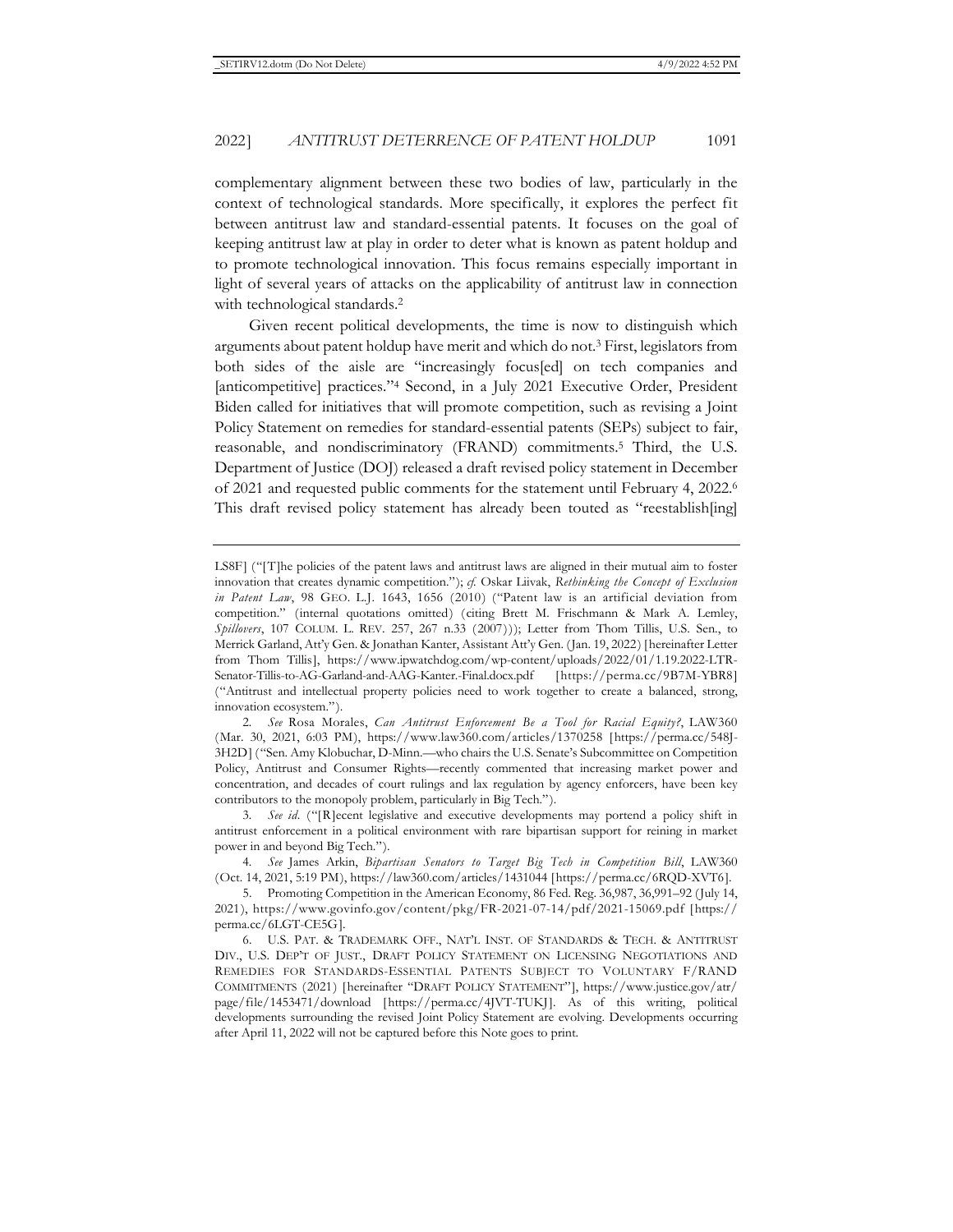balance in negotiations between SEP holders and implementers by removing the threat of illegitimate exclusionary relief."7

Part I of this Note provides an overview of patent holdup and explains why it is anticompetitive. Part II explores real-world evidence that patent holdup actually happens and takes a deeper look at why it implicates antitrust scrutiny under both modern and historical goals of antitrust law. It includes a concrete example of a sociopolitical power imbalance at work—the kind that can both arise from and seek to perpetuate patent holdup. Part III discusses why antitrust enforcement is not only implicated but also necessary. It explains why contract law alone cannot maintain the integrity of the standard-setting and implementation processes and then debunks the myth that innovation will suffer if antitrust law remains involved. It next discusses the reality that patent owners are not victims in a world where patent holdup is deterred because if they do not want to agree to fair and reasonable patent-licensing terms, they can stay out of collective standard setting by developing and implementing fully proprietary products instead. Lastly, in Part IV, this Note rebuts the allegation that antitrust scrutiny incentivizes patent infringement by limiting the availability of injunctions. Granted, those taking a pro-injunction approach are partially right in that the fear of an antitrust lawsuit could deter a patent owner from seeking an injunction. But any claims that the availability of injunctions has been or will be foreclosed in the standards context are blatantly wrong and distract from the important goal of maintaining antitrust liability.

# I. BACKGROUND

#### *A. Standardization*

Standards-setting organizations (SSOs) are groups responsible for setting quality and interoperability standards for the devices and products consumers know and love. Two paradigmatic examples are cell phones and Wi-Fi.8 These products could not function the way they do without conforming to certain uniform technological standards. Indeed, it has been said that "without standardization there wouldn't be a modern economy."9

<sup>7.</sup> Timothy Muris, *Biden FRAND Policy Will Help Protect Competition*, LAW360 (Jan. 27, 2022, 6:41 PM), https://www.law360.com/articles/1459379 [https://perma.cc/WV42-LBHZ].

<sup>8</sup>*. See* Kristen Jakobsen Osenga, *Ignorance over Innovation: Why Misunderstanding Standard Setting Organizations Will Hinder Technological Progress*, 56 U. LOUISVILLE L. REV. 159, 169 (2018) ("Whether you have a phone made by Apple or Google or Samsung, you will be able to talk and text other people, regardless of what brand of smart phone they use. You will be able to access Wi-Fi via the router in your house, not [sic] matter what company manufactures that router—and you will be able to hop onto Wi-Fi hotspots at the local library, coffee shop, and many other places. When not on Wi-Fi, you will be able to access the LTE network, whether you use Verizon, T-Mobile, or another cell phone service provider. Technology standards make all these things, and so many other aspects of modern life, possible.").

<sup>9.</sup> James Surowiecki, *Turn of the Century*, WIRED (Jan. 1, 2002, 12:00 PM), http:// www.wired.com/wired/archive/10.01/standards.html [https://perma.cc/FQT6-WXX5].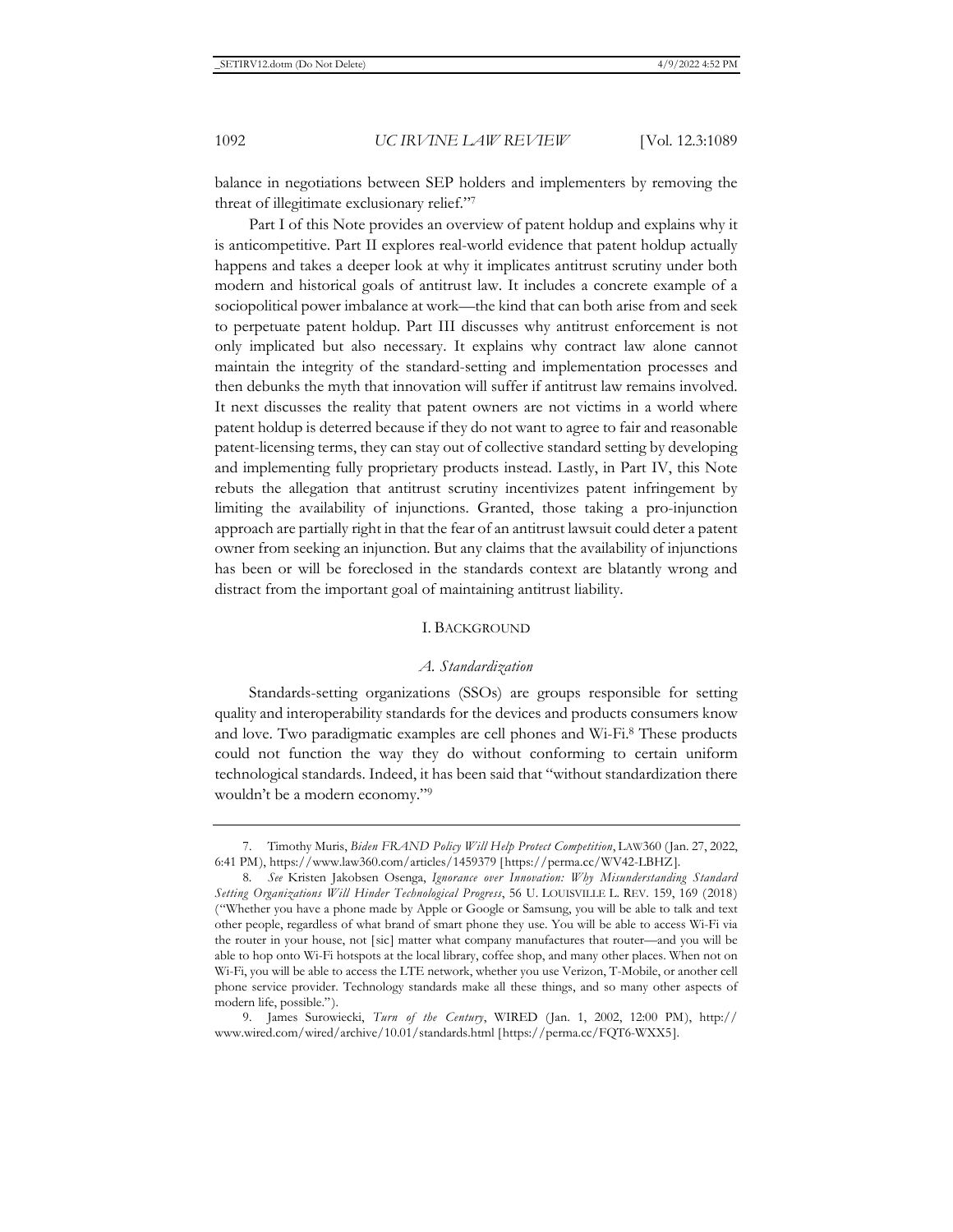SSOs endeavor to select the technologies that will be most beneficial for the industry.10 The process includes meetings with industry experts as well as pre-standard (ex ante or upstream) competition among the innovators who are each advocating for the selection of their own technology.11 During this period of upstream competition, monopoly pricing is not yet a problem.12 But once a standard is set, the selected technology is essential to compliance with the standard, so, assuming it was patented, it becomes what is known as an SEP. In other words, "if it is impossible to design a product that complies with a particular technical standard without infringing the claims of a particular patent, that patent is 'essential' to the practice of that standard."13 Once a patent is anointed as an SEP, there arises a risk of patent holdup.

# *B. Patent Holdup*

Patent holdup is when an SEP holder either refuses to license its technology or charges excessive royalties for its technology after others have already made "substantial investments" in developing and adopting the relevant standard.14 To help prevent patent holdup, SSOs employ a two-step process that requires (1) disclosure of all patents and (2) agreement by the patent owner to license its patent on FRAND terms.15 These requirements evolved as a means to balance the interests of SEP holders against those of end-product proprietors.16 That is, they protect competition and curb monopolistic behavior.

It is worth noting that *lawful* monopolies do not implicate antitrust law, but illegal monopolies do.17 A legal monopoly does not result in patent holdup because

13. Interview by Patrick H.J. Hughes with John D. Carlin, Pat. Att'y, Venable LLP (Sept. 23, 2020), 2020 IPDBRF 0115.

<sup>10. .</sup>*See, e.g.*, *Developing Standards*, IEEE STANDARDS ASS'N, https://standards.ieee.org/ develop/index.html [https://perma.cc/6GEC-94H5] (last visited Mar. 25, 2022) ("The IEEE standards development process is rooted in consensus, due process, openness, right to appeal and balance . . . . In particular, the IEEE operates in active agreement with the WTO principle that standards should not create unnecessary obstacles to trade, and whenever appropriate, should specify requirements in terms of performance rather than design or descriptive characteristics.").

<sup>11</sup>*. See, e.g.*, *id.*

<sup>12</sup>*. See* Deborah Platt Majoras, Chairman, Fed. Trade Comm'n, Recognizing the Procompetitive Potential of Royalty Discussions in Standard Setting, Remarks Prepared for Standardization and the Law: Developing the Golden Mean for Global Trade at Stanford University 3 (Sept. 23, 2005), http://www.ftc.gov/speeches/majoras/050923stanford.pdf [https://perma.cc/ 7WCN-TYLP] ("[B]efore lock in—or '*ex ante*'—technologies compete to be the standard, and no patent-holder can demand more than a competitive royalty rate. After lock in—or '*ex post*'—the owner of the chosen technology may have the power to charge users supra-competitive royalty rates—rates that may ultimately be passed on to consumers in the form of higher prices.").

<sup>14</sup>*. Id.*

<sup>15</sup>*. Id.*

<sup>16</sup>*. Id.*

<sup>17. 58</sup> C.J.S. *Monopolies* § 16 (2021) ("Under Section 2 of the Sherman Act prohibiting monopolization and conspiracy to monopolize, acts or practices that result in the acquisition or maintenance of monopoly power are not in violation unless they represent something more than the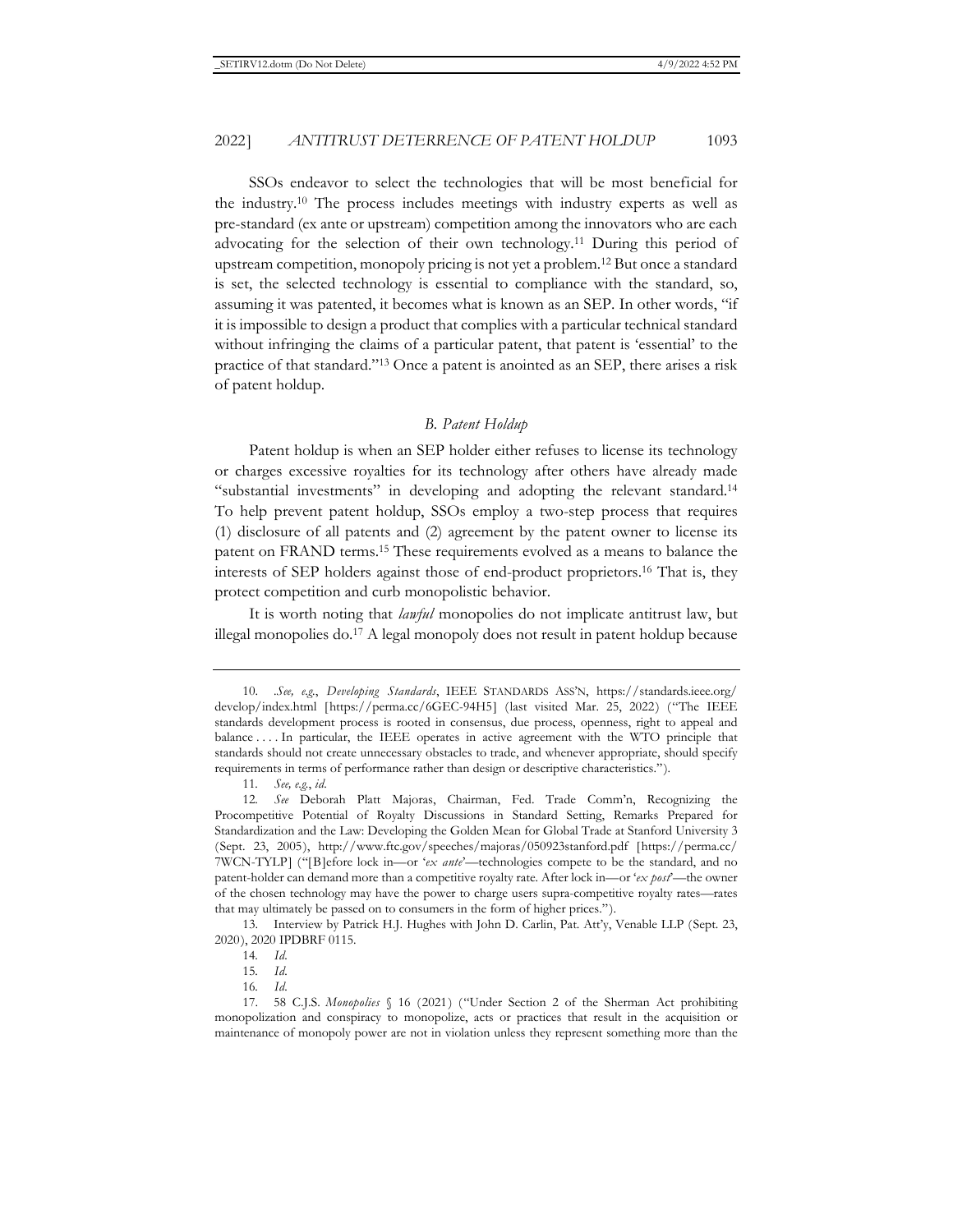it will have been achieved and maintained through competition on the merits.18 Competition for inclusion in a standard includes not only superior product but also a bona fide intent to honor one's FRAND commitment, which prevents the unlawful acquisition of monopoly power.19

An illegal monopoly, on the other hand, results when a patent holder deceptively influences an SSO to set a technological standard that requires use of its patent by agreeing to license the patent on FRAND terms but then violates that FRAND agreement by charging high or discriminatory licensing fees.<sup>20</sup> The ones being charged these above-FRAND licensing fees are the implementers and cannot at this point simply opt to use a different piece of technology.21 Once a piece of patented technology is included in a standard and the industry moves in that direction, the standard becomes entrenched, making it too costly for the industry to go back and pick a new standard. Those costs are called switching costs.22 Switching costs, coupled with the exclusionary power of the patent, are what create a monopoly for the SEP holder and eliminate other options for the implementers.<sup>23</sup> Obtaining and using this type of monopoly power through deception on an SSO has been known as patent holdup, and antitrust law has historically been involved to prevent such anticompetitive conduct.<sup>24</sup> Even in high-tech industry cases not

conduct of business that is part of the normal competitive process, and must be actions that are taken for no legitimate business reasons. A defendant must be guilty of illegal conduct to foreclose competition, to gain a competitive advantage, or to destroy a competitor, such that liability turns on whether valid business reasons can explain a defendant's actions. Monopoly power is not condemned by the Act only when it was unlawfully obtained. Even a lawful monopolist may be in violation when seeking to extend or exploit its monopoly in a manner not contemplated by its authorization. The use of monopoly power, however lawfully acquired, to foreclose competition, to gain a competitive advantage, or to destroy a competitor is unlawful." (footnotes omitted)).

18*. See* Broadcom Corp. v. Qualcomm Inc., 501 F.3d 297, 308 (3d Cir. 2007) ("Anticompetitive conduct may take a variety of forms, but it is generally defined as conduct to obtain or maintain monopoly power as a result of competition on some basis other than the merits." (citing LePage's Inc. v. 3M, 324 F.3d 141, 147 (3d Cir. 2003) (en banc))).

19*. See id.* at 305.

20*. See id.* at 312 n.5 ("[E]ven if the SSO . . . itself is not corrupt, the subversion of an SSO by a single industry player or by a limited subset of SSO members can result in anticompetitive outcomes . . . . [B]y hijacking or capturing an SSO, a single industry player can magnify its power and effectuate anticompetitive effects on the market in question.").

21. Implementers are technology developers and manufacturers of products conforming with a standard—the companies whose products incorporate the SEPs.

22*. See* Eastman Kodak Co. v. Image Tech. Servs., Inc., 504 U.S. 451, 476 (1992) ("[A] seller profitably could maintain supracompetitive prices in the aftermarket if the switching costs were high relative to the increase in service prices, and the number of locked-in customers were high relative to the number of new purchasers.").

23*. See* Microsoft Corp. v. Motorola, Inc., No. C10-1823, 2013 WL 2111217, at \*10 (W.D. Wash. Apr. 25, 2013) ("[T]he 'essence of hold-up' is that while *ex ante* competition constrains what a patent holder can obtain for access to its patent, *ex post*, the technology in the standard does not face that competition." (citing trial testimony of Richard Schmalensee).

24*. See Broadcom*, 501 F.3d at 314 ("Deception in a consensus-driven private standard-setting environment harms the competitive process by obscuring the costs of including proprietary technology in a standard and increasing the likelihood that patent rights will confer monopoly power on the patent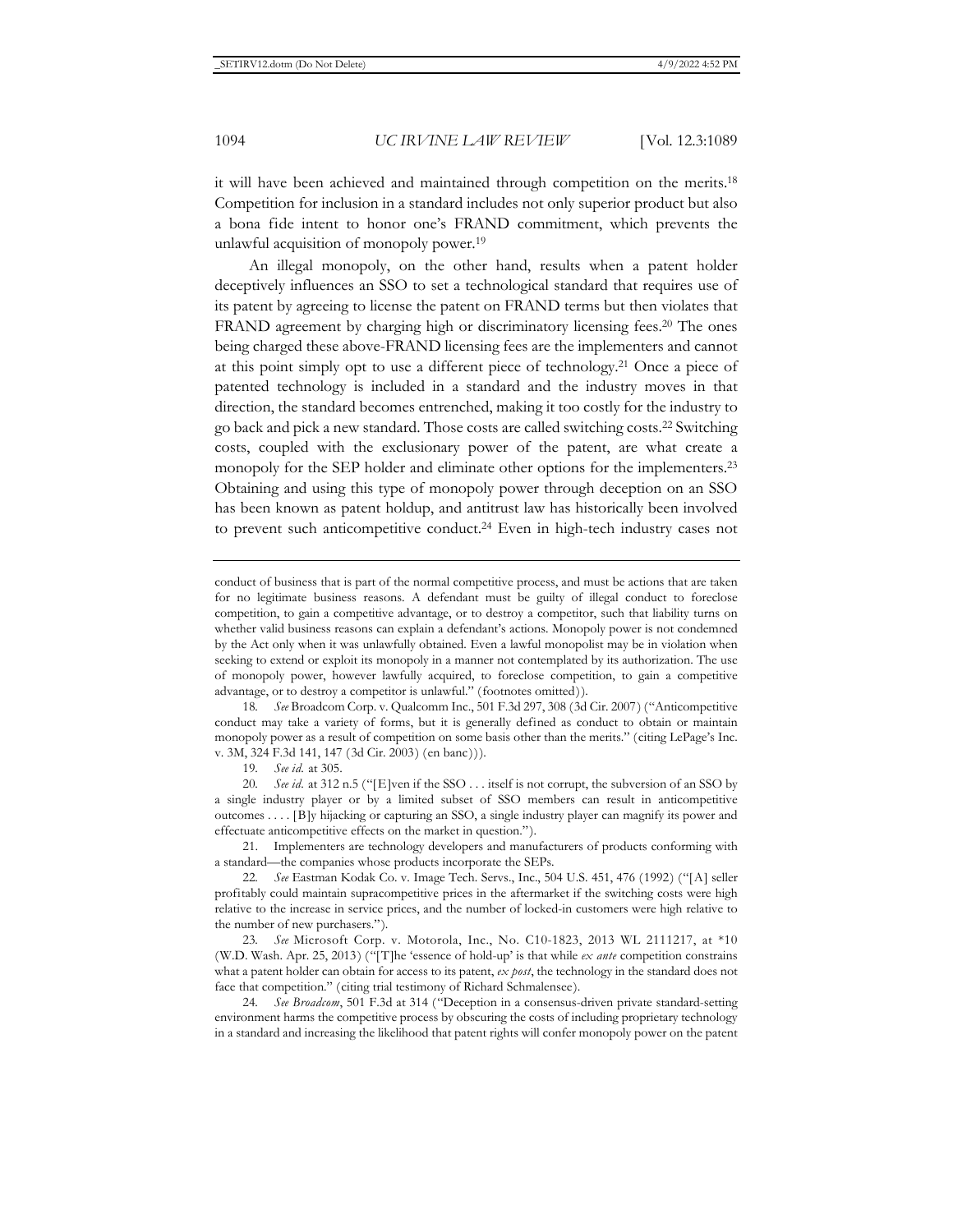specifically dealing with patent holdup, courts have held that deception is monopoly conduct.25 Those who reject patent holdup's receptiveness to antitrust scrutiny do not deny that deception can be monopoly conduct<sup>26</sup> but attempt to evade such scrutiny by suggesting that the "particular type of purported deception in the standard-setting context" is different—that it is a foreseeable and therefore immaterial kind of deception.27

But undermining antitrust law—a successful deterrent to wrongdoing—will invite more wrongdoing. Without antitrust laws enforcing the integrity of the standard-setting processes, consumers will lose some of the benefits provided by those processes. For one, SSOs may opt for non-patented technology in order to avoid patent holdup,28 potentially giving consumers less-than-ideal products. Patent owners, in turn, could be driven to take their chances in a standards war<sup>29</sup> rather than participate in a standard-selection process that might prefer non-patented technologies. Another possibility is that even if SSOs continued their current competitive selection processes, the FRAND commitment would have no teeth. Then, high and discriminatory royalty rates would become even more common, resulting in market delays, fewer implementers, more concentrated wealth, concentrated power, higher prices, and fewer choices for consumers.30 Maintaining

25*. See* United States v. Microsoft Corp., 253 F.3d 34, 76–77 (D.C. Cir. 2001) (en banc) (per curium) (holding that Section 2 liability was based on Microsoft's intentionally deceiving developers into thinking applications they developed to run on Microsoft systems would be cross-platform).

26. Statement of Interest, *supra* note 1, at 1 n.2 (citing *Microsoft Corp.*, 253 F.3d at 76–77) ("Deception, of course, can ground a valid Section 2 claim in certain circumstances.").

29. "Standards wars" are competitions for market-selected standards as opposed to collectively set standards. *See* Osenga, *supra* note 8, at 169. They are discussed in detail in Section III.D of this Note.

30*. See* DRAFT POLICY STATEMENT, *supra* note 6, at 4 ("Opportunistic conduct by SEP holders to obtain, through the threat of exclusion, higher compensation for SEPs than they would have been

holder." (citing Rambus, Inc., No. 9302, at 4 (Fed. Trade Comm'n, Aug. 2, 2006), 2006 WL 2330117 at \*19)); Wi-LAN Inc. v. LG Elecs., Inc., 382 F. Supp. 3d 1012, 1023 (S.D. Cal. 2019) ("Courts have recognized that fraudulent FRAND declarations that are used to induce SSOs to adopt standards essential patents can be monopoly conduct for the purposes of establishing a Section 2 claim." (citing Apple Inc. v. Samsung Elecs. Co., No. 11-CV-01846, 2011 WL 4948567, at \*4 (N.D. Cal. Oct. 18, 2011))); Rsch. In Motion Ltd. v. Motorola, Inc., 644 F. Supp. 2d 788, 796 (N.D. Tex. 2008) (denying a motion to dismiss a Section 2 claim because the plaintiff alleged that the defendant "obtained its position of power in the market not as a consequence of a superior product, business acumen or historic accident, but by misrepresenting its intentions"); *Apple Inc.*, 2011 WL 4948567, at \*4 ("Thus, intentionally false promises to SSOs regarding licenses with FRAND terms can give rise to actionable claims under Section 2 of the Sherman Act.").

<sup>27</sup>*. Id.*; *see also id.* at 15 ("Even if the patent holder plans to maximize its licensing rates until a court or other tribunal determines those rates are above FRAND . . . [its] failure to be forthcoming about that intent . . . does not constitute a material deception.").

<sup>28</sup>*. See Broadcom*, 501 F.3d at 305 (noting that, in order to deter unlawful monopolies, SSOs might choose "nonproprietary technologies for inclusion in the standard"); Christopher R. Leslie, *The DOJ's Defense of Deception: Antitrust Law's Role in Protecting the Standard-Setting Process*, 98 OR. L. REV. 379, 389 (2020) ("The [FRAND] obligation, however, must be binding, because if FRAND commitments are neither credible nor enforceable, SSOs may adopt suboptimal standards in an effort to minimize the risk of patent holdup.").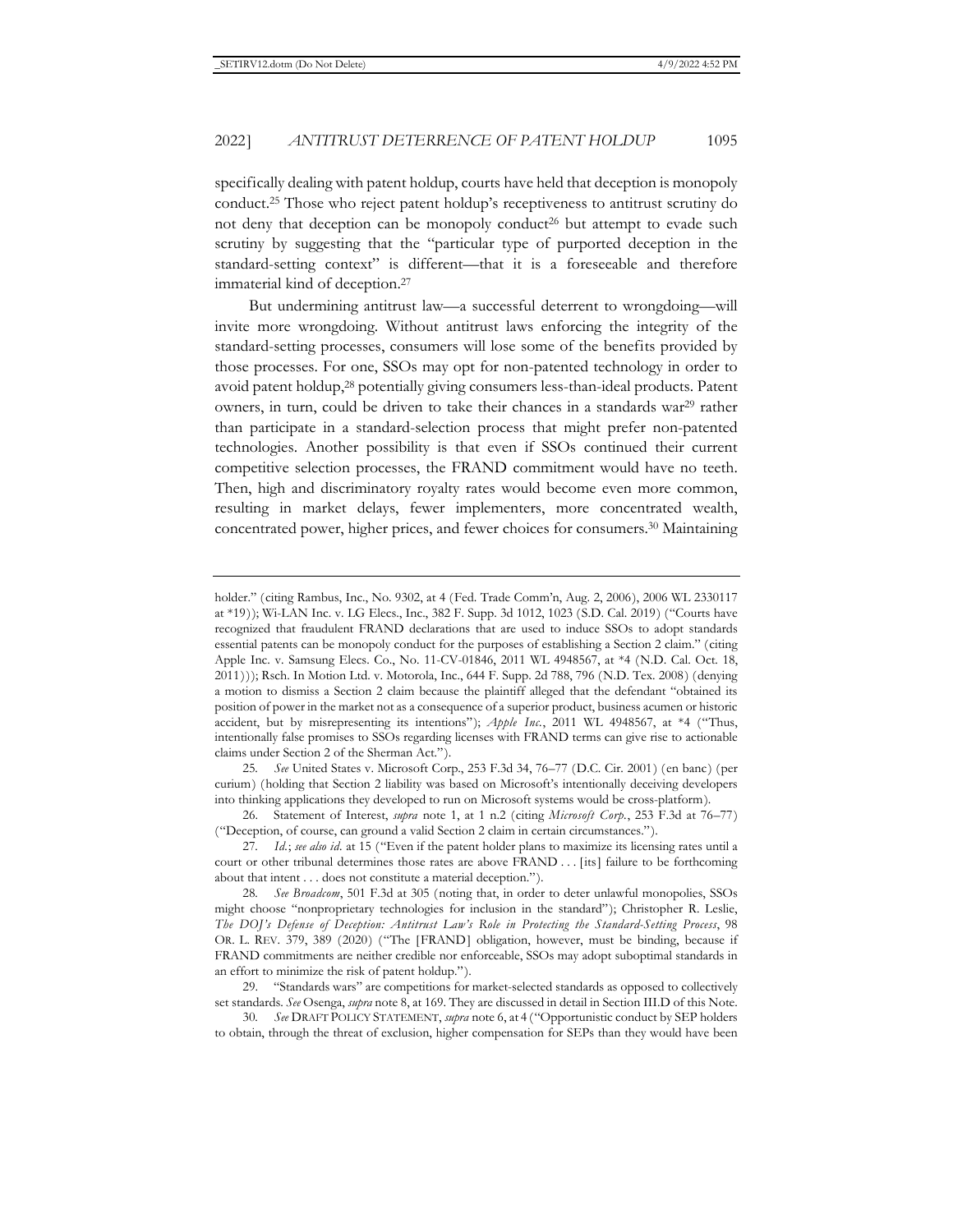antitrust enforcement, on the other hand, promotes lawful competition and innovation, as this Note will explore.

# *C. Obtaining a Monopoly Through Deception on an SSO Is Not Competition on the Merits*

SSOs are comprised of implementers, patent holders, technical experts, and other stakeholders, many of whom compete with each other.31 Thus, SSOs utilize competition at the upstream, standard-selection level to choose the most efficient and beneficial technology for their members.32 Critics argue that the existence of this upstream competition means all SEP monopolies are achieved through competition on the merits and therefore antitrust laws should not be at play.33 This could make sense if there were no FRAND commitments or deception on the SSOs, but it ignores the fact that the patented products would never have been selected if there were not FRAND commitments attached.<sup>34</sup> When competing for selection, misrepresenting one's intent to honor a FRAND commitment is akin to misrepresenting the capability of the product. Both intent to honor a FRAND commitment and the product's capabilities are important factors in determining which products get chosen and which do not. Thus, such deception in standards selection is anticompetitive. It permits an "inefficient acquisition of market power" that "subverts the competitive process" by keeping implementers unaware of the terms on which a technology will be licensed.35

34*. See* Broadcom Corp. v. Qualcomm Inc., 501 F.3d 297, 313 (3d Cir. 2007) ("A firm's FRAND commitment, therefore, is a factor—and an important factor—that the [SSO] will consider in evaluating the suitability of a given proprietary technology vis-a-vis competing technologies." (citing Brief of Amici Curiae The Institute of Electrical and Electronics Engineers, Inc. et al. in Support of Neither Party at 9, *Broadcom*, 501 F.3d 297 (No. 06-4292), 2006 WL 6900963)).

35. Joseph Farrell, John Hayes, Carl Shapiro & Theresa Sullivan, *Standard Setting, Patents, and Hold-Up*, 74 ANTITRUST L.J. 603, 609 (2007).

able to negotiate prior to standardization, can deter investment in and delay introduction of standardized products, raise prices, and ultimately harm consumers and small businesses.").

<sup>31</sup>*. See* Osenga, *supra* note 8, at 165 ("SSOs are 'voluntary collectives in which representatives from multiple private companies, who are often competitors of each other, work together to establish technology standards.'" (quoting Jay P. Kesan & Carol M. Hayes, *FRANDs Forever: Standards, Patent Transfers, and Licensing Commitments*, 89 Ind. L. Rev 1, 4 (2009))).

<sup>32</sup>*. See, e.g.*, *Developing Standards*, *supra* note 10.

<sup>33.</sup> Makan Delrahim, Assistant Att'y Gen., U.S. Dep't of Just., Antitrust Div., Broke . . . but Not No More: Opening Remarks—Innovation Policy and the Role of Standards, IP, and Antitrust, Prepared Remarks for LeadershIP Virtual Series (Sept. 10, 2020) [hereinafter Delrahim, Broke], https://www.justice.gov/opa/speech/assistant-attorney-general-makan-delrahim-delivers-remarksleadership-virtual-series#\_ftnref1 [https://perma.cc/3BK5-TUJ6] ("The competitive process in this context takes place in the negotiations between implementers and patent holders. Negotiating in the shadow of dubious antitrust liability is not only unnecessary, it dramatically shifts bargaining power between patent holders and implementers in a way that distorts the incentives for real competition on the merits through innovation. Giving implementers the threat of treble damages in antitrust increases the perverse likelihood of 'hold-out,' which is the other side of the 'hold-up' coin. Of course, none of this undermines the importance of the negotiations that took place at the time that an [SSO] selected competing technologies for inclusion in the standard.").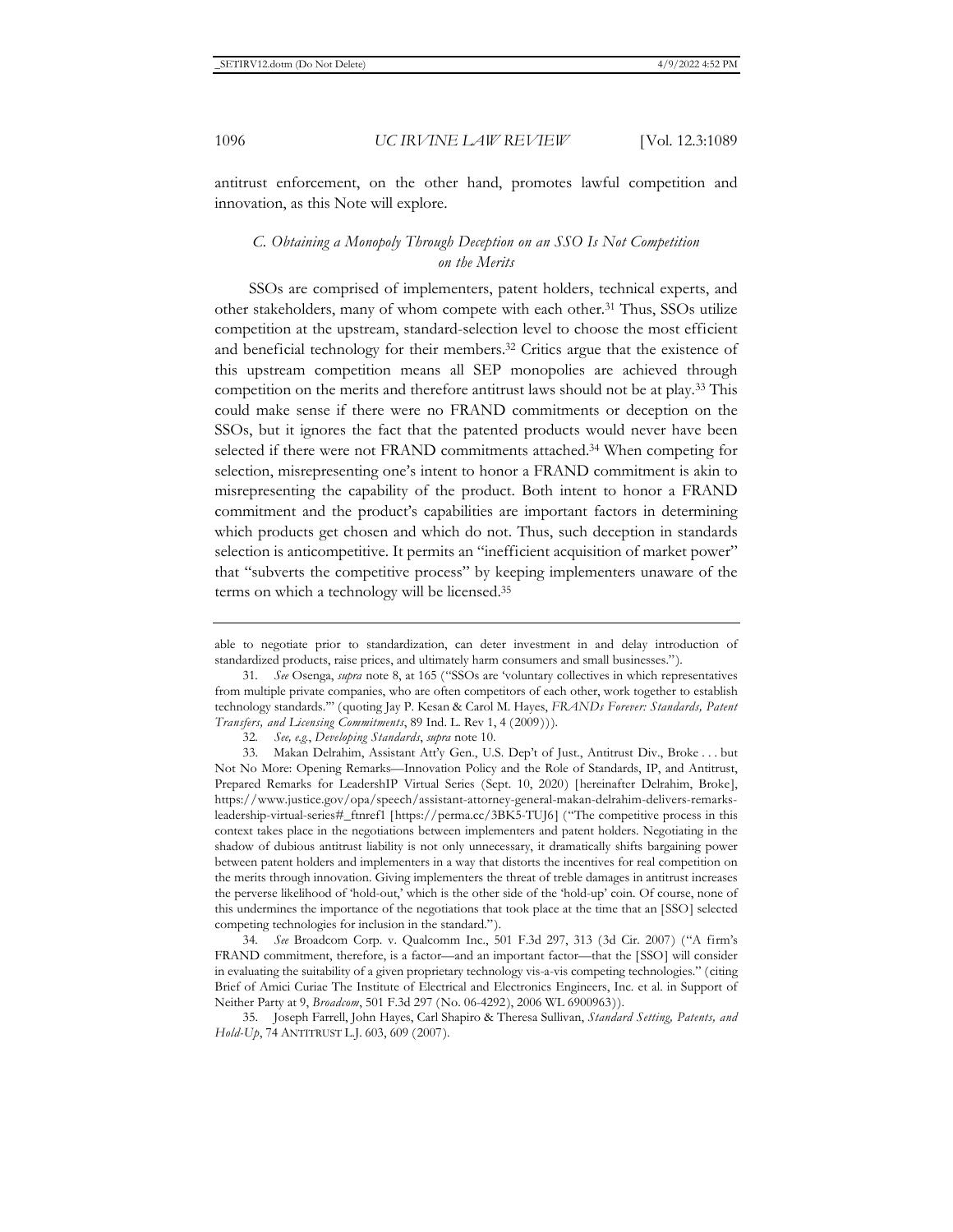The market power at issue here does not apply to all patents or to lawful SEPs for that matter. For one, not all patents confer a monopoly. When people (or even courts)36 use the word "monopoly" to refer to patent rights in a *non-SEP* invention, that is typically a misnomer.37 The distinction between a true monopoly and general patent rights is important because, in patent holdup, antitrust law is not concerned with the lawful exclusion from competition that would be granted by a patent or with the lawful exclusion that results from a standard.38 Antitrust law *is*, however, concerned with deterring and remedying the unlawful exclusion that results from anticompetitive violations of FRAND agreements.39

#### II. RELEVANCE

# *A. Undeterred Patent Holdup Breaks Down the Integrity of the Standard-Selection Process*

Although patent holdup does occur, it is at least partially deterred by the risk of an antitrust lawsuit, which maintains integrity in the standard-selection process. SSOs require this integrity in order to continue providing significant and reliable services—namely, developing and adopting the standards on which industries and consumers rely. Deterrence of patent holdup is incredibly important because, without a reliable selection process in which patent holders can be trusted to maintain FRAND royalty rates, holdup slows the whole system, harming innovation

<sup>36</sup>*. E.g.*, Cont'l Auto. Sys., Inc. v. Avanci, LLC, 485 F. Supp. 3d 712, 733 (N.D. Tex. 2020) ("A patent holder, of course, has a lawful monopoly to license its patent."), *vacated and remanded*, 27 F.4th 326 (5th Cir. 2022).

<sup>37</sup>*. See* Ill. Tool Works Inc. v. Indep. Ink, Inc., 547 U.S. 28, 44 (2006) ("[T]he vast majority of academic literature recognizes that a patent does not necessarily confer market power."); *see also* HERBERT HOVENKAMP, MARK D. JANIS, MARK A. LEMLEY, CHRISTOPHER R. LESLIE & MICHAEL A. CARRIER, IP AND ANTITRUST: AN ANALYSIS OF ANTITRUST PRINCIPLES APPLIED TO INTELLECTUAL PROPERTY LAW § 4.02 (3d ed. 2017) ("In sum, coverage of one's product with an intellectual property right does not confer a monopoly . . . . ").

<sup>38.</sup> On the inherent exclusivity of patent law, see Liivak, *supra* note 1, at 1643 ("Patent law's broad exclusionary rule is one of its defining features."). On the inherent exclusivity of standards, see *Research in Motion Ltd. v. Motorola, Inc.*, 644 F. Supp. 2d 788, 796 (N.D. Tex. 2008) (noting that the opinion in Allied Tube & Conduit Corp. v. Indian Head, Inc., 486 U.S. 492, 501 (1988), "implies that, without safeguards against bias, the very existence of standards is inherently anti-competitive"). *See also* Makan Delrahim, Assistant Att'y Gen., Antitrust Div., U.S. Dep't of Just., *Antitrust Law and Patent Licensing in the New Wild West*, Prepared Remarks for IAM'S Patent Licensing Conference 6 (Sept. 18, 2018), https://www.justice.gov/opa/speech/file/1095011/download [https://perma.cc/ F5UK-UCVA] ("In the context of legitimate standard setting, the collective decision to incorporate a patented technology into a standard necessarily involves the 'exclusion' of rival technologies.").

<sup>39</sup>*. See* Apple Inc. v. Samsung Elecs. Co., No. 11-CV-01846, 2012 WL 1672493, at \*6 (N.D. Cal. May 14, 2012) ("Moreover, a number of courts have recognized a legal distinction between a normal patent—to which antitrust market power is generally not conferred on the patent owner, and a patent incorporated into a standard—to which antitrust market power may be conferred on the patent owner.").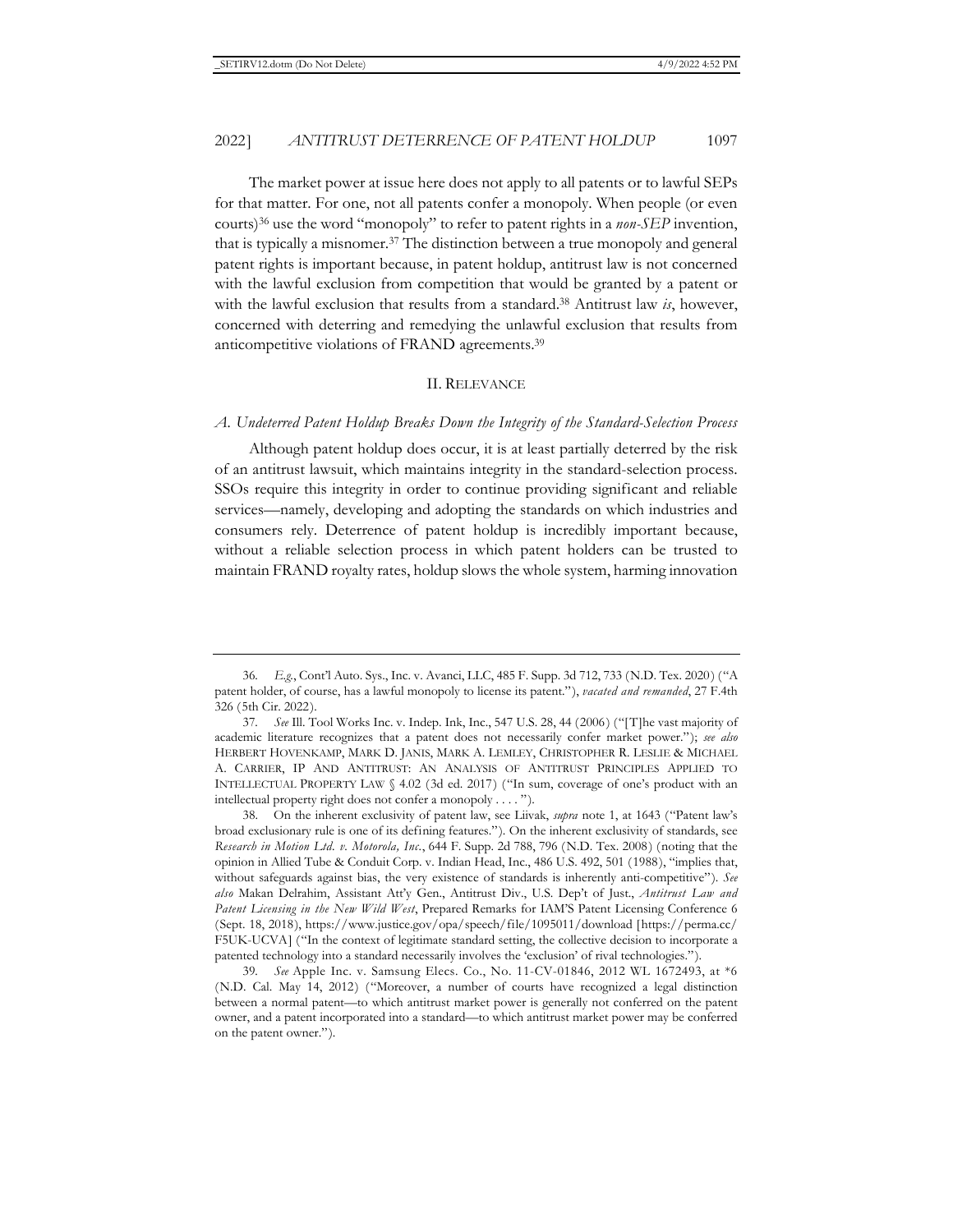and consumers alike.40 A former Joint Policy Statement issued in 2013 by the DOJ and the U.S. Patent and Trademark Office (USPTO) had noted that implementers might "postpone or avoid making commitments to standardized technology or . . . make inefficient investments in developing and implementing a standard" as a means of protecting themselves against patent holdup.41 Moreover, it stated that "[c]onsumers of products implementing the standard could also be harmed to the extent that the holdup generates unwarranted higher royalties and those royalties are passed on to consumers in the form of higher prices."42

The 2013 Joint Policy Statement was withdrawn as part of a push toward undermining antitrust law in the context of technological standard setting.43 In December of 2019, it was replaced with the current Joint Policy Statement by the DOJ, USPTO, and National Institute of Standards and Technology (NIST), which advised against antitrust scrutiny in the FRAND-licensing context so that it would be easier for SEP holders to seek injunctions.44 Just two years later, the current Joint Policy Statement began undergoing draft revisions in an effort to return to previous policy guidance.45

During the course of these policy shifts, some discourse called patent holdup a "radical theory" that needed to be reconsidered.46 Other arguments went so far as to suggest that integrity is not necessary in the standard-setting process—that, on the contrary, deception should be considered par for the course.47 Specifically, in the Statement of Interest submitted by the 2020 DOJ in *Continental Automotive Systems, Inc. v. Avanci, LLC*, it was argued that

[e]ven if the patent holder plans to maximize its licensing rates until a court or other tribunal determines those rates are above FRAND, that contingency is foreseeable [to] the SSO with a term as flexible as

<sup>40</sup>*. See* Microsoft Corp. v. Motorola, Inc., No. C10-1823, 2013 WL 2111217, at \*10 (W.D. Wash. Apr. 25, 2013) ("In addition to harming firms that are forced to pay higher royalties, hold-up also harms consumers to the extent that those excess costs are passed onto them.").

<sup>41.</sup> U.S. DEP'T OF JUST. & U.S. PAT. & TRADEMARK OFF., POLICY STATEMENT ON REMEDIES FOR STANDARDS-ESSENTIAL PATENTS SUBJECT TO VOLUNTARY F/RAND COMMITMENTS 4 (2013), https://www.justice.gov/atr/page/file/1118381/download [https:// perma.cc/87JL-KGSW] (withdrawn).

<sup>42</sup>*. Id.*

<sup>43</sup>*. See* James Arkin, *Tillis Slams DOJ's Plan to Revise Policy on Essential Patents*, LAW360 (Jan. 21, 2022, 7:22 PM), https://www.law360.com/articles/1457597/tillis-slams-doj-s-plan-torevise-policy-on-essential-patents [https://perma.cc/D3WU-G3G4] ("The Trump policy replaced the previous stance of U.S. competition enforcers, which was that patent holders could face antitrust claims from the government if they sought court injunctions against use of their patents without engaging in what enforcers believed were sufficient efforts to negotiate a licensing deal on fair, reasonable and nondiscriminatory terms.").

<sup>44</sup>*. See id.*

<sup>45</sup>*. Id.*

<sup>46</sup>*. E.g.*, Bryan Koenig, *DOJ Antitrust Head Touts Pushback on 'Radical' IP Theory*, LAW360 (Sept. 10, 2020, 8:03 PM), https://www.law360.com/articles/1307302/doj-antitrust-head-toutspushback-on-radical-ip-theory [https://perma.cc/BL73-RDPD].

<sup>47</sup>*. See, e.g.*, Statement of Interest, *supra* note 1, at 15.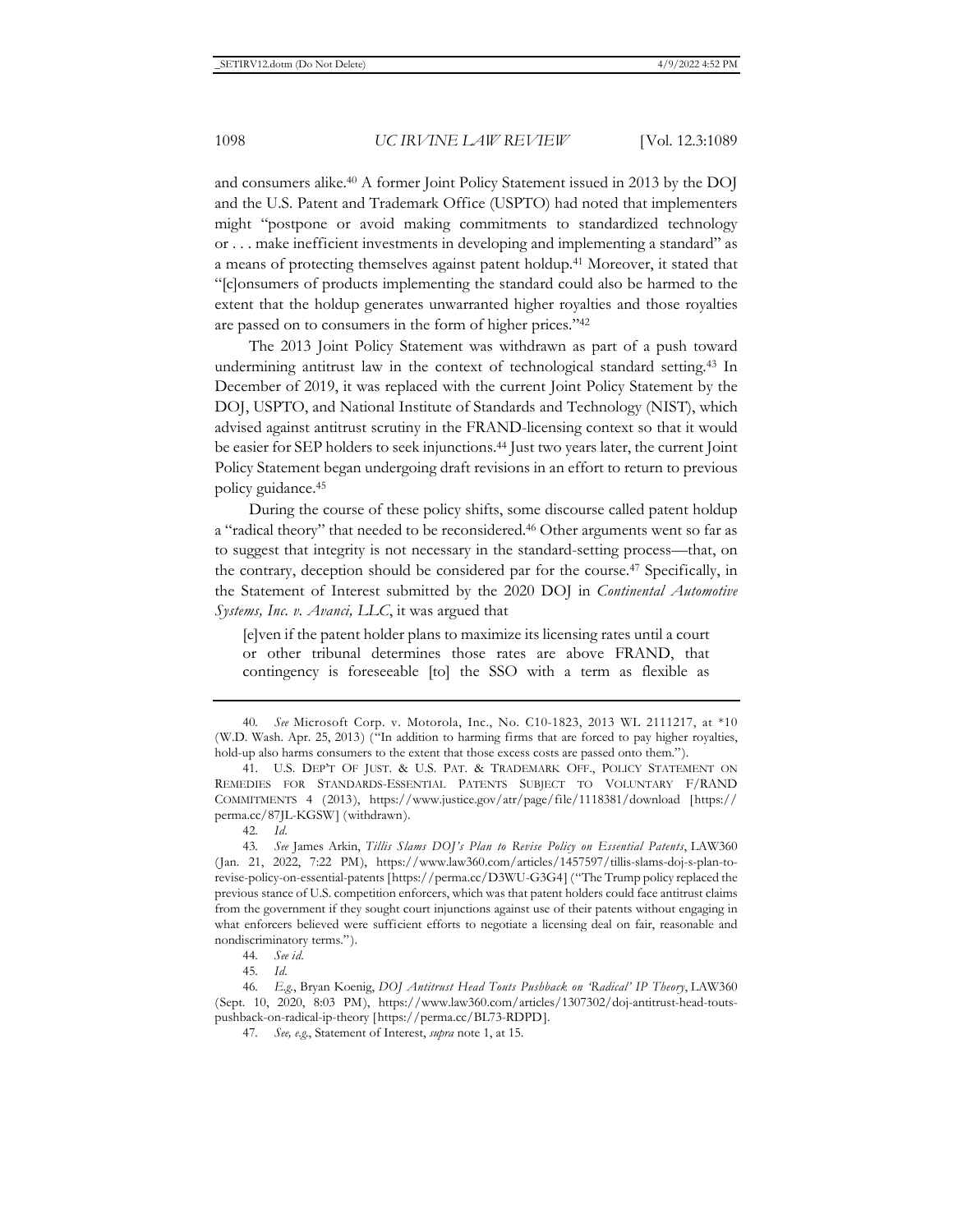"FRAND." A patent holder's failure to be forthcoming about that intent, therefore, does not constitute a material deception.<sup>48</sup>

Such a scenario is exactly the type of behavior that federal courts have recognized as anticompetitive.49 And logic would dictate that if it were foreseeable for patent holders to lie about their intent to charge above-FRAND royalties, then SSOs would not bother with FRAND commitments in the first place.

# *1. Evidence of Patent Holdup*

Another common attack on the use of antitrust law to combat patent holdup is that patent holdup is but a theory lacking empirical evidence.<sup>50</sup> But the evidence is not lacking—patent holdup empirically occurs, and the following is a sampling of real-world examples.

First is an extensive study of court dockets from all U.S. cases filed from 2010 to 2019 that assert or challenge SEPs.51 In the study, researchers from Santa Clara University and Toulouse School of Economics found "evidence of opportunistic behavior" by SEP licensors in approximately seventy-five percent of the assertions made in court.52 The study measured behaviors that have all been associated with patent holdup, including claiming discriminatory licensing terms, waiting until after a standard was adopted before disclosing relevant patents, and seeking to enjoin implementers from creating products that follow the standard.53 As stated by the researchers, "[w]hile it is true that many of our measures of opportunistic behavior are based on allegations by accused infringers, we strictly limit our data to allegations of strategic behavior that are supported by specific factual statements."54 Thus, this research helps illustrate the frequency of patent holdup.

Second, evidence of patent holdup can be seen in findings from the University of Tokyo, where researchers analyzed data gathered from after a 2011 auction of

<sup>48</sup>*. Id.*

<sup>49</sup>*. See* Amphastar Pharms., Inc. v. Momenta Pharms., Inc., 297 F. Supp. 3d 222, 230 (D. Mass. 2018) ("Intentional misrepresentations designed to deceive a standard-setting organization can constitute an antitrust violation.").

<sup>50</sup>*. See, e.g.*, Jonathan M. Barnett, *Has the Academy Led Patent Law Astray?*, 32 BERKELEY TECH. L.J. 1313, 1338–39 (2017) ("Remarkably, *all* available empirical evidence fails to confirm these widely endorsed theories. This mismatch between theory and evidence demands that we revisit the explicit and implicit assumptions behind those theories; upon closer review, it is clear that those assumptions are unlikely to be typically realized in real-world technology markets."); Osenga, *supra* note 8, at 172 ("The existence and extent of patent hold-up and royalty stacking have been questioned by numerous commentators due to a lack of evidence and even evidence to the contrary.").

<sup>51.</sup> Brian J. Love, Yassine Lefouili & Christian Helmers, *Do Standard-Essential Patent Owners Behave Opportunistically? Evidence from U.S. District Court Dockets* 41 (Toulouse Sch. of Econ., Working Paper No. 20-1160, 2020), https://ssrn.com/abstract=3727085 [https://perma.cc/ HZ8V-PTYN].

<sup>52</sup>*. Id.*

<sup>53</sup>*. Id.* at 11 tbl.1.

<sup>54</sup>*. Id.* at 41.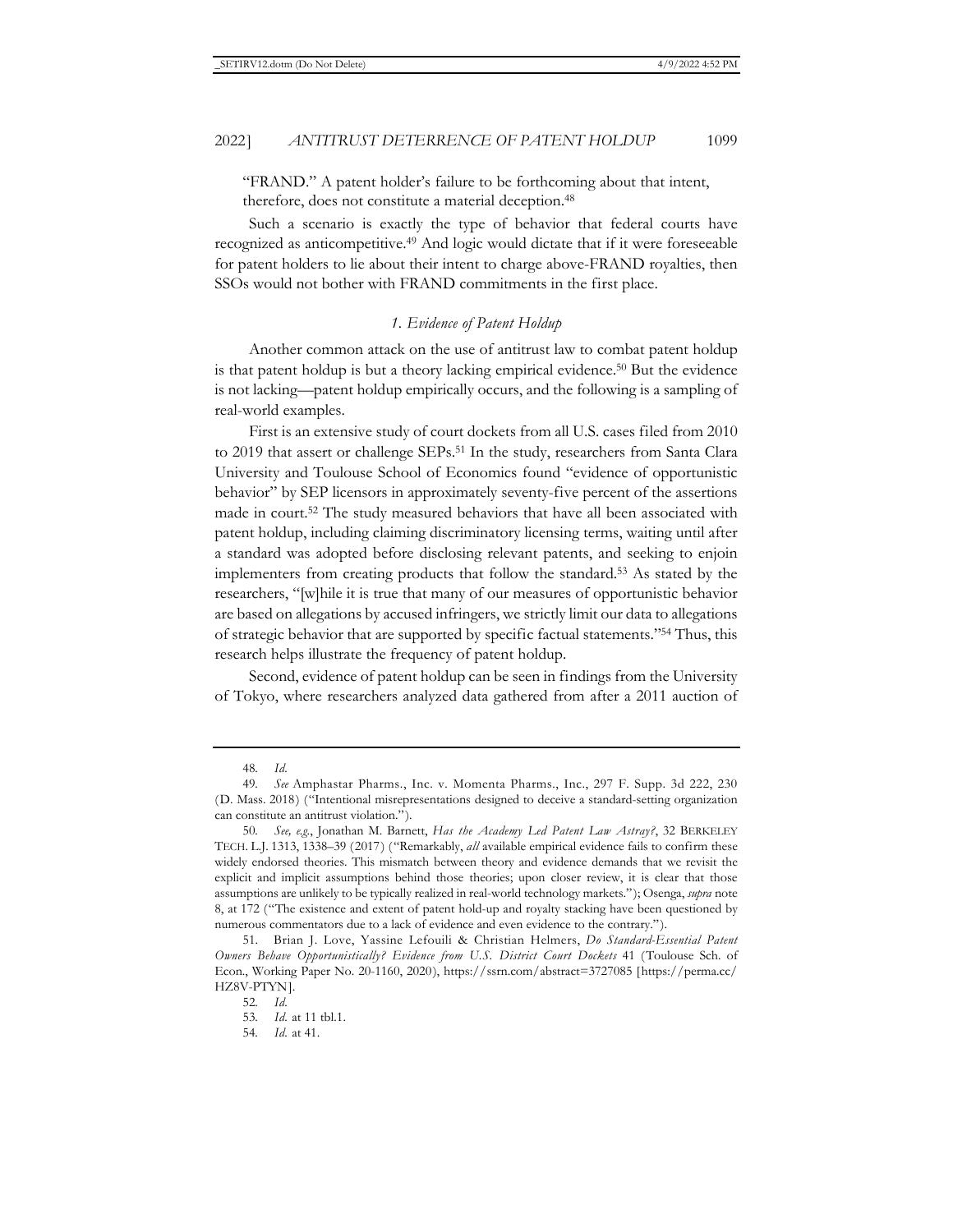the patent portfolio of bankrupt-telecommunications-company Nortel Networks.<sup>55</sup> Companies like Apple, Microsoft, and Sony purchased valuable patents from the auction, and companies like Google and Intel were losing bidders.56 Empirical evidence from the relevant players' post-auction patenting activity supported the researchers' hypothesis that "a firm's patent purchase deters its rival firm's development of relevant technologies to that patent if the patent covers crucial technological input for its rival's market operation."57 This, they point out, can "aggravate ex-post patent holdup and increase the cost of innovation."58 Of course, the ones who develop these "relevant technologies" are the implementers.59 The evidence of Google and Intel's reluctance to invest in implementing technologies shows that they fear the sunk costs of patent holdup. A rational company like Google or Intel would not calculate its behavior to minimize the risk of something that never happens.

Interestingly, the study also found that though the auction-losing firms were "deterred from developing technologies relevant to the Nortel patents immediately after the auction, these firms' development of such technologies recovered a few years later."60 The study offers an explanation for this recovery: the auction bidders were all large firms, capable of developing long-term strategies to deter patent holdup.<sup>61</sup> One primary strategy is purchasing other, third-party-owned SEPs for themselves, which they can then cross-license to the auction-winning firms so that neither side would have more leverage than the other.<sup>62</sup> Indeed, the study points out that both Google and Intel adopted a defensive patent-acquisition strategy—Google by acquiring Motorola Mobility with its patent portfolio, and Intel by purchasing 1,400 telecommunications patents from Prowave, Inc.<sup>63</sup> But the existence of this type of strategy does not solve the holdup problem because it is not available to small or midsized companies who cannot acquire as many SEPs for cross-licensing. The next example touches on this very point—that the cross-licensing strategy is not a solution for many companies.

63*. Id.*

<sup>55.</sup> Seokbeom Kwon, *How Does Patent Transfer Affect Innovation of Firms?*, TECH. FORECASTING & SOC. CHANGE, May 2020, at 1, 1, https://www.researchgate.net/publication/ 339230418\_How\_does\_patent\_transfer\_affect\_innovation\_of\_firms [https://perma.cc/68YU-9PBB].

<sup>56</sup>*. Id.* at 6.

<sup>57</sup>*. Id.* at 1.

<sup>58</sup>*. Id.*

<sup>59</sup>*. Id.* On the role of implementer vis-à-vis SEP holder, it is worth noting that these are not mutually exclusive; firms capable of cross-licensing will be both licensor and licensee, depending on the respective technologies involved.

<sup>60</sup>*. Id.* at 16.

<sup>61</sup>*. Id.*

<sup>62</sup>*. Id.*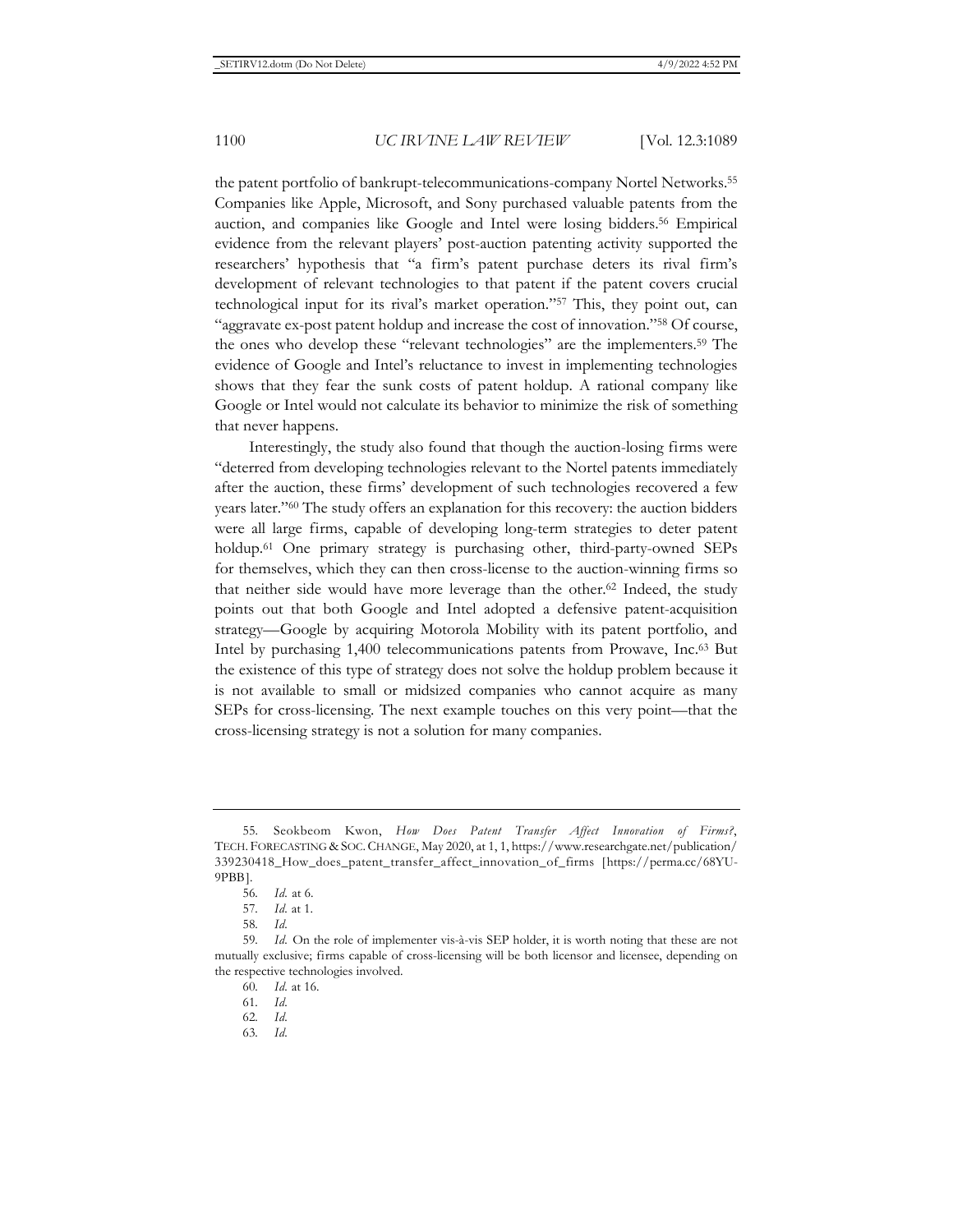Third, a personal account was given by Mr. Allen Lo, Director of Intellectual Property at Juniper Networks, a midsized company<sup>64</sup> that develops and markets networking products.65 Mr. Lo discussed his experience with patent holdup as one in which the company being offered the license "really has no leverage to negotiate anything that's fair and reasonable . . . because it doesn't have a mature patent portfolio and because it has to implement these standards."66 The effect is that the patent holder essentially gets "to dictate what those [F]RAND terms are going to be."67 In his words, because of the leverage disparity, if an implementer asks what exactly FRAND means, the patent holder responds with, "you can wait a year or two until I come knocking on your door and I'll tell you what that means."68 When the patent owner later approaches the company for royalties, the company is no longer in a position to negotiate.<sup>69</sup> If the company rejects the dictated terms, then the parties are in a holdup situation where the implementer could then face "potential willful infringement damages, as well as the risk of an injunction."70

Fourth, in *Microsoft Corp. v. Motorola, Inc.*, Motorola demanded royalties from Microsoft in the amount of \$6 to \$8 per Xbox unit that used Motorola's SEPs and sought to exclude those consoles from entering the United States if these royalties were not paid.<sup>71</sup> When the court determined the actual FRAND rates for the various SEPs, they were only \$0.0055 to \$0.195 per unit (less than \$0.01 per unit to an upper limit of \$0.19 per unit).72 That means that, through patent holdup, Motorola was seeking to charge royalties that were up to 1090 times higher than the appropriate FRAND royalty.73

Fifth, in *Realtek Semiconductor Corp. v. LSI Corp*., LSI sought to exclude Realtek products from entering the United States where those products included technology

<sup>64.</sup> JUNIPER NETWORKS, CORPORATE CITIZENSHIP AND SUSTAINABILITY REPORT 5 (2019), https://www.juniper.net/content/dam/www/assets/factsheet/us/en/juniper-corporate-citizenshipand-sustainability-report.pdf [https://perma.cc/SC5N-YT5S] ("Forbes' list of America's Best *Midsize* Employers 2019" (emphasis added)).

<sup>65.</sup> Matt Stump, *Juniper Acquisitions Yield Small-System CMTS Gear*, MULTICHANNEL NEWS (Oct. 6, 2002), https://www.nexttv.com/news/juniper-acquisitions-yield-small-system-cmts-gear-148732 [https://perma.cc/W3UR-2VZK].

<sup>66.</sup> Allen M. Lo, Dir. of Intell. Prop., Juniper Networks, Remarks at the United States Department of Justice Antitrust Division and Federal Trade Commission Hearings on Competition and Intellectual Property Law and Policy in the Knowledge Based Economy: Standard Setting 243 (Apr. 18, 2002), https://www.ftc.gov/sites/default/files/documents/public\_events/competition-iplaw-policy-knowledge-based-economy-hearings/020418trans.pdf [https://perma.cc/39JF-AAWJ].

<sup>67</sup>*. Id.*

<sup>68</sup>*. Id.* at 292.

<sup>69</sup>*. Id.* at 293.

<sup>70</sup>*. Id.*

<sup>71.</sup> Microsoft Corp. v. Motorola, Inc. No. C10-1823, 2013 WL 2111217, at \*99 (W.D. Wash. Apr. 25, 2013).

<sup>72</sup>*. Id.* at \*101.

<sup>73</sup>*. See id.*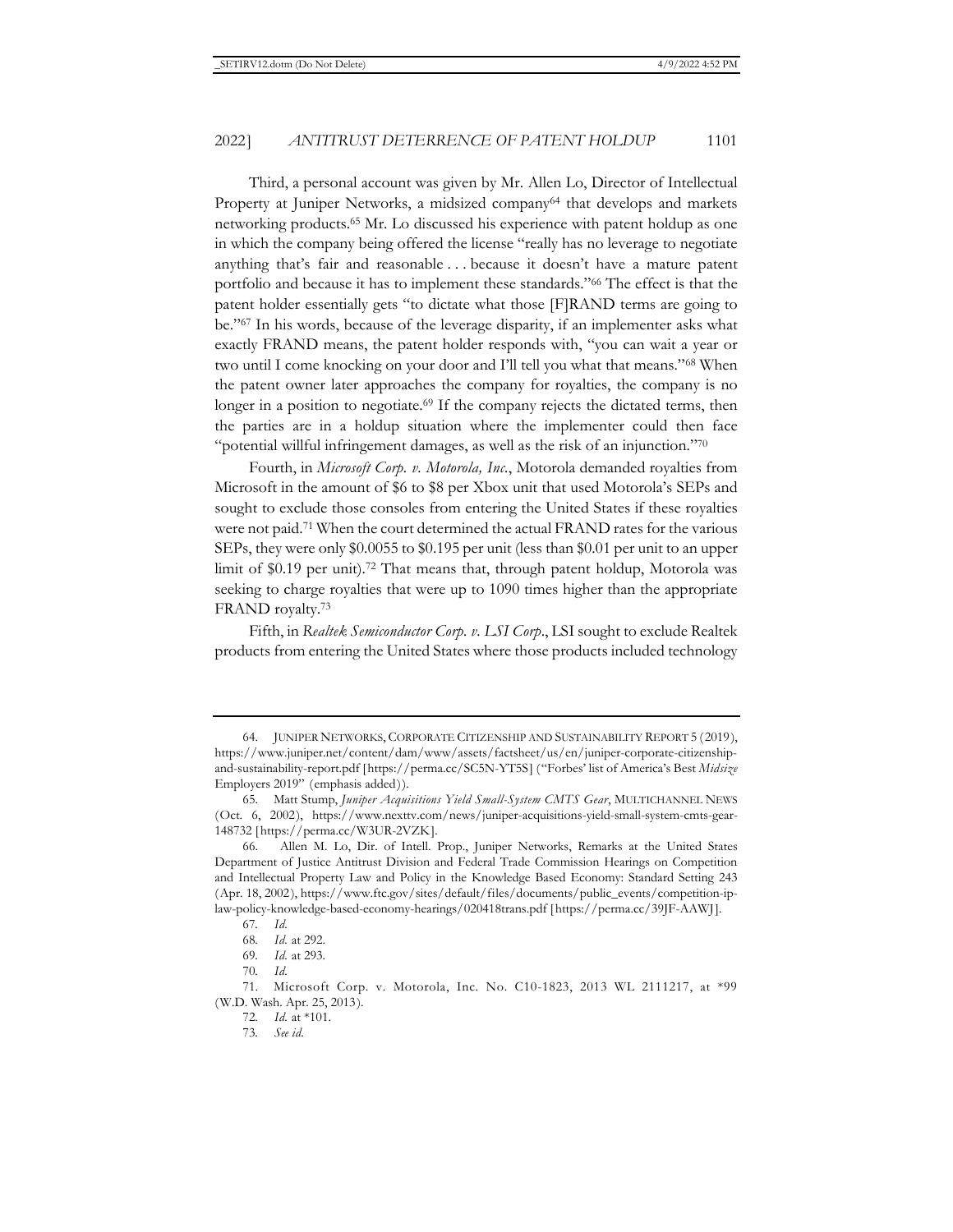covered by two of LSI's SEPs.74 It then offered to license those SEPs to Realtek on "terms that would have required Realtek to pay LSI a royalty *in excess of the selling price* of Realtek's products."75 Royalties above 100% are obviously inherently unreasonable.76 The court determined that to be in compliance with its FRAND commitment, LSI could charge a royalty of no more than 0.07% or 0.12% of Realtek's U.S. sales (depending on which of the two patents at issue was being utilized).77 Because it had demanded over 100%, that was at least 834 times higher than the appropriate royalty rate.78

Sixth, in *TCL Communication Technology Holdings, Ltd. v. Telefonaktiebolaget LM Ericsson*, the parties had been engaged in renegotiating license fees for Ericsson's 2G, 3G, and 4G cellular technology SEP portfolios because previous licenses were about to expire.79 In a bench trial, the district court noted that the rates Ericsson offered "evolved over the course of the parties' negotiations."80 For example, its first 4G offer was a royalty rate of 3% for 4G handsets and tablets.81 After TCL filed the lawsuit, Ericsson reduced the 4G rate to 2% and then again to 1.5%.82 The court then calculated that a proper FRAND rate was 0.45% for the 4G technology.83 Thus, the amount that Ericsson demanded prior to initiation of the lawsuit was nearly seven times higher than the court-calculated rate.84 On appeal it was ultimately determined that Ericsson had not waived its right to a jury trial and was entitled to have the FRAND rate re-decided by a jury, but the court of appeals did not suggest that the district court had erred in its calculations.85 Thus, although the issue was remanded for recalculation by a jury,  $86$  the court's FRAND determination shows that the patent owner was demanding inordinately higher-than-FRAND royalties.

Seventh and infamously, Rambus, Inc., a licensor of computer memory-chip technology and member of the Joint Electron Device Engineering Council (an SSO), became aware of an interchangeability standard to be implemented by the

<sup>74.</sup> Realtek Semiconductor, Corp. v. LSI Corp., No. C-12-3451, 2014 WL 2738216, at \*2 (N.D. Cal. June 16, 2014).

<sup>75.</sup> Plaintiff Realtek Semiconductor Corp.'s Opposition to Defendants LSI Corp. & Agere Systems LLC's Motion to Dismiss, *Realtek Semiconductor Corp*., 2014 WL 2738216 (No. C-12-3451), 2012 WL 5187083 at \*5 (emphasis added).

<sup>76</sup>*. See id.*

<sup>77</sup>*. Realtek*, 2014 WL 2738216, at \*2.

<sup>78</sup>*. See id.*

<sup>79.</sup> TCL Commc'n Tech. Holdings, Ltd. v. Telefonaktiebolaget LM Ericsson, No. CV 15-2370, 2018 WL 4488286 (C.D. Cal. Sept. 14, 2018), *rev'd in part, vacated in part*, 943 F.3d 1360 (Fed. Cir. 2019).

<sup>80</sup>*. Id.* at \*3.

<sup>81</sup>*. Id.*

<sup>82</sup>*. Id.*

<sup>83</sup>*. Id.* at \*51.

<sup>84</sup>*. Id.*

<sup>85.</sup> TCL Commc'n Tech. Holdings Ltd. v. Telefonaktiebolaget LM Ericsson, 943 F.3d 1360, 1375 (Fed. Cir. 2019).

<sup>86</sup>*. Id.* at 1376.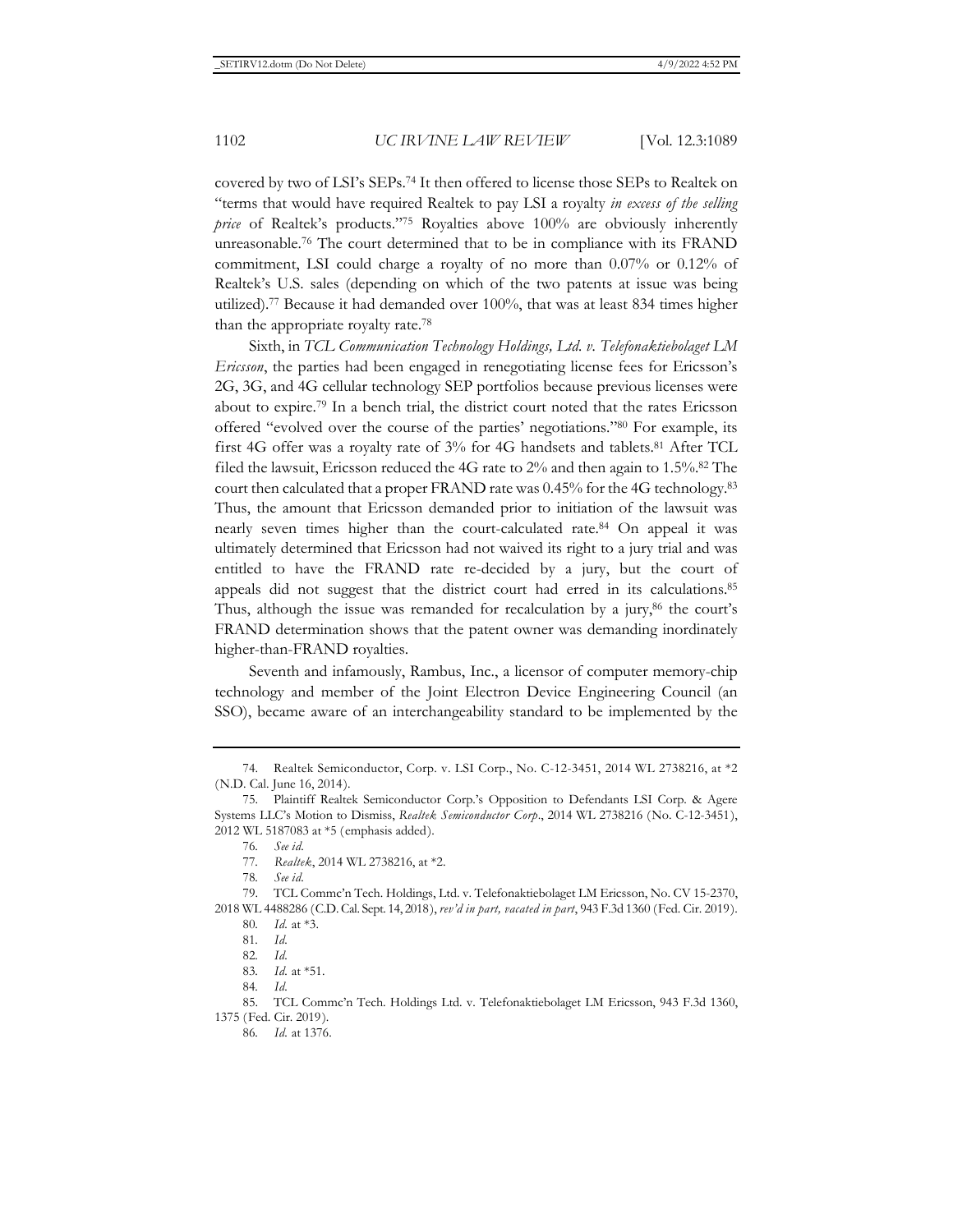SSO, then amended its patent applications to cover the standard.<sup>87</sup> However, Rambus concealed the existence of these applications from the SSO, thus influencing the content of the standard.88 After the SSO unwittingly selected some of Rambus's patented technologies as part of the standard, Rambus was able to charge a royalty of 3.5% for the incorporated patents, as opposed to a 0.75% rate for its patents that were not incorporated in a standard.<sup>89</sup> The Federal Trade Commission (FTC) ruled that Rambus had committed antitrust violations, but, in *Rambus Inc. v. FTC*, the court of appeals overturned the FTC's ruling and held in favor of Rambus.<sup>90</sup> That holding begged a number of questions. First, the court reasoned that the SSO would have adopted the same standard anyway.91 But if that were true, why would Rambus have felt the need to conceal the existence of its patents? Second, the court held that failing to be bound by a FRAND agreement is not an antitrust violation, as charging higher prices is not in itself monopoly conduct because it does not keep competitors out of the market.92 But even if charging higher prices is not monopoly conduct, what about using deception to attain monopoly power and avoid a FRAND commitment?93 Third, the court held that the resulting higher prices were actually procompetitive because "high prices and constrained output tend to attract competitors, not to repel them."94 But did this ignore the fact that the particular technology at issue was already locked in by a standard, meaning any further competition was foreclosed by switching costs?<sup>95</sup>

Eighth, after a "highly visible" lawsuit, BlackBerry developer Research in Motion paid \$612.5 million to the patent owner of one component of its

<sup>87.</sup> Herbert Hovenkamp, Patent Deception in Standard Setting: The Case for Antitrust Policy 6 (July 20, 2010) (unpublished manuscript), https://ssrn.com/abstract=1138002 [https://perma.cc/ A2VC-NMWU] ("According to the FTC Rambus also took advantage of its membership in JEDEC to formulate additional divisional applications written on the very technology that JEDEC was in the process of developing, all of which would obtain the original 1990 priority date under PTO continuance rules."); Rambus Inc. v. Infineon Techs. AG, 318 F.3d 1081, 1107 (Fed. Cir. 2003) (Prost, J., dissenting) ("Rambus continued to attend JEDEC meetings for three more years, watching the SDRAM standard evolve and then amending its patent applications to try to cover features of the standard.").

<sup>88</sup>*. See* Hovenkamp, *supra* note 87, at 8–9 (discussing how a defendant's failure to disclose its patent applications to an SSO can "result[] in the adoption of the defendant's technology even though another technology would have been preferred *had it been known that the defendant's technology was not in the public domain*" (emphasis added)).

<sup>89.</sup> Mark R. Patterson, Commentary, *Antitrust and the Costs of Standard-Setting: A Commentary on Teece and Sherry*, 87 MINN. L. REV. 1995, 2001 n.33 (2003).

<sup>90</sup>*. See* Rambus Inc. v. FTC, 522 F.3d 456 (D.C. Cir. 2008).

<sup>91</sup>*. See id.* at 466–67.

<sup>92</sup>*. Id.* at 466.

<sup>93</sup>*. See* United States v. Microsoft Corp., 253 F.3d 34, 76–77 (D.C. Cir. 2001) (per curiam) (holding that deception is monopoly conduct).

<sup>94</sup>*. Rambus*, 522 F.3d at 466.

<sup>95.</sup> In other words, although the prospect of charging high prices may lure competing technologies into a typical market, there is no room for such competition once a standard has been set; the exclusionary nature of a standard is too high of a barrier to entry.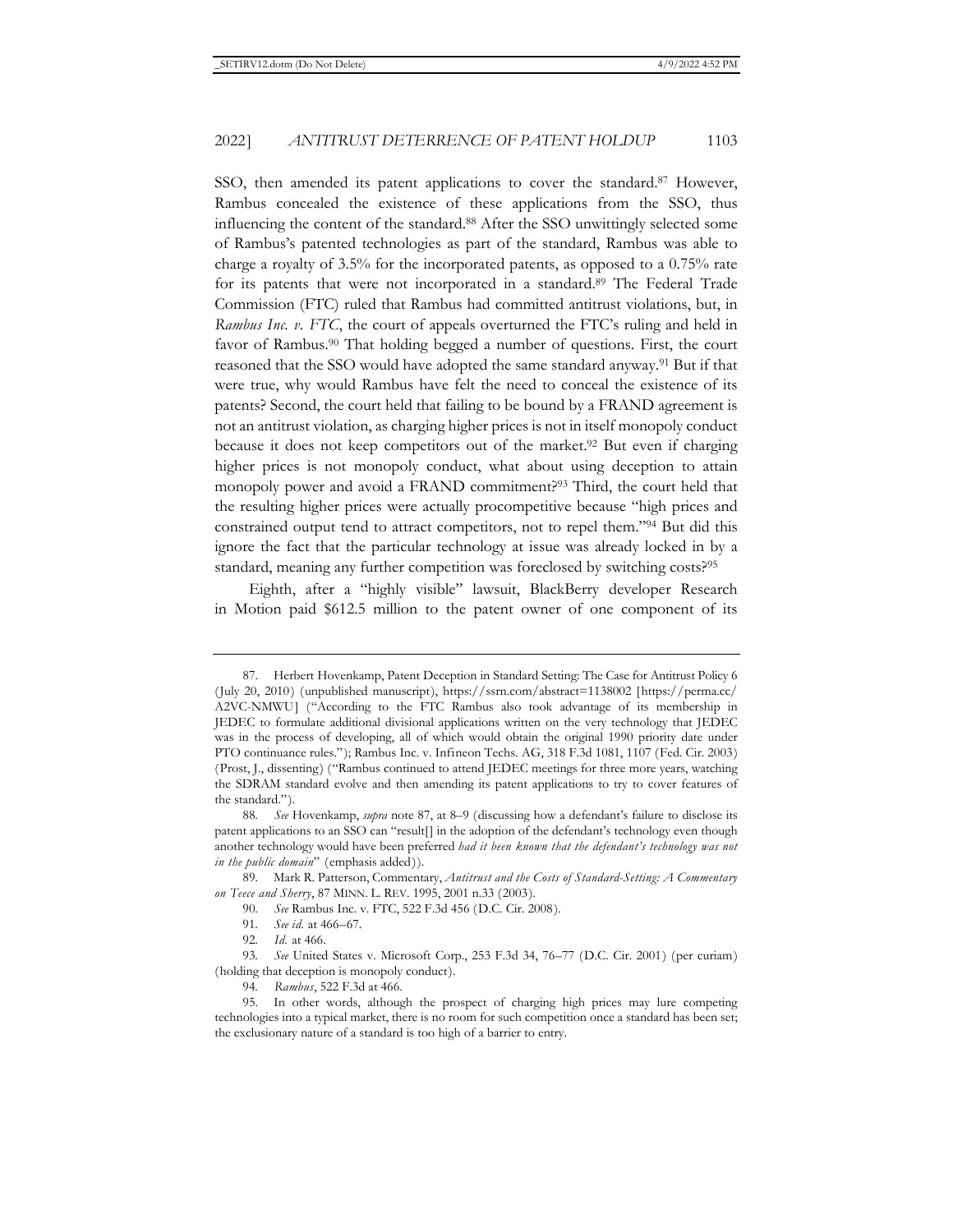then-ubiquitous BlackBerry device to settle further litigation and avoid any further risk of injunction, despite the fact that the jury had awarded royalty damages of only \$33.5 million.96 That is an *eighteen-to-one* difference between the settlement amount and the jury award, which begs the question of why Research in Motion would have been willing to pay so much to continue using the component. Although the large settlement amount may have included additional forward-looking royalties, those alone would not have justified the gap.97 Scholars have explained cases like this by pointing out that in patent holdup "it is not the underlying value of the patented technology, but the cost to the defendant of switching technologies midstream, that is driving the high royalties being paid." 98 It is therefore "common for patent defendants to settle cases for more money than the patentee could have won in damages and license fees, simply to avoid the threat of an injunction shutting down the core product."99

Ninth, according to a study entitled *"3G Cellular Standards and Patents*," hundreds of standard-essential 3G inventions (equating to thousands of standard-essential *patents* once patenting the same invention in multiple countries was taken into account) belonged to forty-one different companies.100 These patents related only to internet functionality and therefore would not account for the many other technology costs that go into developing and manufacturing a cell phone.101 Yet, royalties on a cell phone implementing these patents have been estimated to be as high as thirty percent prior to any cross-licensing offsets.102 This is patent holdup in action because it cannot be FRAND to pay thirty percent of the sales price of an independently invented product for mere internet connectivity royalties alone.

Tenth, testimony from the Associate General Counsel of Broadcom Inc., Mr. David Djavaherian, in *In re Innovatio IP Ventures, LLC Patent Litigation*, stated that holdup "was not merely theoretical for Broadcom."103 It had seen a number of entities "driving up costs in the industry" by attempting to assert patents essential to a wireless computer networking standard (namely, the 802.11 standard established by the Institute of Electrical and Electronics Engineers (IEEE)).104

<sup>96.</sup> Mark A. Lemley & Carl Shapiro, *Patent Holdup and Royalty Stacking*, 85 TEX. L. REV. 1991, 2009 & n.36 (2007) (citing NTP, Inc. v. Rsch. in Motion, Ltd., No. 01 CV 767, 2003 WL 23100881, at \*1 (E.D. Va. Aug. 5, 2003), *aff'd in part, vacated in part, remanded*, 392 F.3d 1336 (Fed. Cir. 2004), *and aff'd in part, vacated in part, rev'd in part*, 418 F.3d 1282 (Fed. Cir. 2005)).

<sup>97</sup>*. Id.*

<sup>98</sup>*. Id.* at 2008–09.

<sup>99</sup>*. Id.*

<sup>100.</sup> David J. Goodman & Robert A. Myers, *3G Cellular Standards and Patents*, IEEE WIRELESSCOM 2005, June 13, 2005, https://patentlyo.com/media/docs/2009/03/wirelesscom2005.pdf [https://perma.cc/2N3R-XR5A].

<sup>101.</sup> Lemley & Shapiro, *supra* note 96, at 2026–27.

<sup>102</sup>*. Id.*

<sup>103</sup>*. In re* Innovatio IP Ventures, LLC Patent Litig., No. 11 C 9308, 2013 WL 5593609, at \*9 (N.D. Ill. Oct. 3, 2013).

<sup>104</sup>*. Id.*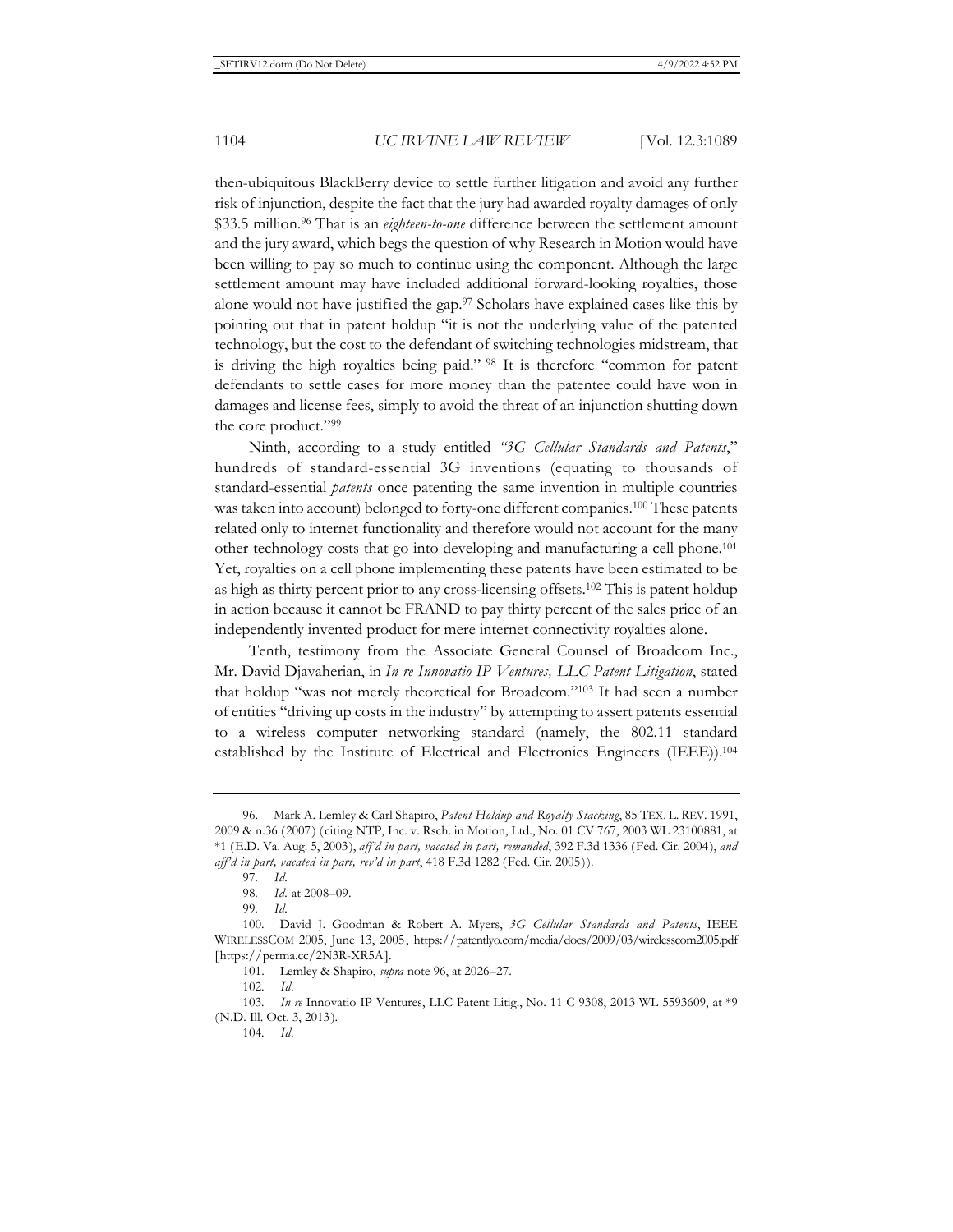Moreover, in an August 5, 2011, letter to the FTC, Broadcom wrote, "From Broadcom's perspective, far from being a 'rare disease,' patent ambush is widespread.'"105

The foregoing compilation is not exhaustive, nor does it necessarily reflect the most egregious examples of patent holdup. But to the extent these real-world examples are less than voluminous, the following points explain why. First, "if companies understand the risk of holdup, they will avoid or mitigate it."106 Second, "quantifying the frequency and magnitude of actual patent holdups is very difficult as a practical matter" and is not the best way to assess the problem.107 This is partly because researchers rarely have access to confidential patent-licensing terms, and even when they do view such ex post pricing, they do not typically have access to what the ex ante price would have been, so they cannot draw a comparison.<sup>108</sup> Third, antitrust enforcement of FRAND commitments involving deception on the SSO serves as a deterrent to wrongdoing.<sup>109</sup> To argue that industries simply do not have a problem with patent holdup is not only to ignore the cases, anecdotes, and research cited above but also to ignore the fact that antitrust law is doing its job—the reason there is not *more* evidence of holdup is because SEP holders do not wish to risk treble damages.<sup>110</sup>

Additionally, some of the commentators who argue that patent holdup is not a real-world problem may be funded or otherwise connected to companies with a vested interest in patent holdup.111 For example, one scholar comically pointed out how absurd the backlash can sometimes be by highlighting a study that

purport[ed] to find no innovation loss from patent holdup in software by declaring bananas and sugar to be "textbook holdup industries" and finding that prices fall faster for technologies subject to holdup than they do in bananas or sugar, despite the rather different characteristics of

<sup>105</sup>*. Id.* (quoting Letter from Broadcom Corp. to Fed. Trade Comm'n (Aug. 5, 2011) https://www.ftc.gov/sites/default/files/documents/public\_comments/request-comments-andannouncement-workshop-standard-setting-issues-project-no.p111204-00053%C2%A0/00053-80206.pdf [https://perma.cc/ZD3B-VF9V]).

<sup>106.</sup> Love, Lefouili & Helmers, *supra* note 51, at 6–7.

<sup>107.</sup> Carl Shapiro & Mark A. Lemley, *The Role of Antitrust in Preventing Patent Holdup*, 168 U. PA. L. REV. 2019, 2039 (2020).

<sup>108</sup>*. Id.*

<sup>109.</sup> Leslie, *supra* note 28, at 413.

<sup>110.</sup> Successful antitrust plaintiffs are awarded treble damages. E. THOMAS SULLIVAN, HERBERT HOVENKAMP, HOWARD A. SHELANSKI & CHRISTOPHER R. LESLIE, ANTITRUST LAW, POLICY, AND PROCEDURE 177–79 (8th ed. 2019) (citing Section 4 of the Clayton Act, 15 U.S.C. § 15).

<sup>111</sup>*. See, e.g.*, Shapiro & Lemley, *supra* note 106, at 2041 ("So far as we can tell, the vast majority of these papers have been funded by Qualcomm and other patent holders seeking to weaken the institutions designed to control patent holdup, increase their leverage in licensing negotiations, and thus increase their ability to monetize their patents.").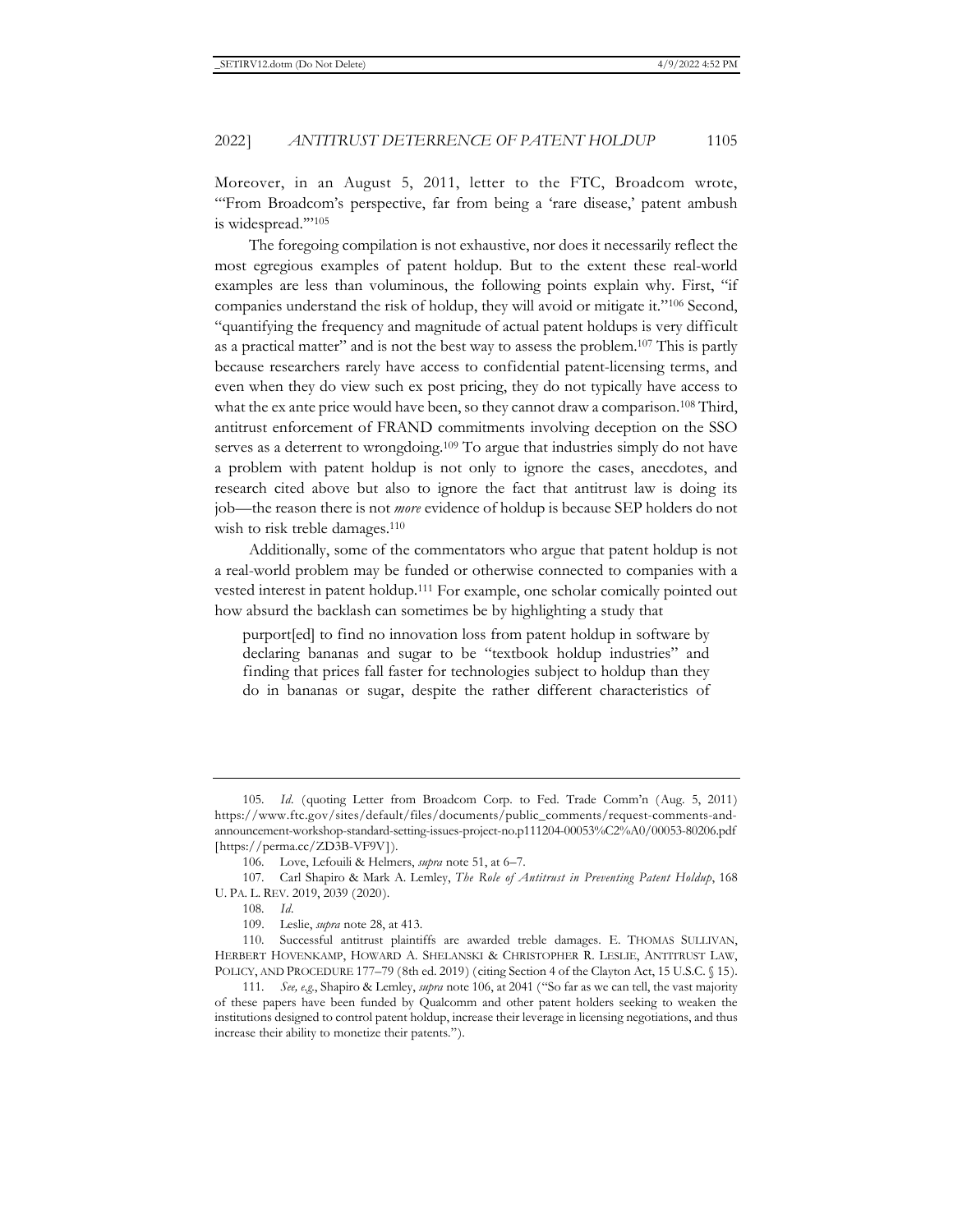bananas and smartphones and the absence of any systematic holdup in bananas or sugar.112

Having established that patent holdup is a real-world problem, the next Section takes a deeper look at why it implicates antitrust law.

#### *B. Deterrence of Patent Holdup Is In-Line with the Goals of Antitrust Law*

Antitrust laws have advanced two main goals throughout history: one is enhancing economic efficiency and consumer welfare,<sup>113</sup> and the other is promoting a balance of sociopolitical power amongst businesses.114 Additionally, a third, more modern goal of antitrust law is gaining traction—antitrust enforcement as a tool to achieve racial equity.115 Preserving the beneficial institution of standard selection is important because it furthers both of the historic goals that antitrust law cares about, and perhaps the more modern one as well. Moreover, the solution to the problem of patent holdup is simple and administrable and is something antitrust law is good at—deterring the acquisition of unlawful monopoly power.

# *1. Enhancing Economic Efficiency and Consumer Welfare*

Regarding the goal of enhancing economic efficiency and consumer welfare, businesses are considered efficient when they are able to generate goods and services at lower costs or increased value to consumers, and "this is true whether the business unit is a competitor or a monopolist."116 Incorporation in a standard indeed risks conferring monopoly power on the owner of the selected patent, but the exercise of such power is meant to be constrained by a FRAND agreement.<sup>117</sup> As long as incorporation is achieved through truthful competition during the selection process, this is considered a legal monopoly—albeit one that is constrained by a FRAND commitment.<sup>118</sup>

<sup>112.</sup> Mark A. Lemley, *Faith-Based Intellectual Property*, 62 UCLA L. REV. 1328, 1336 n.24 (2015) (citing Alexander Galetovic, Stephen Haber & Ross Levine, *Patent Holdup: Do Patent Holders Holdup Innovation?* 2–3 (Hoover IP2, Working Paper Series No. 14011, 2014), http:// www.hoover.org/sites/default/files/ip2-wp14011-paper.pdf [https://perma.cc/NAD7-9W2Q]).

<sup>113.</sup> As used here, consumer welfare is defined as the value to the consumer that an economy produces.

<sup>114.</sup> SULLIVAN ET AL., *supra* note 109, at 4, 15.

<sup>115.</sup> Morales, *supra* note 2("[Recent political] alignment may signal a significant shift in antitrust enforcement away from a pure efficiencies model.").

<sup>116.</sup> ROBERT H. BORK, THE ANTITRUST PARADOX: A POLICY AT WAR WITH ITSELF 7–8 (1978).

<sup>117</sup>*. See* Broadcom Corp. v. Qualcomm Inc., 501 F.3d 297, 312, 314 (3d Cir. 2007) ("Private standard setting occurs in a consensus-oriented environment, where participants rely on structural protections, such as rules requiring the disclosure of [patent rights], to facilitate competition and constrain the exercise of monopoly power . . . . Deception in a consensus-driven private standard-setting environment harms the competitive process by . . . increasing the likelihood that patent rights will confer monopoly power on the patent holder.").

<sup>118</sup>*. See id.* at 305 ("[T]he FRAND commitments that [SSOs] require[] of vendors [are] intended as a bulwark against unlawful monopoly . . . . ").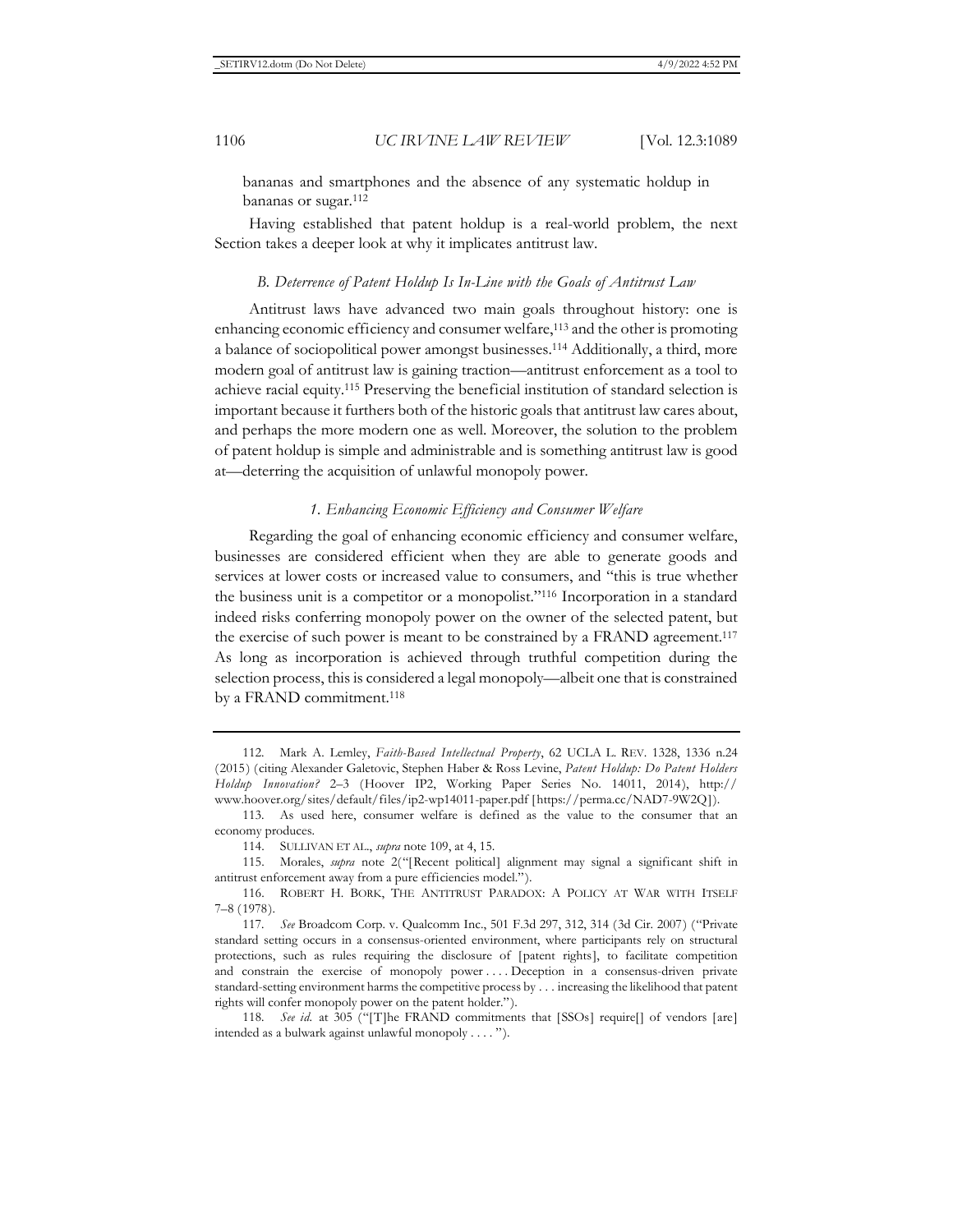In any event, standards contribute to economic efficiency and consumer welfare by both lowering costs<sup>119</sup> and making products more valuable to consumers.120 Specifically, interoperability standards lower transaction costs, lower design and installation costs, allow industries to avoid switching costs, and increase information sharing and predictability, among other financial benefits.121 And performance standards make products more valuable because consumers can rely on them to "set minimum requirements for all products in a general product category."122 SSOs help maintain efficiency by requiring FRAND commitments before selecting a standard that could confer monopoly power on the SEP holder. This works by preventing the monopolist from doing what traditional monopolists do—namely, raising price and reducing output.123 Raising price and reducing output (or, in this context, raising royalties and reducing the number of licenses granted) result in overcharging those who can and will pay more while denying access to

122. U.S. DEP'T OF JUST. & FED. TRADE COMM'N, ANTITRUST ENFORCEMENT AND INTELLECTUAL PROPERTY RIGHTS: PROMOTING INNOVATION AND COMPETITION 33 n.1 (2007) [hereinafter U.S. DEP'T OF JUST. & FED. TRADE COMM'N], https://www.usdoj.gov/atr/public/ hearings/ip/222655.pdf [https://perma.cc/WKZ4-CGZ3] (citing Gregory Tassey, *Standardization in Technology-Based Markets*, 29 RSCH. POL'Y 587, 589–90 (2000)).

123*. See* Broadcom Corp. v. Qualcomm Inc., 501 F.3d 297, 307 (3d Cir. 2007) ("Monopoly power is the ability to control prices and exclude competition in a given market. If a firm can profitably raise prices without causing competing firms to expand output and drive down prices, that firm has monopoly power.") (internal citations omitted); Sam D. Johnson & A. Michael Ferrill, *Defining Competition: Economic Analysis and Antitrust Decisionmaking*, 36 BAYLOR L. REV. 583, 592 (1984) ("Whereas the purely competitive firm must take price as a parameter, and therefore will expand output to the point where marginal cost is equal to the market price, a firm with monopoly power . . . can expand sales only by lowering its price. Assuming that the firm with monopoly power cannot discriminate in price between purchasers, the marginal revenue obtained from an additional sale will be less than the price paid by the marginal purchaser because in order to make that additional sale, the monopoly firm also must reduce its price to all customers, including those that would have purchased even without the reduction in price. Thus, unlike the competitive firm, for whom price equals marginal cost, price exceeds marginal cost for the firm with monopoly power.") (emphasis omitted).

<sup>119.</sup> Indeed, technology costs have decreased over the last thirty years at an incredible pace. *See* Roberto Saracco, *A Never Ending Decrease of Technology Cost*, IEEE FUTURE DIRECTIONS (Oct. 18, 2017), https://cmte.ieee.org/futuredirections/2017/10/18/a-never-ending-decrease-of-technologycost/ [https://perma.cc/X9QV-MXKT] ("Take storage. In 1971 storing 1 GB of data would have cost 250 Million \$ [sic] . . . now storing a GB on a hard drive costs less than 0.03\$. In less than 50 years the price went down 8 billion times!"). This decrease is at least in part due to the coordination and avoidance of duplicative investments that SSOs are able to provide.

<sup>120</sup>*. See* Osenga, *supra* note 8, at 160.

<sup>121.</sup> See id. at 163 ("Interoperability and interconnectivity standards guarantee that standardcompliant products made by different companies are compatible with other products that also incorporate the standard, regardless of the manufacturer."); GRIDWISE ARCHITECTURE COUNCIL, FINANCIAL BENEFITS OF INTEROPERABILITY: HOW INTEROPERABILITY IN THE ELECTRIC POWER INDUSTRY WILL BENEFIT STAKEHOLDERS FINANCIALLY 5 (2009) [hereinafter GRIDWISE, FINANCIAL BENEFITS OF INTEROPERABILITY], https://www.gridwiseac.org/pdfs/financial\_ interoperability.pdf [https://perma.cc/VPH2-9MQE].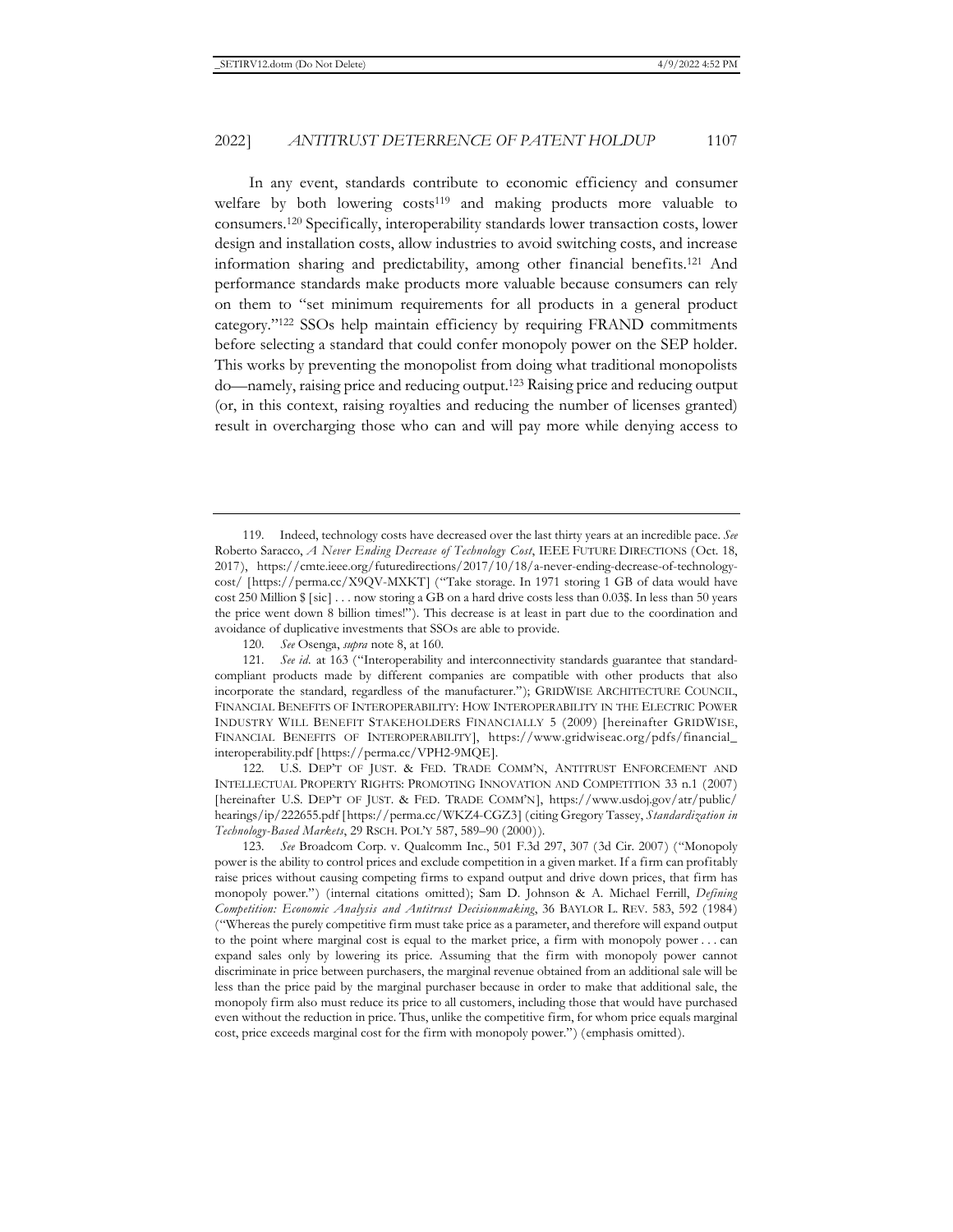those who cannot or will not. This is the opposite of efficiency and is what happens when SEP holders are allowed to play patent holdup.<sup>124</sup>

Patent holdup is, therefore, something that implicates the first goal of the antitrust laws: enhancing economic value to the consumer by deterring and punishing wrongdoing.

#### *2. Promoting a Balance of Sociopolitical Power Amongst Businesses*

Sociopolitical power imbalances, created by concentrated wealth, can undermine democracy because giant monopolists carry too much political influence.125 This may be seen with the former Associate Attorney General of the Antitrust Division of the DOJ, Makan Delrahim, and his ties to chipmaker Qualcomm. Prior to his confirmation on September 28, 2017, Delrahim was Qualcomm's outside counsel.126 During his approximately three-year tenure with the DOJ, he vigorously promoted a pro-SEP-licensor (pro-Qualcomm) view that a refusal to license SEPs should be per se legal, and that any FRAND violation should not be subject to antitrust liability.127 This was seen in his department's interference with the FTC's lawsuit against Qualcomm, which the FTC won at the district court level, but Qualcomm won on appeal. That case centered around the issue of Qualcomm's refusal to grant SEP licenses to rival chip manufacturers.128 Though the district court found that this refusal was "a violation of the antitrust duty to deal under Section 2 of the Sherman Act," the court of appeal vacated such judgment and held that the remedy for Qualcomm's FRAND violations lies not in antitrust law but in contract or tort law.129

It was at the appeal level that the DOJ interjected by filing its Statement of Interest. While Delrahim himself was recused from participating in the Statement of Interest due to his ties to Qualcomm, the Statement was nevertheless submitted by his subordinates, and it articulated the same views he personally expressed in his

<sup>124.</sup> One counterargument to this proposition is that patent holdup (i.e., raising royalty rates and limiting licenses) could almost never be the goal of an SEP holder because "the interests of the patentee are almost always to license the patent; the patent is worthless to them otherwise." Dirk Auer, Geoffrey A. Manne, Julian Morris & Kristian Stout, *The Deterioration of Appropriate Remedies in Patent Disputes*, FEDERALIST SOC'Y REV., Aug. 11, 2020, at 158, 163. But given that the profit-maximizing price set by an SEP holder (i.e., one with monopoly power who cannot engage in price discrimination) need not contemplate the broadest possible licensing scheme, it is able to embrace higher royalties for those implementers who can and will pay them, to the exclusion of others. *See* Johnson & Ferrill, *supra*  note 122, at 592.

<sup>125.</sup> SULLIVAN ET AL., *supra* note 109, at 7.

<sup>126.</sup> Lee Gesmer, *FTC and DOJ Face Off over Antitrust and FRAND Licensing in FTC* v. Qualcomm, MASS LAW BLOG (Aug. 26, 2019), https://www.masslawblog.com/antitrust/ftc-anddoj-face-off-over-antitrust-and-frand-licensing-in-ftc-v-qualcomm-2/ [https://perma.cc/9TR4-BS6K]. 127*. Id.*

<sup>128.</sup> Hughes, *supra* note 13.

<sup>129</sup>*. Id.*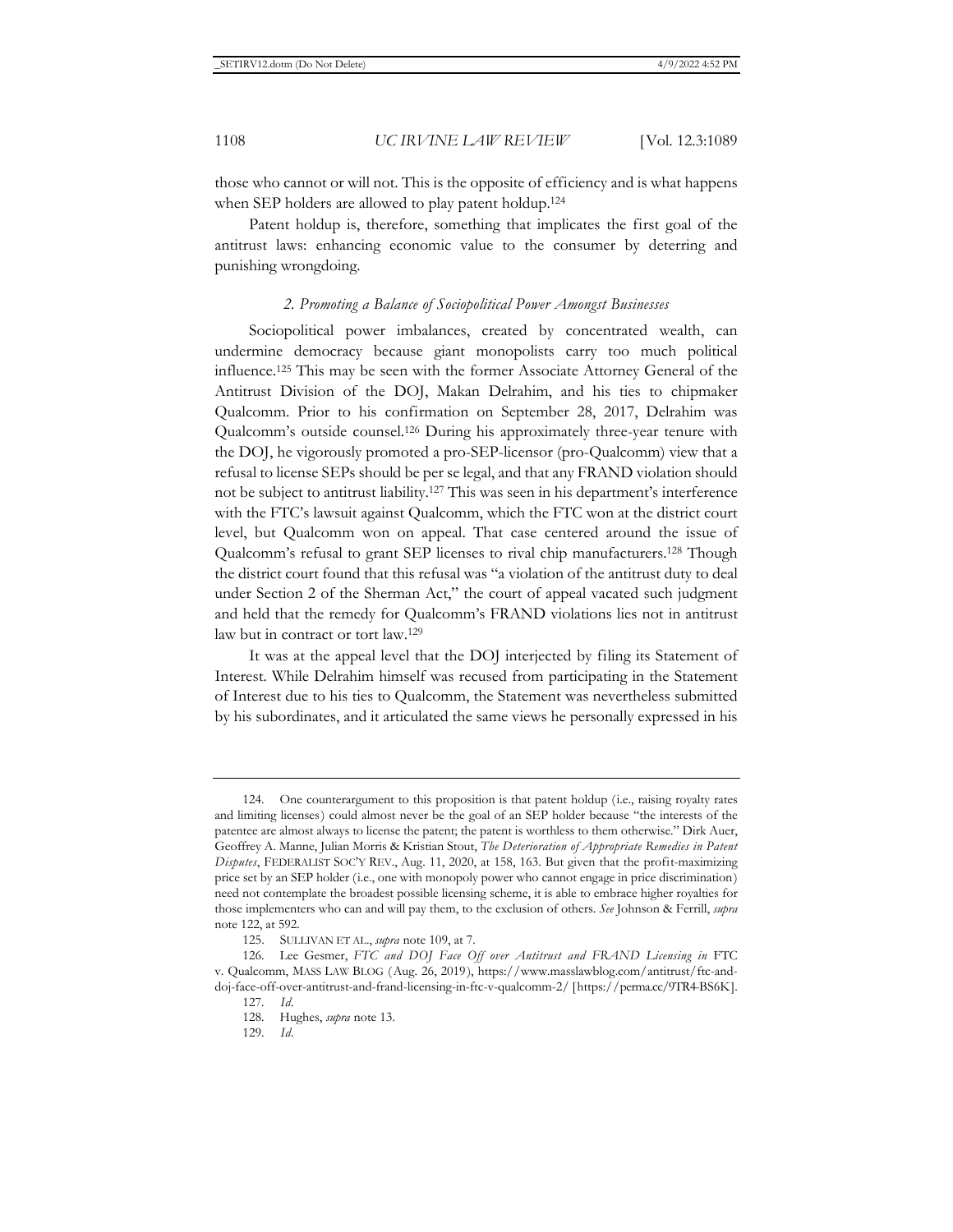many speeches.130 Editorialists called the DOJ's interference in the FTC's case "absolutely unheard-of"<sup>131</sup> and pointed out that the Delrahim DOJ was "disproportionately more active filing amicus briefs than actually enforcing the antitrust laws."132 Others have added that, "[h]istorically, the division has participated in outside cases on a very limited basis," but under Delrahim—who signed the filings personally—"the division [] promised to wade in more frequently 'to help shape the development and application of antitrust law in the earliest stages of private litigation.'"133

With the placement of Delrahim as the DOJ's chief antitrust enforcer from September 2017 through January 2021, Big-Tech companies had an ally on the inside, even against bipartisan support for antitrust enforcement in the technology industry.134 The most obvious effects of this can be seen in the dramatic decrease in antitrust enforcement actions brought by the DOJ during Delrahim's tenure, as compared with the equally dramatic *increase* in DOJ involvement in third-party court cases during this time.

The following data, taken directly from the DOJ's website, confirm the above statements. Antitrust enforcement case filings by the DOJ averaged 65.7 cases per year from the year 2000 until Delrahim took office in late 2017, as compared with only 43.5 enforcement cases per year from the time he took office until the end of 2020.135 Conversely, antitrust amicus briefs, statements of interest, and letter briefs filed by the DOJ in outside cases136 averaged only 4.6 filings per year from 2000 until Delrahim took office in late 2017, as compared with 15.5 outside

135*. Antitrust Case Filings*, U.S. DEP'T JUST., https://www.justice.gov/atr/antitrust-casefilings [https://perma.cc/8MRJ-ZNCC] (last visited Mar. 31, 2022). If the partial year of 2017 is simply omitted, these numbers change to 67.6 and 44.7, respectively. *Id.*

136. Excluded from the calculation of outside case filings are those cases in which the U.S. was a party or in which the DOJ was filing briefs on behalf of another U.S. department, because those are not truly "outside" cases.

<sup>130.</sup> Gesmer, *supra* note 125.

<sup>131.</sup> Chris Sagers, *The Utter Failure of the Trump Administration's Antitrust Chief*, SLATE: MONEYBOX (Aug. 10, 2020, 5:50 AM), https://slate.com/business/2020/08/antitrust-dojdelrahim-trump.html [https://perma.cc/EZ2B-HNP4].

<sup>132.</sup> Florian Mueller, *On DOJ's Behalf, Former Qualcomm Lawyers File Amicus Brief in Support of Qualcomm and Point to Paper Co-Authored by Qualcomm Lobbyist: Ninth Circuit Appeal of Consumer Class Certification*, FOSS PATENTS (June 12, 2019, 3:09 PM), http://www.fosspatents.com/2019/06/ on-dojs-behalf-former-qualcomm-lawyers.html [https://perma.cc/V4QE-UDLE].

<sup>133.</sup> Bryan Koenig & Matthew Perlman, *DOJ Antitrust Division Gets Off the Sidelines*, LAW360 (Feb. 8, 2019, 8:04 PM), https://www.law360.com/articles/1126818/doj-antitrust-division-gets-offthe-sidelines [https://perma.cc/XRT7-NCAC].

<sup>134</sup>*. See* Lauren Feiner, *Trump's Outgoing Antitrust Enforcer Delrahim Explains the Government's Push Against Big Tech*, CNBC (Jan. 21, 2021, 10:30 AM), https://www.cnbc.com/2021/01/21/ trumps-outgoing-antitrust-enforcer-delrahim-explains-the-governments-push-against-b.html [https:// perma.cc/9S7V-EJTJ] ("Delrahim rejects notions even from his own party that certain issues with the tech platforms can be dealt with through antitrust enforcement.").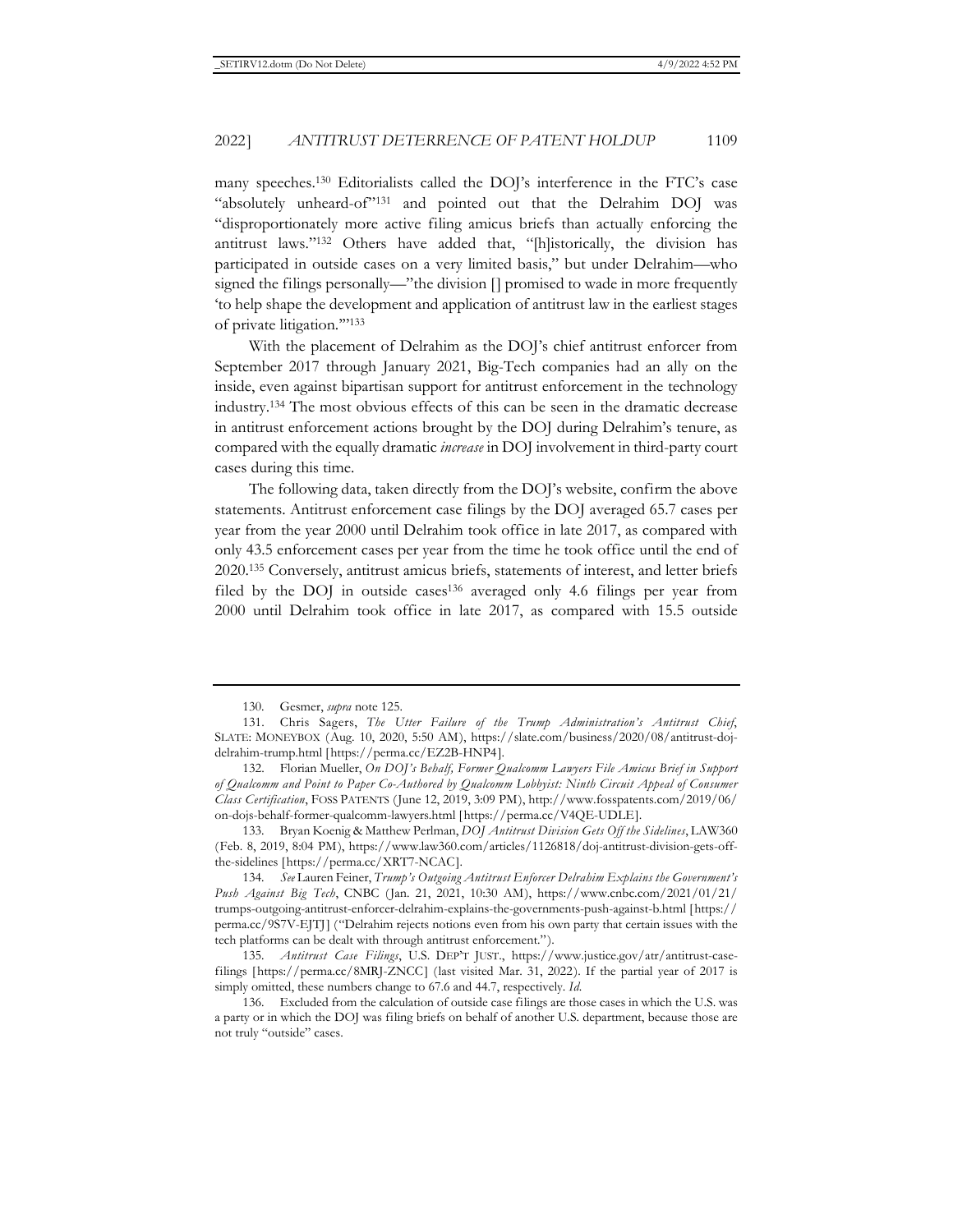filings per year from the time he took office until the end of 2020.137 Also notable is that quite a few of the *pre-Delrahim* filings were not unilaterally initiated by the DOJ but were submitted in response to court requests for the DOJ's opinion.138 This is further evidence of the dramatic shift in priorities that occurred during Delrahim's tenure.139

Moreover, the DOJ historically only issued business review letters (BRLs) upon request from a business or group of businesses.140 However, in September of 2020, the DOJ took the liberty of updating a 2015 BRL in order to change its position from one that approved of the IEEE's SEP policy and contemplation of patent holdup as a competitive problem to one that promoted broader injunctive rights for SEP holders and condemned the use of antitrust laws to remedy patent holdup.141 Updating the IEEE's BRL was a self-described "extraordinary step" and was the only time since at least 1991 that the DOJ has done this.<sup>142</sup> Tellingly, once Delrahim's tenure was over, the DOJ promptly removed the updated letter from the section of its website where other BRLs can be accessed.143 Although the DOJ

139. Even counting the pre-Delrahim filings that were merely responses to court requests, the ratio between DOJ viewpoints filed in outside cases and DOJ enforcement actions increased five times over during Delrahim's term. That is, the pre-Delrahim DOJ averaged 4.6 outside filings as compared to 65.7 enforcement actions, which equals approximately a seven percent ratio. Conversely, the Delrahim DOJ averaged 15.5 outside filings as compared to 43.5 enforcement actions, which equals approximately a thirty-six percent ratio.

<sup>137</sup>*. Appellate Briefs*, U.S. DEP'T JUST., https://www.justice.gov/atr/appellate-briefs [https:// perma.cc/23DJ-737R] (last visited Mar. 31, 2022). If the partial year of 2017 is simply omitted, these numbers change to 4.9 and 18, respectively. *Id.* 

<sup>138</sup>*. See, e.g.*, U.S. Dep't of Just., Antitrust Div., Opinion Letter regarding Pandora Media, Inc. v. American Societ'y of Composers, Authors and Publishers (Mar. 6, 2015), https://www. justice.gov/atr/case-document/file/628831/download [https://perma.cc/N525-UXFS]; Brief for the United States in Response to the Court's Invitation, Ark. Carpenters Health & Welfare Fund v. Bayer AG, 604 F.3d 98 (2d Cir. 2010) (No. 05-2851-cv(L), 05-2852-cv(CON)), https:// www.justice.gov/atr/case-document/file/491886/download [https://perma.cc/RU76-BQVY]; U.S. Dep't of Just., Antitrust Div., Response of the United States to the Court's Request for Views on the Issue of Implied Antitrust Immunity, Billing v. Credit Suisse First Boston (May 5, 2005), https:// www.justice.gov/atr/case-document/file/489336/download [https://perma.cc/M657-J78V].

<sup>140</sup>*. Business Review Letters and Request Letters*, U.S. DEP'T JUST., https://www.justice.gov/ atr/business-review-letters-and-request-letters [https://perma.cc/L3CG-BMKC] (last visited Mar. 31, 2022).

<sup>141.</sup> Letter from Makan Delrahim, Assistant Att'y Gen., U.S. Dep't of Just., to Sophia A. Muirhead, Gen. Couns. & Chief Compliance Officer, Inst. of Elec. Eng'rs, Inc.*'*' (Sept. 10, 2020) [hereinafter *Updated IEEE Business Review Letter*], https://www.justice.gov/atr/page/file/1315291/ download [https://perma.cc/S945-X92K].

<sup>142</sup>*. Id.*; *Business Review Letters and Request Letters*, *supra* note 139.

<sup>143</sup>*. See* Allen Grunes, *Of Antitrust and Patents: The Quiet Return of the Status Quo at the DOJ's Antitrust Division*, PROMARKET (Apr. 26, 2021), https://promarket.org/2021/04/26/antitrustpatents-status-quo-doj-makan-delrahim/ [https://perma.cc/S264-P7XC] ("[T]he DOJ demoted—some might say 'buried'—a Business Review Letter containing Delrahim's views on 'standard-essential patents.'").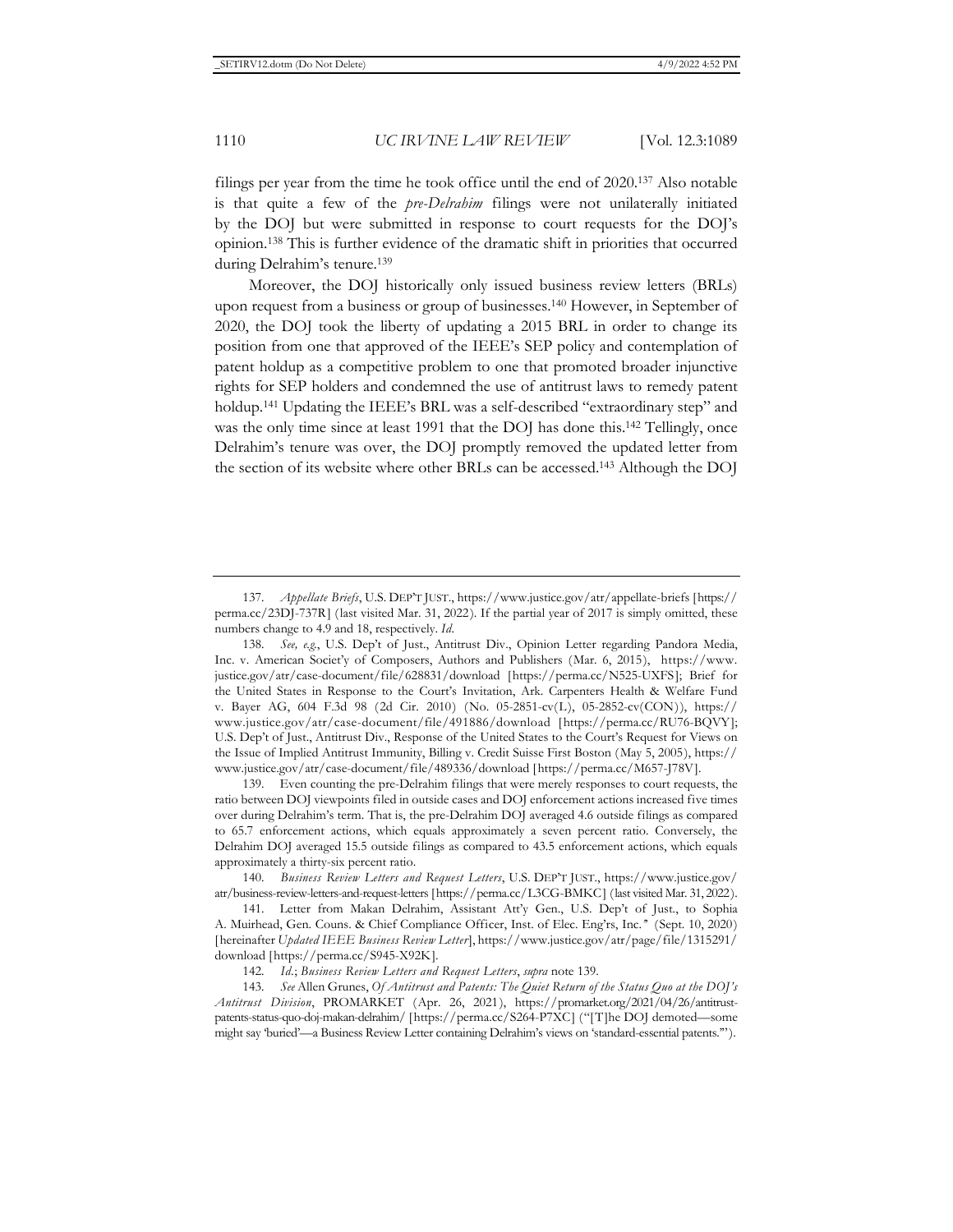characterized the move as merely procedural, others viewed it as restoring the 2015 BRL and backing away from the Delrahim-era agenda.<sup>144</sup>

Oddly, Delrahim once stated that his objective was to "remove our thumbs from the scale."145 But the amicus briefs, statements of interest, and strong support for Qualcomm showed that taking thumbs off the scale was not the intent; these instead demonstrated a firm resolve to sway the law in the monopolists' favor. This is exactly the type of political influence antitrust laws seek to avoid, and thus the antitrust goal of promoting a balance of sociopolitical power amongst businesses is implicated.

### *3. Antitrust Enforcement as a Tool for Racial Equity*

Whereas there is some debate as to whether the traditional roles of antitrust law have ever been truly value neutral, the more modern approach is clearly not.<sup>146</sup> The modern approach says antitrust enforcement can combat racial inequity by "dusting off" some existing tools.147 FTC Commissioner Rebecca Kelly Slaughter expressed the idea as follows:

Antitrust enforcement necessarily addresses fundamental economic and market structures. In the United States, these economic and market structures are historically and presently inequitable. So, when we make decisions about whether and where to enforce the law or how to deploy our enforcement resources, we are making decisions that will have an effect on structural equity or inequity. Our decisions can either reinforce existing structural inequities or work to break them down. I would prefer we choose the latter, and either way, that we make our choice on an informed basis and with open eyes.148

This approach does have its critics, who argue that antitrust laws are not well suited for the task.<sup>149</sup> However, proponents argue that antitrust law can be

<sup>144</sup>*. See id.* ("Moving a document from one place to another on a government website hardly seems like a significant change in direction. But in this case, it has been understood as a return to Obama-era policy.").

<sup>145</sup>*. See* Gene Quinn, *Antitrust and Patents: A Conversation with Makan Delrahim*, IPWATCHDOG (Mar. 26, 2020), https://www.ipwatchdog.com/2020/03/26/antitrust-patentsconversation-makan-delrahim/id=120166/ [https://perma.cc/9BHY-7F3Z] (quoting a statement made by Delrahim and discussing the purpose of the 2019 Joint Policy Statement).

<sup>146</sup>*. See* Rebecca Kelly Slaughter, Comm'r, Fed. Trade Comm'n, Antitrust at a Precipice, Prepared Remarks at GCR Interactive: Women in Antitrust 4 (Nov. 17, 2020), https://www.ftc.gov/ system/files/documents/public\_statements/1583714/slaughter\_remarks\_at\_gcr\_interactive\_women\_in\_ antitrust.pdf [https://perma.cc/5VJN-ZW3X] ("The second problem I have with the premise that antitrust should be uniquely value-neutral is that I do not believe antitrust *can* be value-neutral.").

<sup>147.</sup> Dani Kritter, Blog, *Antitrust as Antiracist*, CALIF. L. REV. ONLINE (Mar. 2021), https:// www.californialawreview.org/antitrust-as-antiracist [https://perma.cc/BQL8-6LUJ].

<sup>148.</sup> Slaughter, *supra* note 145, at 4.

<sup>149.</sup> Morales, *supra* note 2 ("Some critics argued that the FTC's jurisdiction cannot be invoked unless 'the challenged conduct harms competition and the competitive process' and that it would not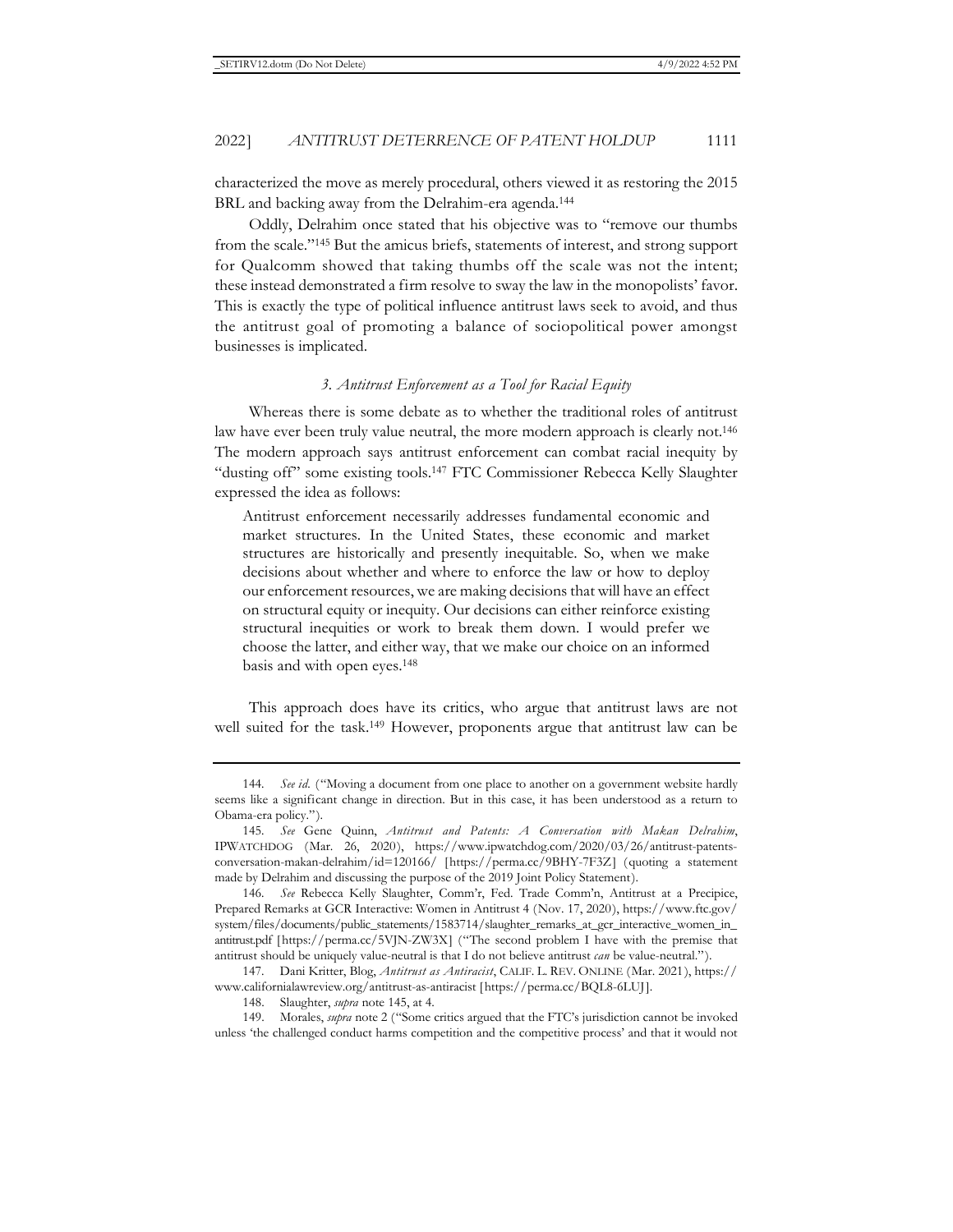anti-racist and that such an agenda is completely in line with the historical underpinnings of antitrust jurisprudence.150 Specifically, there is a nexus between rising corporate power, which deepens socioeconomic divisions, and its tendency to "affect communities of color disproportionately and exacerbate systemic racism."151

Moreover, the impact of racial inequity is clear in the technology context: per a recent Silicon Valley Bank study, "Black entrepreneurs received only 1% of the \$130 billion spent in 2019 by venture capitalists in the U.S. — effectively stunting the ability of communities of color to build wealth and exacerbating racial inequality."152 Although the Silicon Valley Bank study does not address FRAND commitments or patent holdup specifically, it does relate to discrimination in tech dealmaking generally.153 This is certainly relevant to the "nondiscriminatory" element of "fair, reasonable, and nondiscriminatory." Thus, in addition to directly implicating the two historical goals of antitrust law stated above, inequalities in the technology sphere may implicate antitrust scrutiny under the racial-equality approach as well.

### *4. Patent Holdup Harms Competition, Not Just Competitors*

Notwithstanding these clear implications, some critics counter that patent holdup is not actually anticompetitive (i.e., not subject to antitrust scrutiny at all) because for conduct to be deemed anticompetitive, it must harm competition, not just competitors.154 While this is a correct statement of the rule, it is incorrect to suggest that patent holdup merely harms competitors.155 This would ignore the fact that an SEP holder's "role as a gatekeeper gives it the power to eliminate, and thus to harm, competition."156 Moreover, when implementers must pay significantly higher royalties for an SEP than they would pay for a comparable piece of technology (i.e., before the comparable technology was left out of the standard), downstream markets are affected. Firstly, consumers will have fewer products to choose from if some implementers are pushed out of the market by way of injunction or high licensing fees, or if those implementers choose to postpone entry

suffice for the FTC to articulate a 'goal of making markets fairer or less discriminatory.' Others claim that antitrust enforcers are not equipped to achieve anti-racist objectives, and that other programs and statutes are specifically designed to address discrimination.").

<sup>150</sup>*. Id.* 

<sup>151</sup>*. Id.* 

<sup>152</sup>*. Id.* 

<sup>153</sup>*. See* Reed Albergotti, *Black Start-Up Founders Say Venture Capitalists Are Racist, but the Law Protects Them*, WASH. POST (July 22, 2020), https://www.washingtonpost.com/technology/ 2020/07/22/black-entrepreneurs-venture-capital/ [https://perma.cc/2VRW-NMVS].

<sup>154.</sup> Statement of Interest, *supra* note 1, at 9–10.

<sup>155.</sup> Rsch. in Motion Ltd. v. Motorola Inc., 644 F. Supp. 2d 788, 795–96 (N.D. Tex. 2008) (reasoning that because "FRAND commitments are intended as a 'bulwark' against the unlawful accumulation of monopoly power that antitrust laws are designed to prevent," the defendant's "efforts to side-step this bulwark" were harmful not only to its competitor "but to competition in general").

<sup>156</sup>*. Id.* at 796.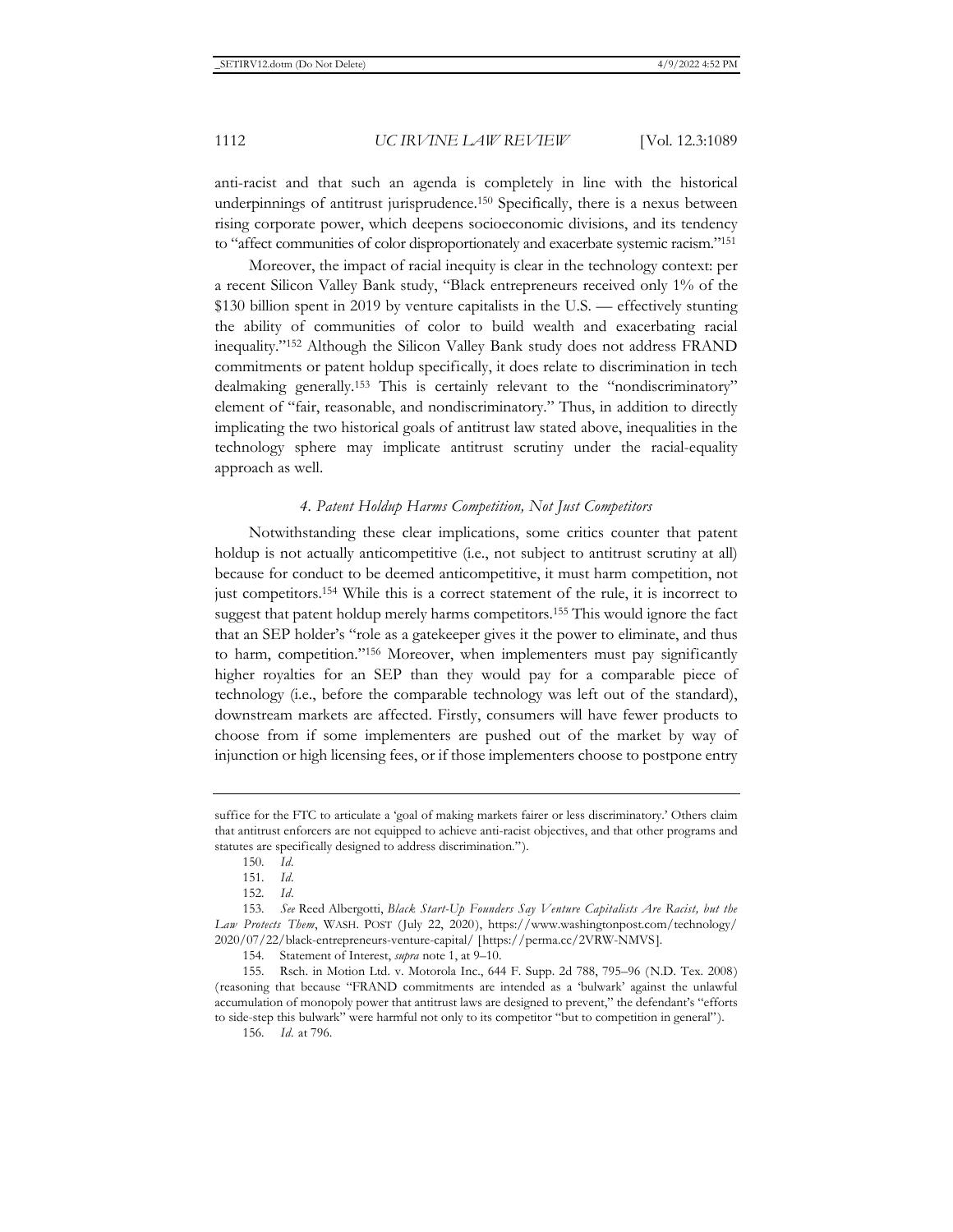into the market for fear of the same.157 Secondly, consumers will face higher prices for standard-compliant products because those high licensing fees will be passed onto them.158 Thirdly, SSOs may adopt a less-than-ideal standard in order to avoid or mitigate holdup.159 Fourthly, holdup even harms other SEP holders when they cannot recover royalties on their own patents because other parties have already "extracted hold-up value from the market."160 Bars to entry, fewer choices, higher prices, inferior products, and uneven distribution of royalties are all indicative of harm to competition, not just to competitors.

For the foregoing reasons, patent holdup implicates antitrust scrutiny. The next Section explores why antitrust enforcement is not only implicated but also necessary.

#### III. IMPORTANCE

#### *A. Antitrust Law Should Continue to Be the Deterrent Against Patent Holdup*

Antitrust laws are needed to remedy the anticompetitive harm caused by patent holdup because they provide successful plaintiffs with treble damages as well as costs and reasonable attorney's fees.161 In particular, Section 2 of the Sherman Act combats illegal monopolies.162 Supreme Court cases have suggested that antitrust remedies are meant not only to compensate victims but also to deter violators.163 Without the threat of Section 2 claims against SEP holders, there would

<sup>157</sup>*. See* U.S. DEP'T OF JUST. & FED. TRADE COMM'N, *supra* note 121, at 36 n.17'' ("For consumer harm to occur, it is not necessary that hold up result in higher marginal costs for producers. For example, higher lump sum or fixed royalties might discourage entry among firms that would produce the standardized product. The reduction in competition at the downstream level, and possible reduction in product adoption, might harm consumers.").

<sup>158</sup>*. See* Microsoft Corp. v. Motorola, Inc., No. C10–1823, 2013 WL 2111217, at \*10 (W.D. Wash. Apr. 25, 2013) ("In addition to harming firms that are forced to pay higher royalties, hold-up also harms consumers to the extent that those excess costs are passed onto them."); Leslie, *supra* note 28, at 388 ("Patent holdup inflicts multiple harms across the economy. Patent holdup injures consumers who ultimately pay higher prices when exorbitant royalties are passed on to them. Economic efficiency suffers as output is reduced.").

<sup>159.</sup> Leslie, *supra* note 28, at 389 ("[I]f FRAND commitments are neither credible nor enforceable, SSOs may adopt suboptimal standards in an effort to minimize the risk of patent holdup.").

<sup>160</sup>*. In re* Innovatio IP Ventures, LLC Patent Litig., No. 11 C 9308, 2013 WL 5593609, at \*8 (N.D. Ill. Oct. 3, 2013); *see also Microsoft Corp*., 2013 WL 2111217, at \*10–11 (No. 11 C 9308) ("Hold-up by one SEP holder also harms other firms that hold SEPs relating to the same standard because it jeopardizes further adoption of the standard and limits the ability of those other holders to obtain appropriate royalties on their technology.").

<sup>161.</sup> SULLIVAN ET AL., *supra* note 109, at 177–79.

<sup>162. 15</sup> U.S.C. § 2 ("Every person who shall monopolize, or attempt to monopolize, or combine or conspire with any other person or persons, to monopolize any part of the trade or commerce among the several States, or with foreign nations, shall be deemed guilty of a felony . . . . ").

<sup>163</sup>*. See* Ill. Brick Co. v. Illinois, 431 U.S. 720, 746 (1977) ("But § 4 has another purpose in addition to deterring violators and depriving them of 'the fruits of their illegality'; it is also designed to compensate victims of antitrust violations for their injuries." (first quoting Hanover Shoe,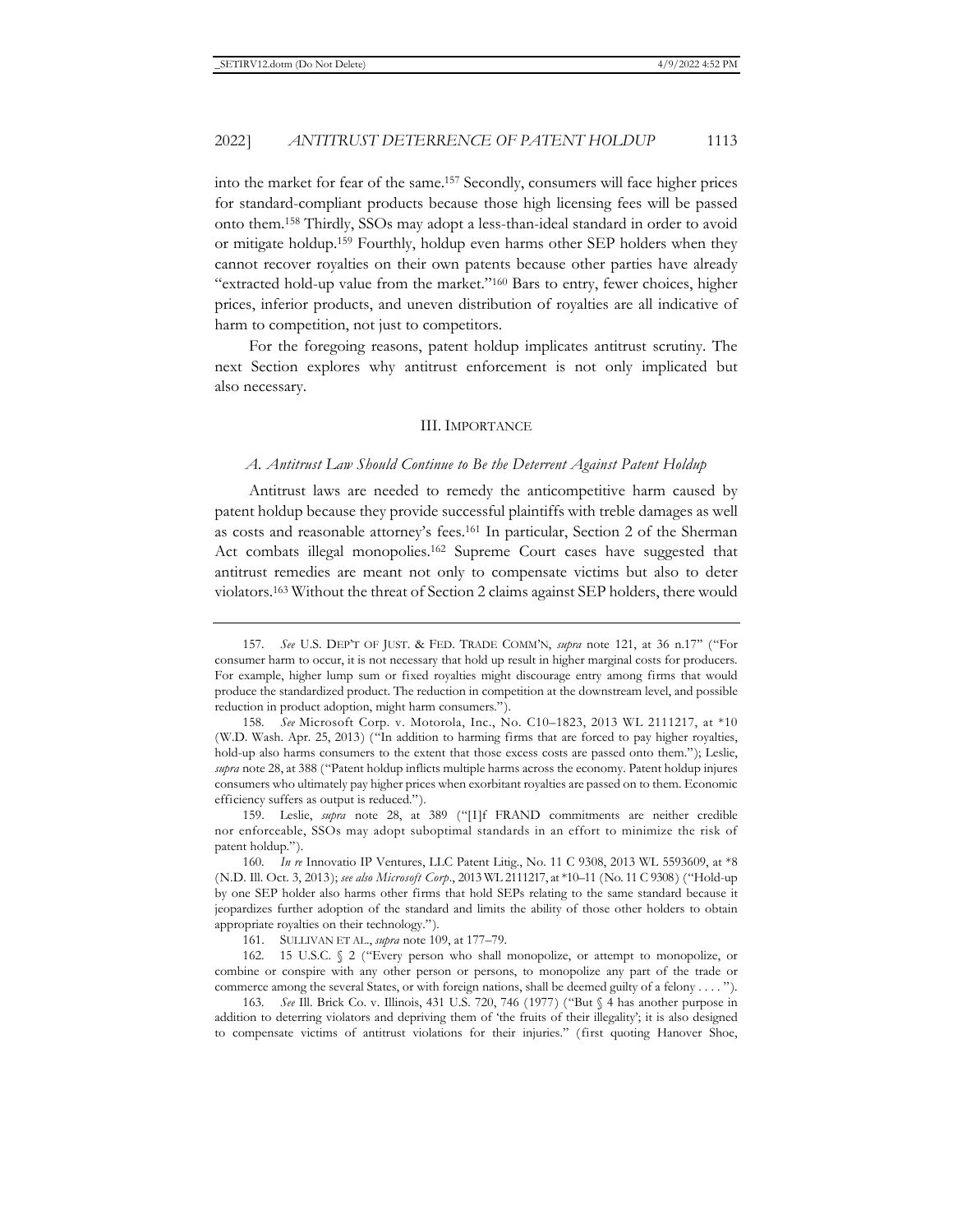be more incentives for patent holders to conceal their intention to breach FRAND commitments. Incentives include reaping unrestrained royalties and engaging in discriminatory licensing until and unless an appropriate FRAND rate is adjudicated by a court. But many implementers, especially new entrants, may lack the resources to go to court and obtain such an adjudication.164

Without an effective deterrent in place, there will be more deception, and once there is more deception, the SSOs will be leery of adopting patented technology for their standards. Once the SSOs are leery of adopting patented technology for their standards, they may opt instead for standards that call for non-patented technology—perhaps something similar but not as ideal as its patented counterpart.165 For example, the patent policy of one SSO, the European Telecommunications Standards Institute (ETSI), is that "[i]f a patent owner refuses to commit to license on FRAND terms and conditions, ETSI will attempt to design around the patent, and if that is impossible, then work will cease."166 Logically, the same would be true if an SSO knows it cannot trust the patent owner's FRAND commitment. That is, from the SSO's point of view, knowing patent holders can and will lie about FRAND commitments would be equally as bad as allowing them to refuse the commitments in the first place.

Opting for less-than-ideal technology, designing around a patent, or ceasing work on a standard could ultimately result in less participation in SSOs and more "standards wars." Standards wars happen when differing technologies compete for consumer choice in the downstream market rather than at the ex ante standard-selection level.167 Standards wars, discussed more fully in Part III, are always an option for patent holders but are not ideal for the consuming public.168

Inc. v. United Shoe Mach. Corp., 392 U.S. 481, 494 (1968); and then citing Brunswick Corp. v. Pueblo Bowl-O-Mat, Inc., 492 U.S. 477, 485–86 (1977))).

<sup>164</sup>*. See* Microsoft Corp. v. Motorola, Inc., 795 F.3d 1024, 1030 (9th Cir. 2015) ("[Standard setting] increases competition by lowering barriers to entry . . . . ").

<sup>165.</sup> Leslie, *supra* note 28, at 389.

<sup>166.</sup> TCL Commc'n Tech. Holdings, Ltd. v. Telefonaktiebolaget LM Ericsson, No. CV 15-2370, 2018 WL 4488286, at \*6 (C.D. Cal. Sept. 14, 2018), *rev'd in part, vacated in part*, 943 F.3d 1360 (Fed. Cir. 2019).

<sup>167.</sup> Standards wars are discussed in more detail in Section III.D *infra*.

<sup>168</sup>*. See* Intel Corp. v. VIA Techs., Inc., 174 F. Supp. 2d 1038, 1040 (N.D. Cal. 2001), *aff'd*, 319 F.3d 1357 (Fed. Cir. 2003) ("Without [industry standards], the industry would balkanize, improvements would slow, and consumers would suffer."); Osenga, *supra* note 8, at 169–70 ("[W]hen there are competing standards in the marketplace, some consumers delay purchasing until after the de facto standard is selected to avoid the costs of choosing the losing standard, either having to use a suboptimal product or needing to buy a second product to enjoy the benefits that come with standardization."); Golden Bridge Tech., Inc. v. Motorola, Inc., 547 F.3d 266, 273 (5th Cir. 2008) ("Potential procompetitive benefits of standards promoting technological compatibility include facilitating economies of scale in the market for complementary goods, reducing consumer search costs, and increasing economic efficiency.").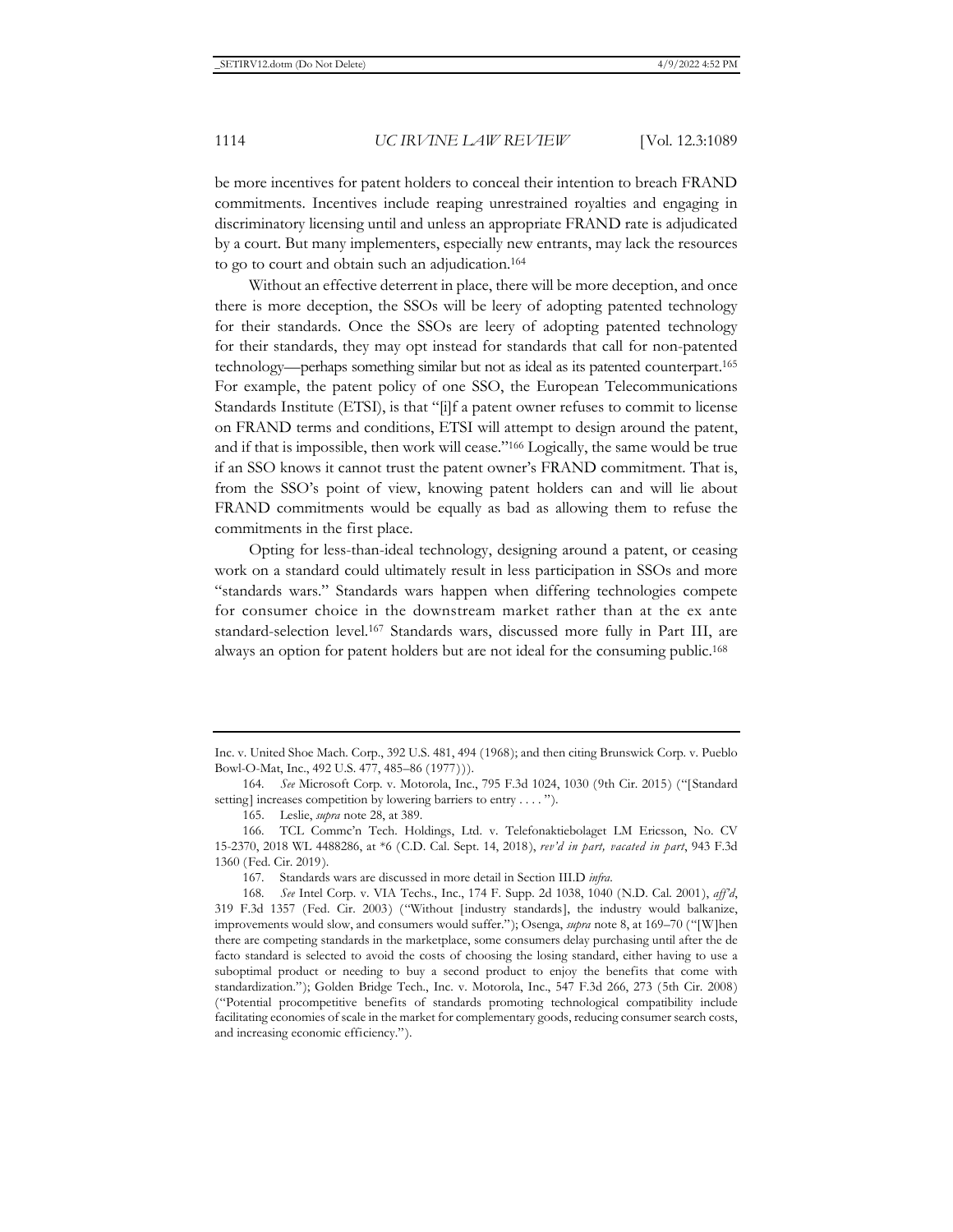#### *B. Contract Law Alone Is Insufficient to Deter or Remedy Patent Holdup*

It has been argued that FRAND agreements are matters of contract, not matters of antitrust.169 But contract law is insufficient to cover the wrongdoing of patent holdup because penalties for breach of contract are not expensive enough to deter anticompetitive wrongdoing, nor are they enough to make the plaintiff whole in the SEP-licensing context, and because contract law jurisprudence does not contemplate long-term, unchanging standards.170 Of these reasons, the deterrent effect of antitrust law is perhaps the most important. Without the deterrent of antitrust law, FRAND commitments would be essentially meaningless.

Contract law is insufficient as a deterrent to FRAND violations because contract damages are limited to single damages.171 This means that if an SEP holder is held to have breached its contractual FRAND agreement, it will have to pay back any above-FRAND royalties it has already collected and will only be able to collect FRAND royalties going forward.172 This puts the SEP holder in no worse a position than it would have been in if it had complied with its FRAND commitment in the first place.173 In other words, with antitrust out of the picture there would be no treble damages, so there would be less of an incentive to avoid wrongdoing in the SEP-selection process. In fact, negotiating in the shadow of contract law provides practically no deterrence at all.174 That leaves only reputation, which one might think would be enough, particularly when SSOs are often comprised of repeat players.175 But if reputation were enough, patent holdup would not happen: "Reputation works only if you can avoid dealing with companies that behave unreasonably; that may not be possible if they own SEPs."176

<sup>169</sup>*. See generally* Delrahim, Broke, *supra* note 33("To the extent that implementers bargained for some benefit, contract law already provides a solution to the problem of patent holders failing to live up to that bargain. The parties are on equal terms when they bargain in the shadow of contract law, because there is no threat of treble damages skewing the negotiations in favor of the implementer."); Makan Delrahim, Assistant Att'y Gen., U.S. Dep't of Just., Antitrust Div., The "New Madison" Approach to Antitrust and Intellectual Property Law, Prepared Remarks at the University of Pennsylvania Law School 5 (Mar. 16, 2018) [hereinafter Delrahim, New Madison], https:// www.justice.gov/opa/speech/file/1044316/download [https://perma.cc/PH6R-Y5YG].

<sup>170</sup>*. See* Leslie, *supra* note 28, at 400.

<sup>171.</sup> Id. at 422 ("Although called compensatory damages, the single damages associated with contract law do not actually fully compensate victims of breach for their injuries.").

<sup>172</sup>*. Id.* ("With respect to remedies, under contract law, if the patentee charges a royalty that is not FRAND, the contract plaintiff can recover the difference between the FRAND amount and the royalty actually paid. In contrast, successful antitrust plaintiffs are entitled to treble damages on the overcharge as well as reasonable attorneys' fees and costs.").

<sup>173</sup>*. See id.* The SEP holder would still have to pay legal fees, but these can be built into the cost of doing business, especially since those same legal fees make FRAND litigation cost-prohibitive for the plaintiff-implementers on the other side.

<sup>174</sup>*. See id.*

<sup>175</sup>*. See* Osenga, *supra* note 8, at 173 ("[S]tandardization is often a repeat-player game; if a patent holder acts in an unfair manner, it is unlikely that other firms will be willing to urge adoption of that patent holder's technology in future standard setting proceedings.").

<sup>176.</sup> Shapiro & Lemley, *supra* note 106, at 2039.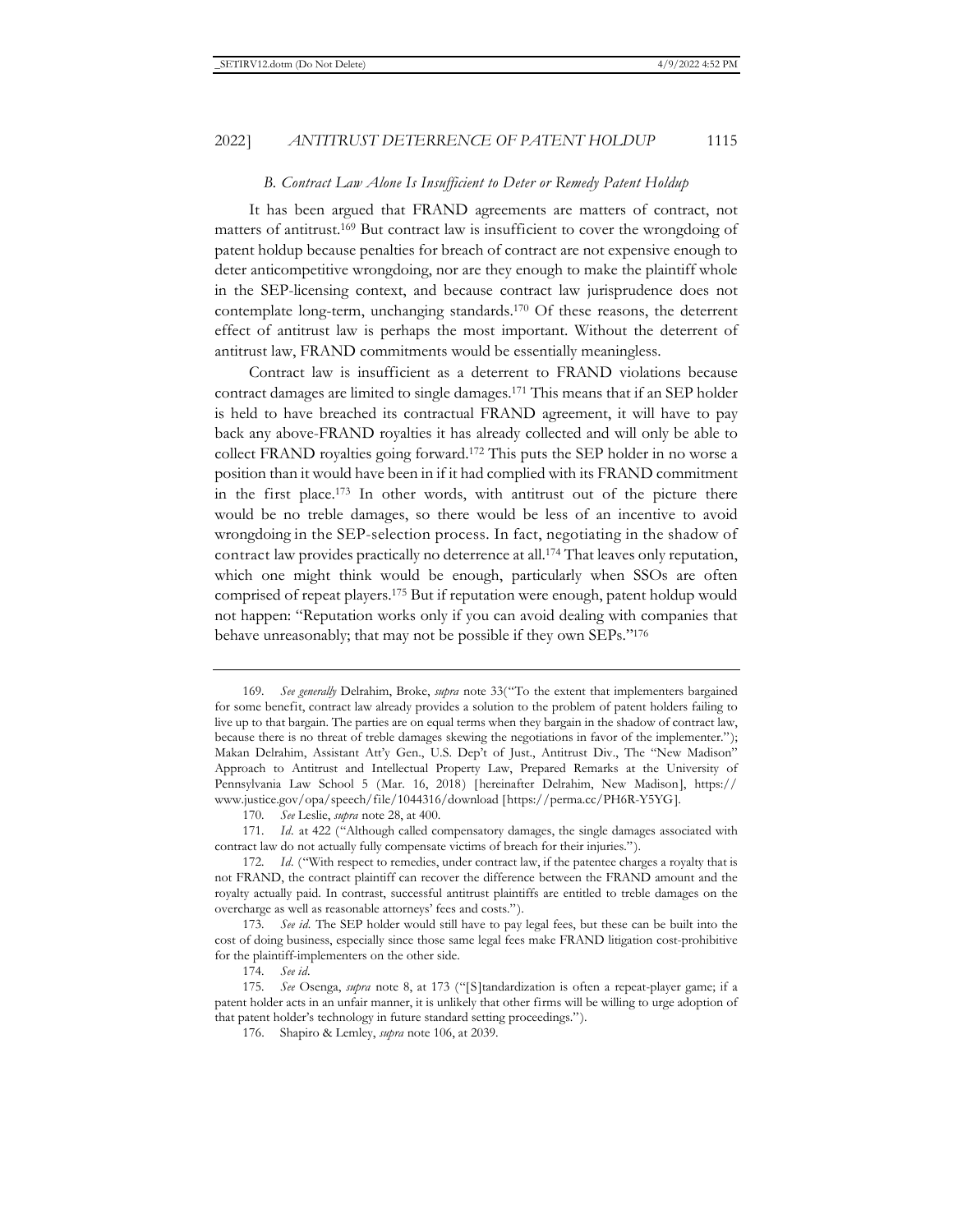In addition to failing to deter patent holdup, contract damages fail to make a plaintiff whole. Contract law, as discussed in the preceding paragraph, only provides successful plaintiffs with the difference between the higher royalties they actually paid and the lower, FRAND royalties they should have paid. This does not compensate the plaintiff (i.e., the implementer) for attorney's fees or costs of investigating the suit because contract law generally follows what is known as the American Rule, which is that "win or lose" each side pays its own attorney's fees.<sup>177</sup> Courts generally do not deviate from this rule absent "explicit statutory authority" or "specific and explicit" contractual provisions.178 This explains why implementers need costs and attorney's fees in order to make a lawsuit worth their while.

A final reason contract law is insufficient is because standards are long-term, whereas contracts are typically for defined periods.179 Once an industry has selected a standard, the standard becomes entrenched, and switching costs prohibit any "new competitive process" that would change the technology involved.180 "This is very different from the situation in which, for example, a year-long contract is granted every year and a particular firm gets the contract through misrepresentations; that situation can be remedied moving forward at the next opportunity for contract renewal."181

#### *C. Patent Rewards Do Not Have to Be Unrestricted in Order to Encourage Innovation*

One of the primary and most seductive arguments against antitrust enforcement of FRAND commitments is that innovation will be stifled in the absence of unqualified patent rights.182 Patent rights generally include the right to exclude any and all others from practicing one's patent and the ability to maximize license fees when others *are* permitted to practice the patent.183 When a patent is an SEP, these rights are qualified and constrained by FRAND commitments, such that SEP holders must make their technologies available to all applicants who wish to comply with the standard and must not charge more than what is fair and

<sup>177.</sup> Baker Botts L.L.P. v. ASARCO LLC, 576 U.S. 121, 126 (2015).

<sup>178</sup>*. Id.* (first quoting Buckhannon Bd. & Care Home, Inc. v. W. Va. Dep't of Health & Hum. Res., 532 U.S. 598, 602 (2001); and then quoting Alyeska Pipeline Serv. Co. v. Wilderness Soc'y, 421 U.S. 240, 260 (1975)).

<sup>179.</sup> Leslie, *supra* note 28, at 400.

<sup>180</sup>*. Id.*

<sup>181</sup>*. Id.*

<sup>182</sup>*. See, e.g.*, Statement of Interest, *supra* note 1, at 9 ("[In lawsuits involving] deception regarding contractual commitments and breaches of those commitments . . . [antitrust] liability—and treble damages in particular— . . . would tend to chill dynamic competition and innovation, the exact goals that the antitrust laws are intended to promote. These claims, therefore, should be dismissed with prejudice.").

<sup>183</sup>*. See* 35 U.S.C. § 271 ("Except as otherwise provided in this title, whoever without authority makes, uses, offers to sell, or sells any patented invention, within the United States or imports into the United States any patented invention during the term of the patent therefor, infringes the patent.").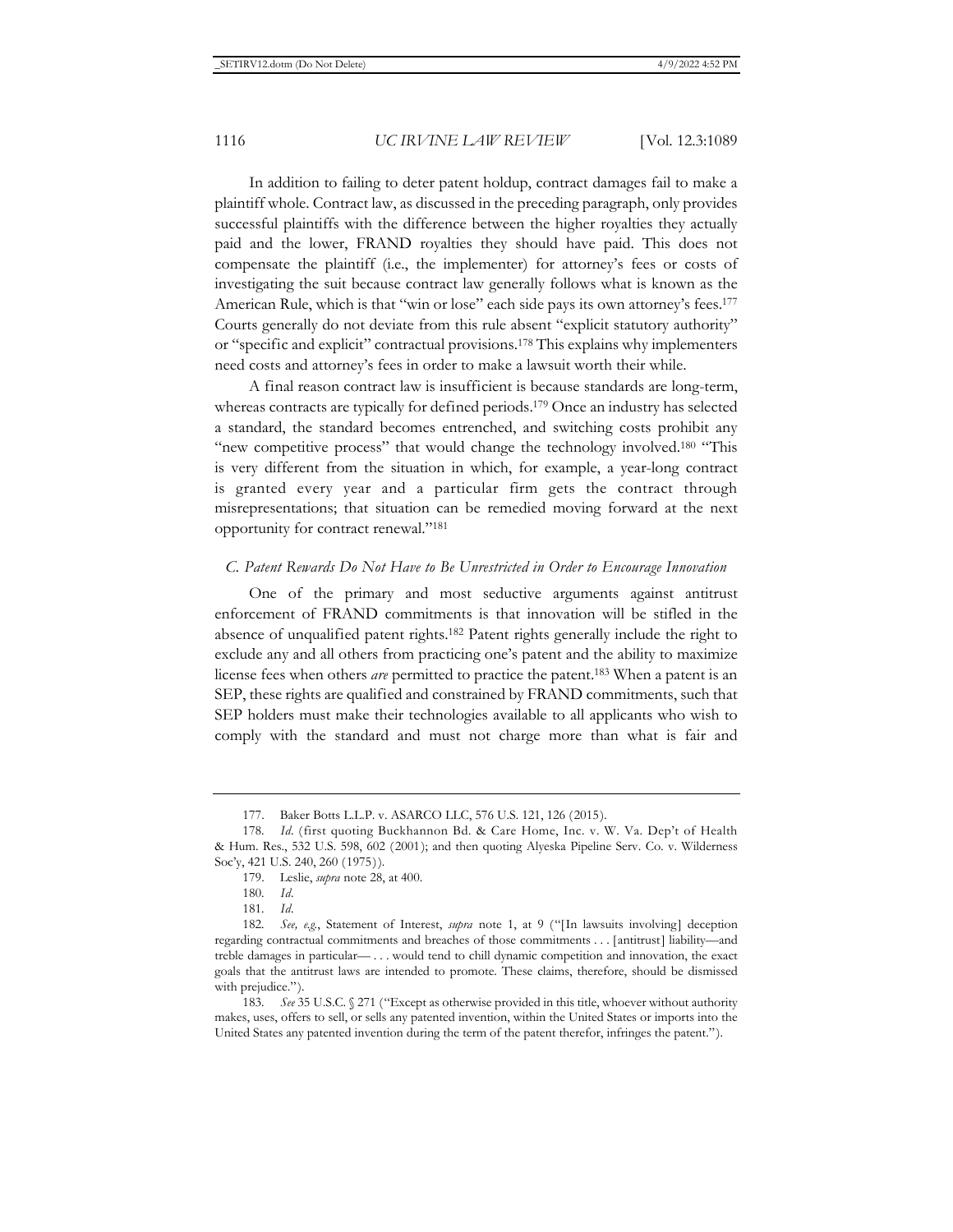reasonable.184 Allowing SEP holders to enter into insincere FRAND agreements with the intent to maintain unqualified patent rights implicates antitrust scrutiny.<sup>185</sup> Antitrust law deters the maximizing of license fees in violation of FRAND commitments and the seeking of injunctions against implementers who are unwilling to pay above-FRAND royalties.186 Some fear this deterrent effect will extend to innovation—that is, innovators will stop innovating.<sup>187</sup>

Fortunately, this fear is unwarranted. Scholars have indicated that no such huge reward is needed from the patent system in order to encourage innovation.188 Not only that, but competition aids in incentivizing innovation.189 It is complimentary to exclusion (i.e., to patent rights) in terms of encouraging innovation.

The following statements are typical of the innovation-will-suffer argument. First, "[t]he guarantee of market-driven financial rewards for invention serves as a powerful incentive for the development of new inventions that can render old technologies obsolete."190 Second, "[r]ecognizing a Section 2 cause of action premised on alleged violations of commitments to offer patent licenses at rates that are FRAND would [] run contrary to the policies underlying the antitrust laws that encourage market-based pricing . . . . "191 The first of these statements makes sense, but the second is problematic.

First of all, a FRAND price *is* the market-based price. A FRAND commitment is not a set price negotiated by the SSO but rather the flexible standard that must

186*. See* New York *ex rel.* Schneiderman v. Actavis PLC, 787 F.3d 638, 660 (2d Cir. 2015) ("[A] patent does not confer upon the patent holder an 'absolute and unfettered right to use its intellectual property as it wishes,' and '[i]ntellectual property rights do not confer a privilege to violate the antitrust laws.'" (first quoting United States v. Microsoft Corp., 253 F.3d 34 (D.C. Cir. 2001) (per curiam); then quoting *In re* Indep. Serv. Orgs. Antitrust Litig., 203 F.3d 1322 (Fed. Cir. 2000))).

187*. See* Makan Delrahim, Assistant Att'y Gen., U.S. Dep't of Just., Antitrust Div., The Long Run: Maximizing Innovation Incentives Through Advocacy and Enforcement, Prepared Remarks for LeadershIP Conference 3 (Apr. 10, 2018) [hereinafter Delrahim, The Long Run], https:// www.justice.gov/opa/speech/file/1050956/download [https://perma.cc/KF3J-P5GJ] ("[D]enying injunctive relief to standard essential patent holders except in the rarest circumstances . . . could have an unintended and harmful effect on dynamic competition by undermining important incentives to innovate . . . . "); *see also* Letter from Thom Tillis, *supra* note 1(expressing that the DOJ's draft policy statement "seeks to undermine the patent system," which must work together with antitrust policies to "create a balanced, strong, innovation ecosystem").

188*. See* JAMES BESSEN & MICHAEL J. MEURER, PATENT FAILURE: HOW JUDGES, BUREAUCRATS, AND LAWYERS PUT INNOVATORS AT RISK 73 (2008).

<sup>184</sup>*. See, e.g.*, Fed. Trade Comm'n v. Qualcomm Inc., 969 F.3d 974, 986 (9th Cir. 2020) (declining to conclude whether Qualcomm breached its FRAND commitments, but noting that in those commitments Qualcomm agreed to make its SEPs available on fair and reasonable terms to all applicants wishing to implement the relevant standards).

<sup>185</sup>*. See* United States v. U.S. Gypsum Co., 333 U.S. 364, 390–91 (1948) (indicating that courts must "balance the privileges of [the patent holder] and its licensees under the patent grants with the prohibitions of the Sherman Act against combinations and attempts to monopolize").

<sup>189</sup>*. See id.* at 90.

<sup>190.</sup> Statement of Interest, *supra* note 1, at 2.

<sup>191</sup>*. Id.*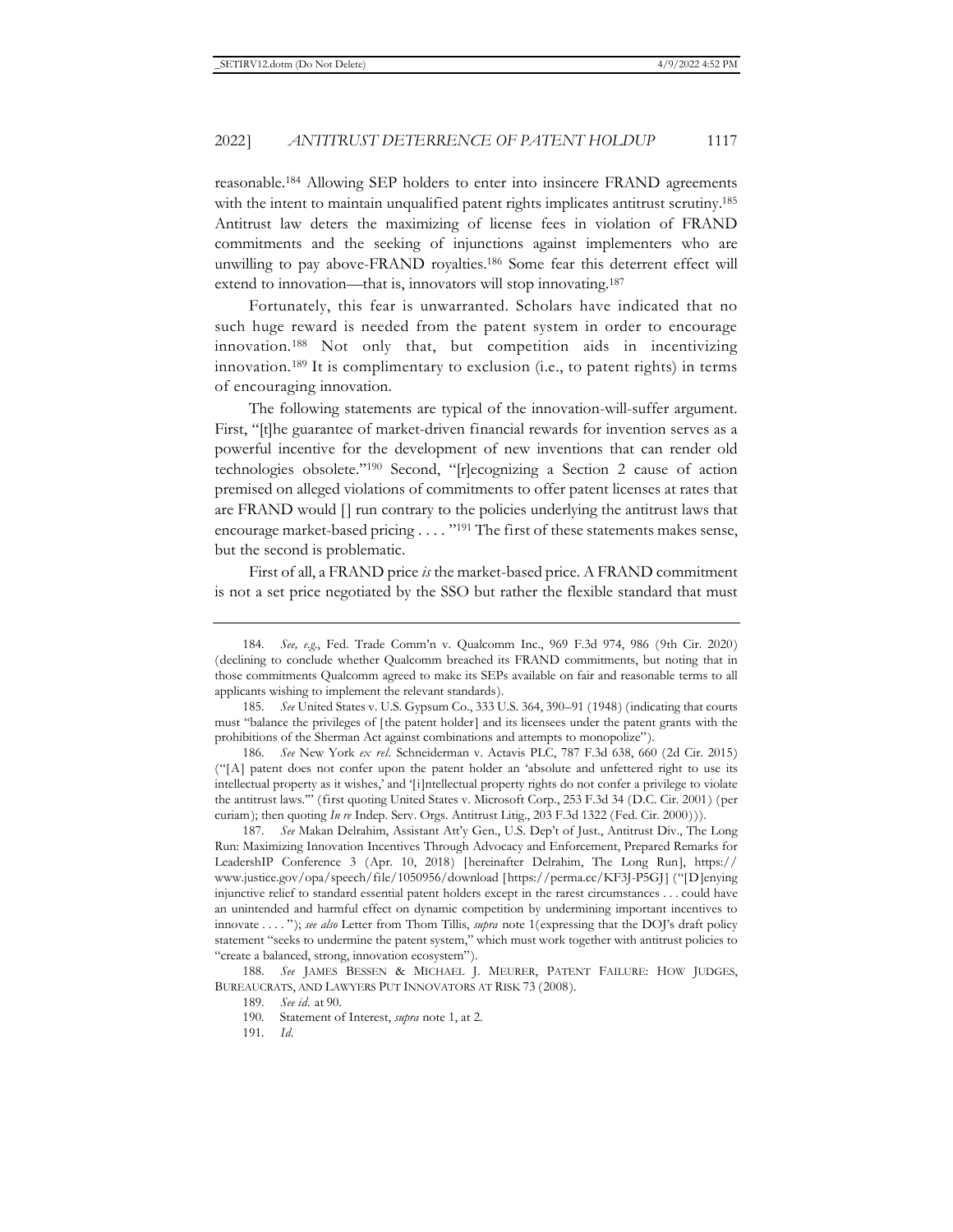be followed by all bilateral negotiations between the patent holder and each implementer.192 When the implementers and patent holder negotiate the FRAND price, they are looking at market factors to determine what is fair and reasonable,193 and therefore the FRAND price cannot be contrary to the principles underlying antitrust law. On the contrary, the FRAND price is *exactly* in line with the principles of market-based pricing, and it is patent holdup that runs contrary to those principles. Absent antitrust enforcement of FRAND commitments, with monopoly power having been conferred on a patent holder, the patent holder can extract financial rewards far higher than the market would have dictated had the implementer not been locked into the standard. In other words, royalties that are unhinged from FRAND commitments are above-market, monopolistic royalties, *not* "market-based pricing" as suggested.194

What's more is that *even if* the FRAND price were disconnected from the market, the availability of above-FRAND rewards could not be the only incentive to innovate because patent holders regularly agree to license their innovations on FRAND terms.195 This is the huge-reward vs. reasonable-reward argument again. An unqualified reward is obviously not necessary to encourage involvement in the standard-setting process.196 Nor is an unqualified reward necessary to spur innovation.197 As one scholar explained, "as long as there are profits and not losses," then a rational business that innovates under a patent system with broad exclusionary rights will also do so under a qualified patent system with narrower exclusionary rights.198

The ideal balance is to have rights of ownership and exclusion on the one hand and lawful competition on the other, with both working together to drive innovation.199 A patent provides rights of ownership and exclusion—namely, the

196*. See* Osenga, *supra* note 8, at 186 ("Since FRAND contracts are willing agreements between highly competent parties, 'it logically follows that such agreements, correctly interpreted, must generate valuable benefits to innovators and implementers alike.'" (quoting Richard A. Epstein & Kayvan B. Noroozi, *Why Incentives for "Patent Holdout" Threaten to Dismantle FRAND, and Why It Matters*, 32 BERKELEY TECH. L.J. 1381, 1386 (2017))).

197. Liivak, *supra* note 1, at 1663.

<sup>192</sup>*. See* Richard J. Gilbert, *Deal or No Deal? Licensing Negotiations in Standard-Setting Organizations*, 77 ANTITRUST L.J. 855, 859 (2011) ("[N]o SSO, court, or enforcement agency has offered a workable and generally accepted definition of fair and reasonable licensing terms.").

<sup>193</sup>*. See id.* at 860 ("The competitive royalty is the outcome of bilateral negotiations, and is related to the value created by the technology relative to its next-best alternative.").

<sup>194</sup>*. See* Statement of Interest, *supra* note 1, at 2.

<sup>195</sup>*. See, e.g.*, *IEEE at a Glance*, IEEE STANDARDS ASS'N, https://www.ieee.org/about/at-aglance.html [https://perma.cc/LZH8-XCW6] (Dec. 2021) ("IEEE has . . . [o]ver 400,000 members in more than 160 countries [and] an active portfolio of nearly 1,200 standards and more than 900 projects under development . . . . ").

<sup>198.</sup> Id. (comparing the current patent system to one more akin to the copyright system, in which free entry by independent inventors would be allowed as long as there is no actual copying).

<sup>199</sup>*. See* BESSEN & MEURER, *supra* note 186("Perhaps one of the clearest lessons of the Cold War was that private-property and market economies can be powerful engines of economic growth and innovation.").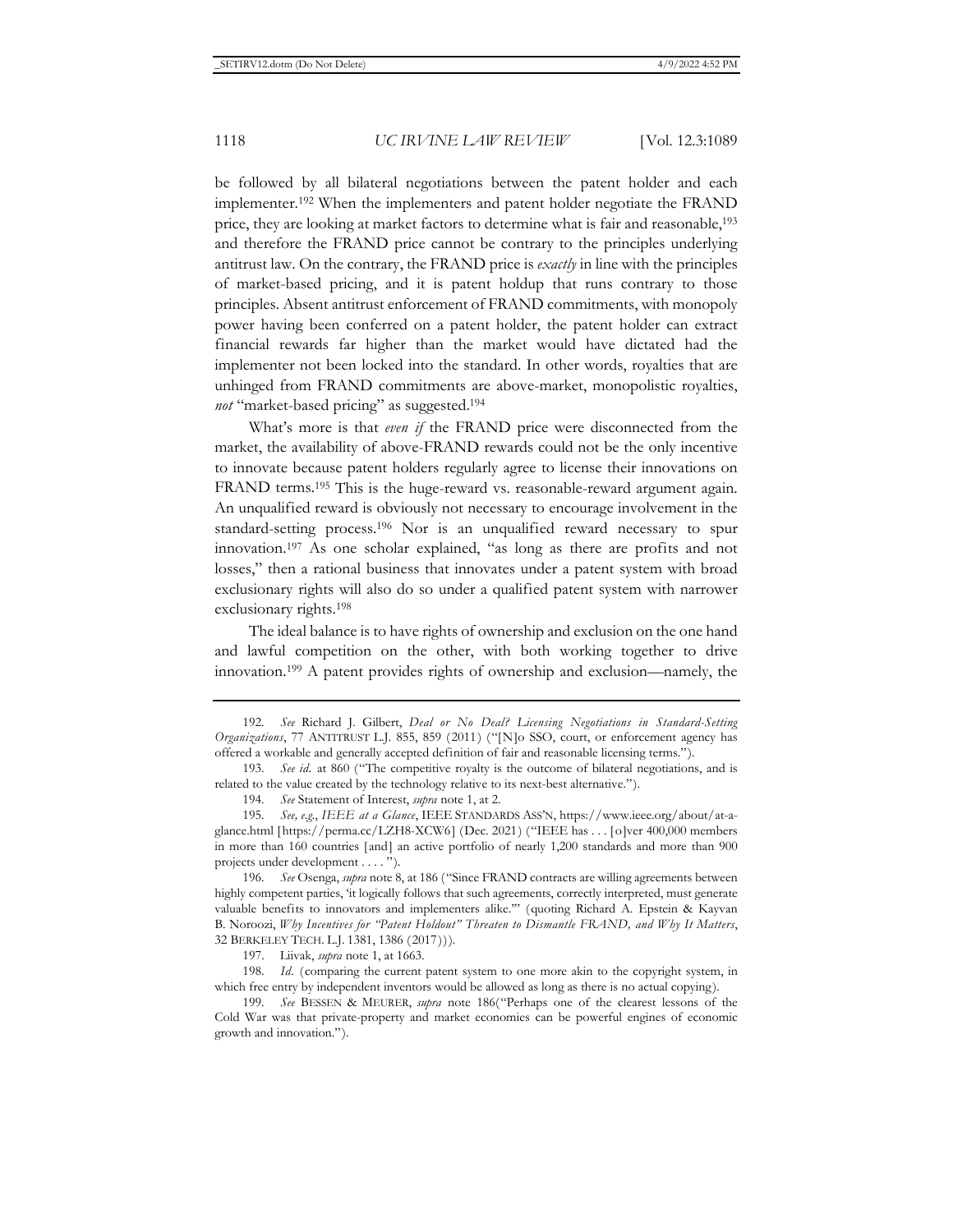right, for a limited time, to exclude others from practicing one's invention.200 Patent owners can enforce this right by seeking reasonable injunctions.201 Hence, a patent is certainly one of the rewards that incentivizes companies to innovate and to invest in research and development.202 However, stronger patent rights do not automatically equate to stronger innovation.203 A patent is considered a big reward because it grants exclusive rights to use an invention. The orthodox belief is that granting a patent is an incentive for people to invest in innovation.204 But some scholars say this is more like a leap of faith than an economic understanding because there is very little evidence supporting the belief.205 Many technological fields that are likely to have standards and FRAND issues, such as the telecommunications industry206 and the software industry,207 do not require such a big reward (i.e., unqualified exclusionary rights) in order to incentivize innovation.208 In fact,

203. BESSEN & MEURER, *supra* note 186, at 84 ("Intellectual property rights are *not* just like other property rights, and simple casual observations about the correlation between United States or Western technology and patent systems can be misleading. On the other hand, this does not mean that patents have no measurable effects, but rather that it appears that their effects might be more tentative, being contingent upon the details of the patent system or the particular technology, industry, or state of economic development.").

204. Liivak, *supra* note 1, at 1659 ("The general notion is that a system that allowed for competition from independent inventors would result in a smaller reward to the initial inventor and risks 'undermin[ing] incentives to develop the invention at all.'" (quoting Mark A Lemley, *Should Patent Infringement Require Proof of Copying*?, 105 MICH. L. REV. 1525, 1529 (2007))).

205. Lemley, *supra* note 111, at 1332, 1335 ("In the past three decades there has been an unprecedented—indeed, astonishing—outpouring of sophisticated empirical work on virtually every aspect of IP law and innovative and creative markets . . . . [This empirical] evidence casts substantial doubt on the efficacy of [recent IP] laws.").

206. Mark A. Lemley & Lawrence Lessig, *The End of End-to-End: Preserving the Architecture of the Internet in the Broadband Era*, 48 UCLA L. REV. 925, 960 (2001) ("Some commentators have even suggested that competition, not monopoly, is actually the best spur to investment by incumbents in telecommunications and related fields.").

207. BESSEN & MEURER, *supra* note 186, at 85 ("[A 2004 empirical study] looked at the effect of changes in the United States treatment of inventions that involve software. They found that the number of software patents grew dramatically. Firms in the software industry acquired relatively few patents, however; instead, most were obtained by firms in electronics and computer industries known for stockpiling large arsenals of patents to use as bargaining chips. Moreover, the firms that acquired relatively more software patents tended to actually *reduce* their level of R&D spending relative to sales.").

208. One notable exception is the pharmaceutical industry, where evidence shows that the high cost of R&D does in fact need to be incentivized by a big reward at the end. *See id.* at 13 ("Case studies present a convincing argument that patents are critical for investment in R&D in the pharmaceutical industry. On the other hand, survey evidence suggests that in most other industries, patents do not pose much of a barrier to imitation, and firms rely mainly on other means, such as lead-time advantages and trade secrecy, to obtain returns on their R&D investments.").

<sup>200.</sup> U.S. CONST. art. I, § 8, cl. 8 ("Congress shall have Power . . . [t]o promote the Progress of Science and useful Arts, by securing for limited Times to Authors and Inventors the exclusive Right to their respective Writings and Discoveries.").

<sup>201. 35</sup> U.S.C. § 283 ("The several courts having jurisdiction of cases under this title may grant injunctions in accordance with the principles of equity to prevent the violation of any right secured by patent, on such terms as the court deems reasonable.").

<sup>202</sup>*. See id.*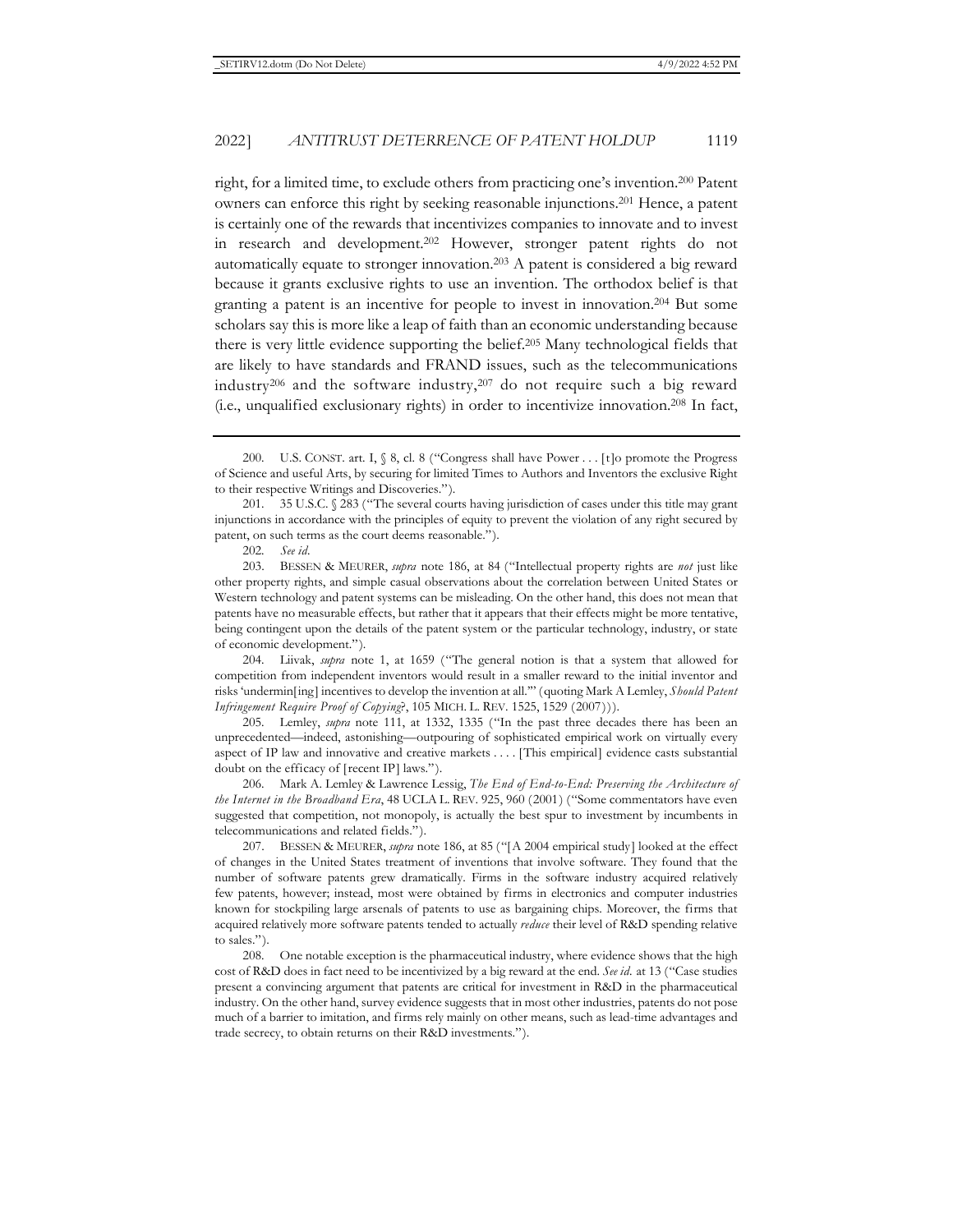they may be motivated by the opposite—competition.209 Thus, antitrust scrutiny of requests for injunctions against willing licensees will not discourage innovation in these fields.

Lawful competition promoted by the antitrust laws is a better driver of innovation than unfettered exclusionary rights over an SEP.210 It has been argued that "possession of unchallenged economic power deadens initiative, discourages thrift and depresses energy."211 In contrast, when the standard-selection process is supported by meaningful FRAND commitments—that is, when patent holders engage in fair competition on the merits of their technology and implementers compete for development and sales of interoperable products in the marketplace—technological progress is stimulated.212

Researchers have found that "innovation is greatest when firms earn modest rents [profits]; too much or too little competition reduces innovation rates."213 This is because new entrants can "spur incumbents not to rest on their laurels" and "bring diverse knowledge that increases the odds of future innovation success."214 Competition's positive effect on innovation has been confirmed by other researchers following the patterns seen in several new technologies, who found that "[l]ess innovation occurs when firms face less threat of competition," even though patenting rates are highest when there is less competition.215 This "suggests that much innovation is not dependent on patenting."216

Additionally, natural economic experiments have shown that while a strengthening of patent laws in certain countries can increase innovation, a strengthening of patent laws in countries that already have "high levels of patent 'strength' . . . actually decrease[s] innovation."217 Moreover, a steady stream of licensing royalties is arguably already a big reward, even if those royalties must remain fair, reasonable, and nondiscriminatory.

<sup>209.</sup> Id. ("Moreover, several studies suggest that a moderate degree of competition might actually spur innovation.").

<sup>210</sup>*. See* C. Scott Hemphill, *Disruptive Incumbents: Platform Competition in an Age of Machine Learning*, 119 COLUM. L. REV. 1973, 1982 (2019) (citing Kenneth Arrow, *Economic Welfare and the Allocation of Resources for Invention*, *in* THE RATE AND DIRECTION OF INVENTIVE ACTIVITY: ECONOMIC AND SOCIAL FACTORS 609, 619–22 (Richard R. Nelson ed., 1962) ("The preinvention monopoly power acts as a strong disincentive to further innovation.")).

<sup>211.</sup> United States v. Aluminum Co. of Am., 148 F.2d 416, 427 (2d Cir. 1945).

<sup>212</sup>*. See* GRIDWISE, FINANCIAL BENEFITS OF INTEROPERABILITY, *supra* note 120, at 7 ("Interoperability promotes competition, and competition encourages innovation and quality.").

<sup>213.</sup> BESSEN & MEURER, *supra* note 186, at 90.

<sup>214</sup>*. Id.* at 89.

<sup>215</sup>*. Id.* at 90.

<sup>216</sup>*. Id.*

<sup>217.</sup> Id. at 88. Here, the natural economic experiments involved empirical evidence gathered from before and after a specific strengthening of a country's patent laws.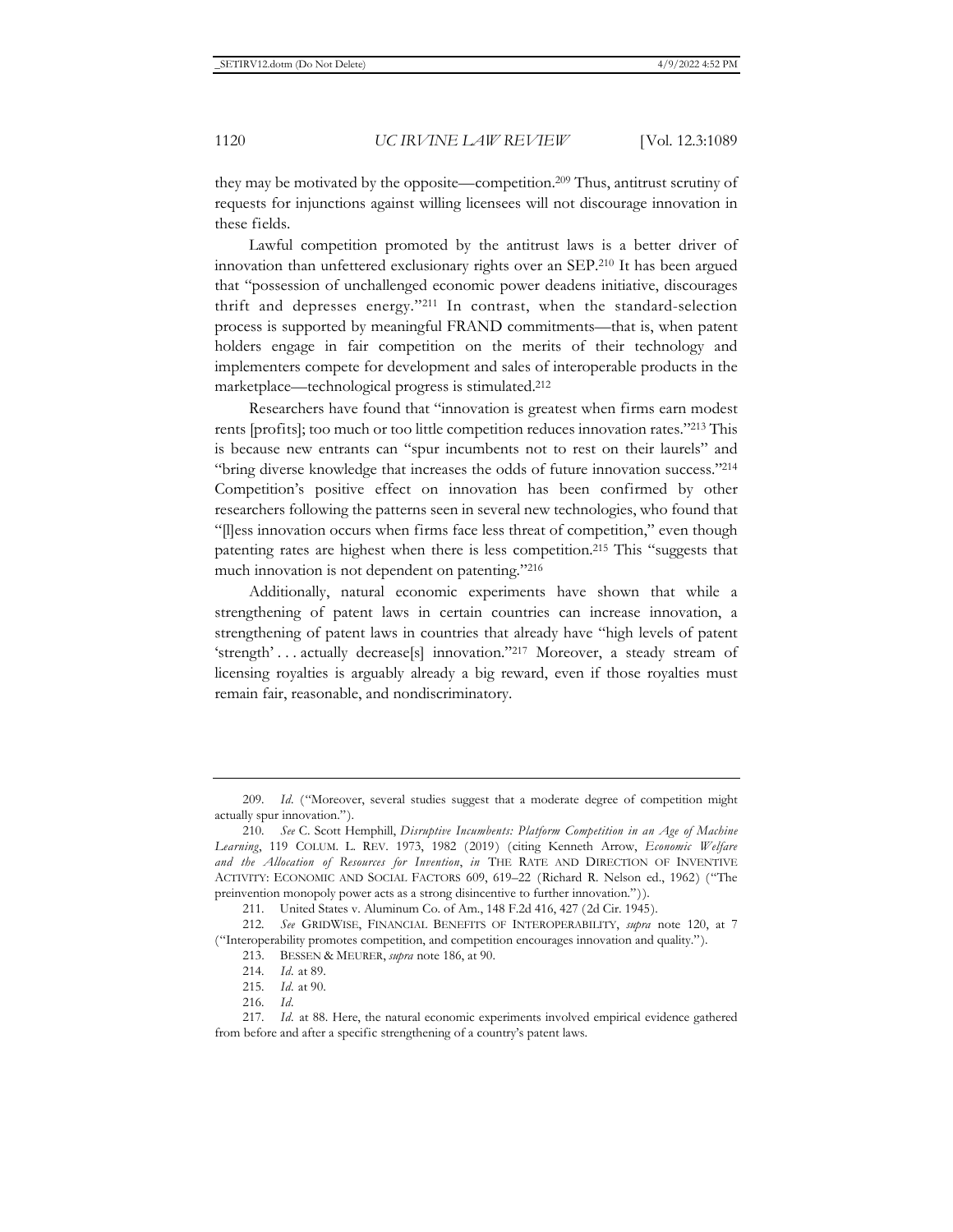#### *D. Proprietary Products and Standards Wars*

In any event, working through an SSO is a choice.<sup>218</sup> It is an attractive choice because it allows patent owners to "licens[e] their patent rights to implementers who can more efficiently deliver those technologies to end users."<sup>219</sup> As groups of competitors working together to select the technology that works best for them collectively, SSOs provide a host of benefits for most of those involved and for consumers as well.220 However, collectively set standards are not the only way to go.

Rather than compete for inclusion in a selected standard, patent owners can opt to go it alone by creating (or licensing others to create) proprietary end products that incorporate their patented technology and take their chances on whether those products will be chosen by consumers in the marketplace. No SSOs and no implementers need be involved. Patent rights without a FRAND commitment generally give patent holders the right to enter into exclusive licenses or to refuse to license their technology to anyone.221 If a patent holder wants to do this without risking antitrust liability, or to be free to charge unrestricted royalties, it should stay out of standard setting and gain its monopoly through a superior end product, which is one of the legal ways to obtain a monopoly.<sup>222</sup>

This is referred to as a "standards war" because it presents consumers with choices between incompatible products.223 Standards wars typically result in the more popular product becoming the de facto standard or in multiple standards remaining available in the market.224 Famously, the "'War of the Currents' between Thomas Edison, George Westinghouse, and Nikola Tesla . . . paved the way for the modern world."225 And although alternating current initially won the day, "direct

<sup>218</sup>*. See* U.S. DEP'T OF JUST. & FED. TRADE COMM'N, *supra* note 121, at 34 n.6 ("In a 'standards war,' substitute products with incompatible designs are introduced into a market, and users' purchase decisions ultimately establish one design as the dominant design or de facto standard, in what can effectively be a winner-take-all competition.").

<sup>219.</sup> Statement of Interest, *supra* note 1, at 2.

<sup>220</sup>*. See supra* Parts I and II.

<sup>221</sup>*. See* 35 U.S.C. § 271.

<sup>222</sup>*. See* United States v. Grinnell Corp., 384 U.S. 563, 570–71 (1966) ("The offense of monopoly under  $\S$  2 of the Sherman Act has two elements: (1) the possession of monopoly power in the relevant market and (2) the willful acquisition or maintenance of that power as distinguished from growth or development as a consequence of a superior product, business acumen, or historic accident.").

<sup>223</sup>*. See* Osenga, *supra* note 8, at 169 ("The 'standards war,' or competition between firms seeking to become the standardized technology by winning market selection, further requires firms to expend significant resources in trying to attract the larger market share.").

<sup>224</sup>*. Id.*

<sup>225.</sup> Jeffrey Wilder, Econ. Dir. of Enforcement, Antitrust Div, U.S. Dep't of Just., Leveling the Playing Field in the Standards Ecosystem: Principles for A Balanced Antitrust Enforcement Approach to Standards-Essential Patents, Prepared Remarks at IAM & Global Competition Review Summit on Standards Essential Patents (Sept. 29, 2021), https://www.justice.gov/opa/speech/antitrust-divisioneconomics-director-enforcement-jeffrey-wilder-iam-and-gcr-connect-sep [https://perma.cc/E6B5-PDYP].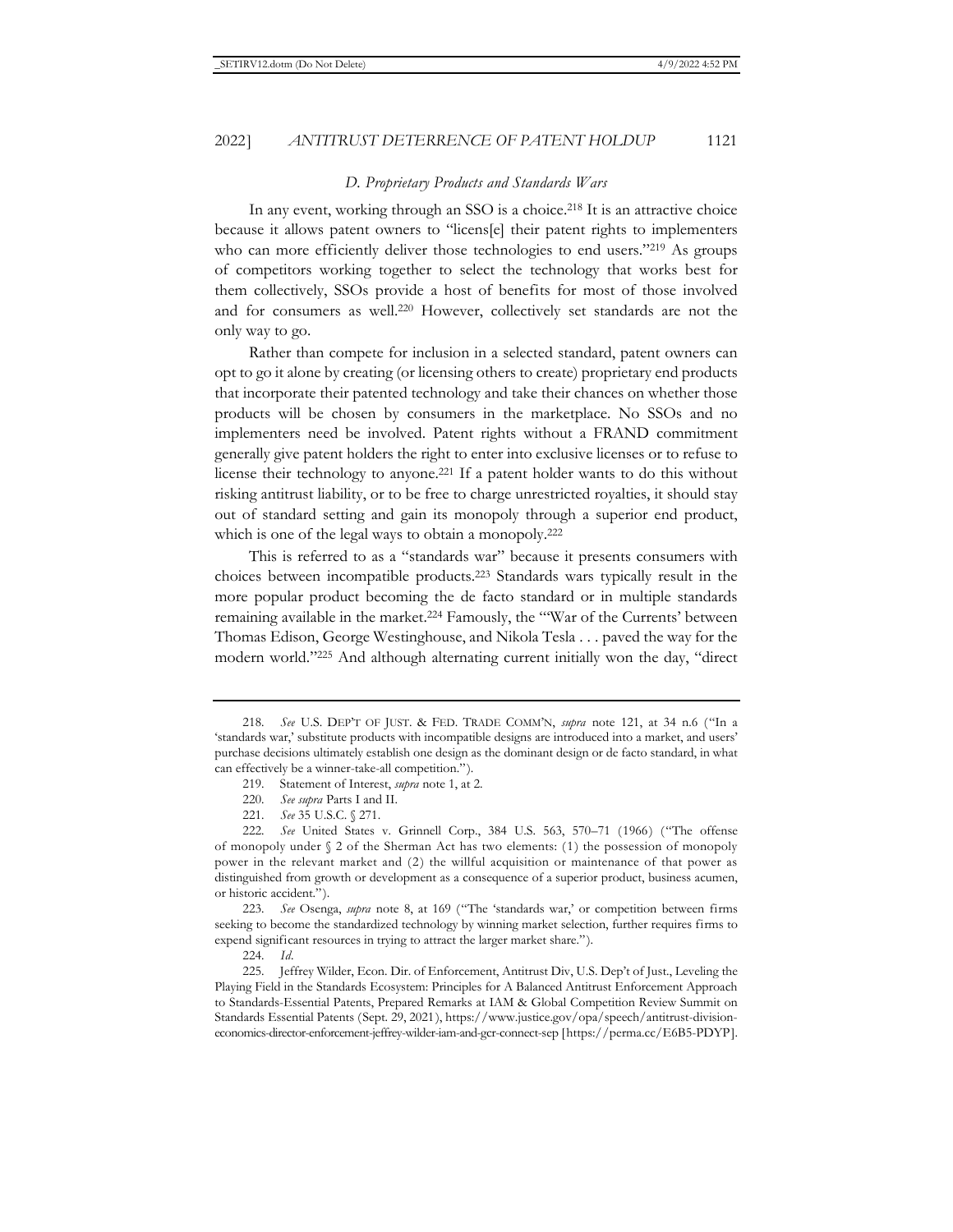current has seen a bit of a renaissance" with direct current being used in electric vehicles, in computers, and as a means to "transport electricity long distances with less electricity loss."226 Other well-known examples were the rivalries between VHS and Betamax, setting VHS as the de facto standard, and between Blu-ray Disc and HD DVD, setting Blu-ray as the de facto standard.227 On the other hand, Nintendo, Xbox, and PlayStation consoles have all remained available to consumers despite that they are competing, incompatible standards.<sup>228</sup>

Although a standards war can incur significant expense and risk to the patent holder, once the war is won, the winning patent holder will have achieved a legal, unqualified monopoly.229 The victor in a standards war has no FRAND commitment and can refuse to license its patent to anyone, thus preventing others from making compatible, competing products.230 Or, this legal monopolist can grant licenses at high, monopoly prices if it so chooses. The only ways to dethrone the holder of a de facto standard are to wait until the patent expires (or, in the case of some software copyrights, to wait until the copyright expires, which is a much longer time period) or to develop such a superior technology that users are willing to make the switch and incur the associated switching costs.231

Some commentators contend that becoming part of a collectively set standard does not add value to a patent because that patent was already valuable, which is why it was selected for the standard.232 But this argument ignores the fact that the SEP holder made a business decision to be part of that standard. They believed that their patent would be more valuable as an SEP than as a proprietary component, or

<sup>226.</sup> Allison Lantero, *The War of the Currents: AC vs. DC Power*, U.S. DEP'T ENERGY (Nov. 18, 2014), https://www.energy.gov/articles/war-currents-ac-vs-dc-power [https://perma.cc/ 8AGV-MPDK] ("So it appears the War of the Currents may not be over yet. But instead of continuing in a heated AC vs. DC battle, it looks like the two currents will end up working parallel to each other in a sort of hybrid armistice.").

<sup>227</sup>*. See* U.S. DEP'T OF JUST. & FED. TRADE COMM'N, *supra* note 121, at 34 n.6. Some scholars contend the Blu-ray vs. HD battle was not a classic standards war because it "was not fought with technological superiority but instead with exclusivity contracts," but for purposes of this Note, it is included as a recognizable example. *See* Kevin L. Spark, Note, *Format War, Antitrust Casualties: The Sherman Act and the Blu-Ray–HD DVD Format War*, 83 S. CAL. L. REV. 173, 173 (2009).

<sup>228</sup>*. See* U.S. DEP'T OF JUST. & FED. TRADE COMM'N, *supra* note 121, at 34 n.6.

<sup>229</sup>*. See id.* at 34 n.8 ("To win a standards war, a firm may have to incur significant costs or limit its assertion of market power in order to establish an installed base of users. The winner of a standards war, however, may have significant market power, often because it can enforce its patent rights to prevent others from making products that conform to the standard.").

<sup>230</sup>*. See id.*

<sup>231</sup>*. See* Daniel J. Gifford, *The Antitrust/Intellectual Property Interface: An Emerging Solution to an Intractable Problem*, 31 HOFSTRA L. REV. 363, 392 (2002) ("Microsoft Windows is now the de facto industry standard: it is the platform to which most software is written. But a sufficiently superior technology could displace Windows. The challenge is that the newer technology would have to be enough of an improvement over Windows to overcome the switching costs that users would incur in adopting it.").

<sup>232.</sup> Gene Quinn, *Standard Essential Patents: The Myths and Realities of Standard Implementation*, IPWATCHDOG (Feb. 4, 2019), https://www.ipwatchdog.com/2019/02/04/standardessential-patents-myth-realities-standard-implementation/id=105940/ [https://perma.cc/6ZJ7-V5DJ].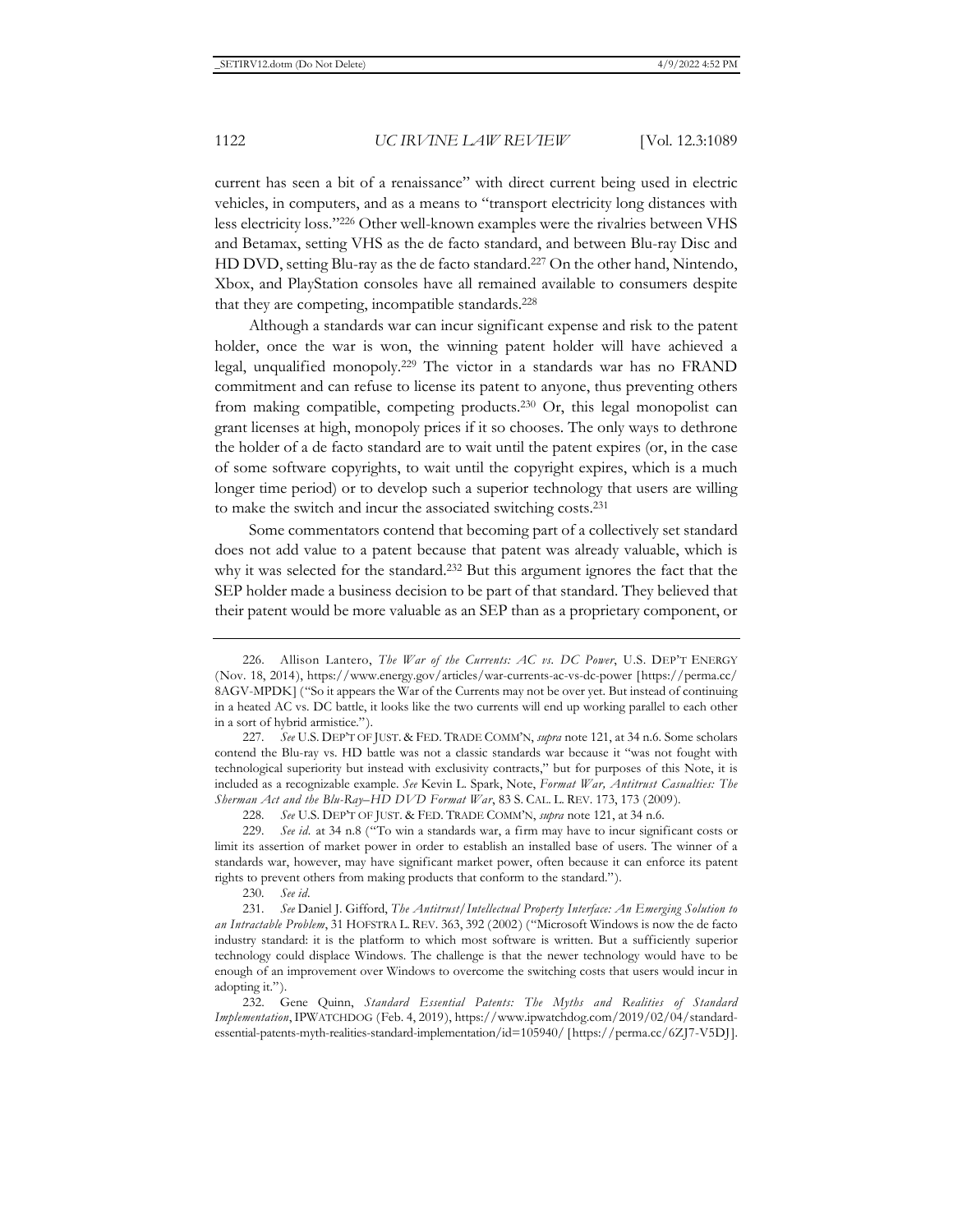at least that participating in a collectively set standard would be better than gambling on the market-selection process of a standards war.

Patent holders are not victims in a world in which deception on an SSO is considered anticompetitive behavior—patent holders have other options, and any decision to participate in the standard-setting process would necessarily be based on a risk-benefit analysis. This is not to suggest that it would be desirable to see more standards wars in lieu of standard-setting processes. Although competition to win a standards war can certainly drive innovation,<sup>233</sup> standard selection by an SSO is more efficient and less risky than standard selection by the market.234 As stated previously, decreased participation in standards would cause technological improvements to slow,235 prices and consumer search costs to increase,236 and some consumers to hold off on making new purchases until the market settled on one de facto standard or another.<sup>237</sup> The current Joint Policy Statement by the DOJ, USPTO, and NIST acknowledges the benefits of standards set by SSOs:

Standards, particularly voluntary consensus standards set by [SSOs], play a vital role in the economy. [SSOs] develop standards using open, transparent, and consensus-based processes to address issues of interest to their stakeholders. By allowing products designed and manufactured by many different firms to function together, interoperability standards can create enormous value for consumers and fuel the creation and utilization of new and innovative technologies to benefit consumers.238

Despite the high potential reward for obtaining a legal monopoly through a de facto standard, many patent holders of innovative technology understandably try to obtain a monopoly through selection by an SSO.239

<sup>233.</sup> Wilder, *supra* note 223.

<sup>234</sup>*. See id.* ("When [the SSO] ecosystem works well, competition in standardized products thrives and consumers benefit. When it does not, we can miss out on standards that might make us safer, healthier, or more connected.").

<sup>235.</sup> Intel Corp. v. VIA Techs., Inc., 174 F. Supp. 2d 1038, 1040 (N.D. Cal. 2001) *aff'd*, 319 F.3d 1357 (Fed. Cir. 2003).

<sup>236.</sup> Golden Bridge Tech. v. Motorola, Inc., 547 F.3d 266, 273 (5th Cir. 2008).

<sup>237.</sup> Jeffrey R. Church & Roger Ware, *Network Industries, Intellectual Property Rights and Competition Policy*, *in* COMPETITION POLICY AND INTELLECTUAL PROPERTY RIGHTS IN THE KNOWLEDGE-BASED ECONOMY 230–39 (Robert D. Anderson & Nancy T. Gallini eds., 1998) ("During a standards war, however, some consumers may delay purchasing until the de facto standard is chosen because they do not want to be stuck with the costs of moving from a losing standard to the winning standard.").

<sup>238.</sup> U.S. DEP'T OF JUST., U.S. PAT. & TRADEMARK OFF. & NAT'L INST. OF STANDARDS AND TECH., POLICY STATEMENT ON REMEDIES FOR STANDARDS-ESSENTIAL PATENTS SUBJECT TO VOLUNTARY F/RAND COMMITMENTS 2 (2019) [hereinafter JOINT POLICY STATEMENT], https:// www.justice.gov/atr/page/file/1228016/download [https://perma.cc/TLV3-LE35].

<sup>239.</sup> As discussed, whether or not this is a legal monopoly depends on whether there was deception regarding the patent holder's intent to honor its FRAND commitments.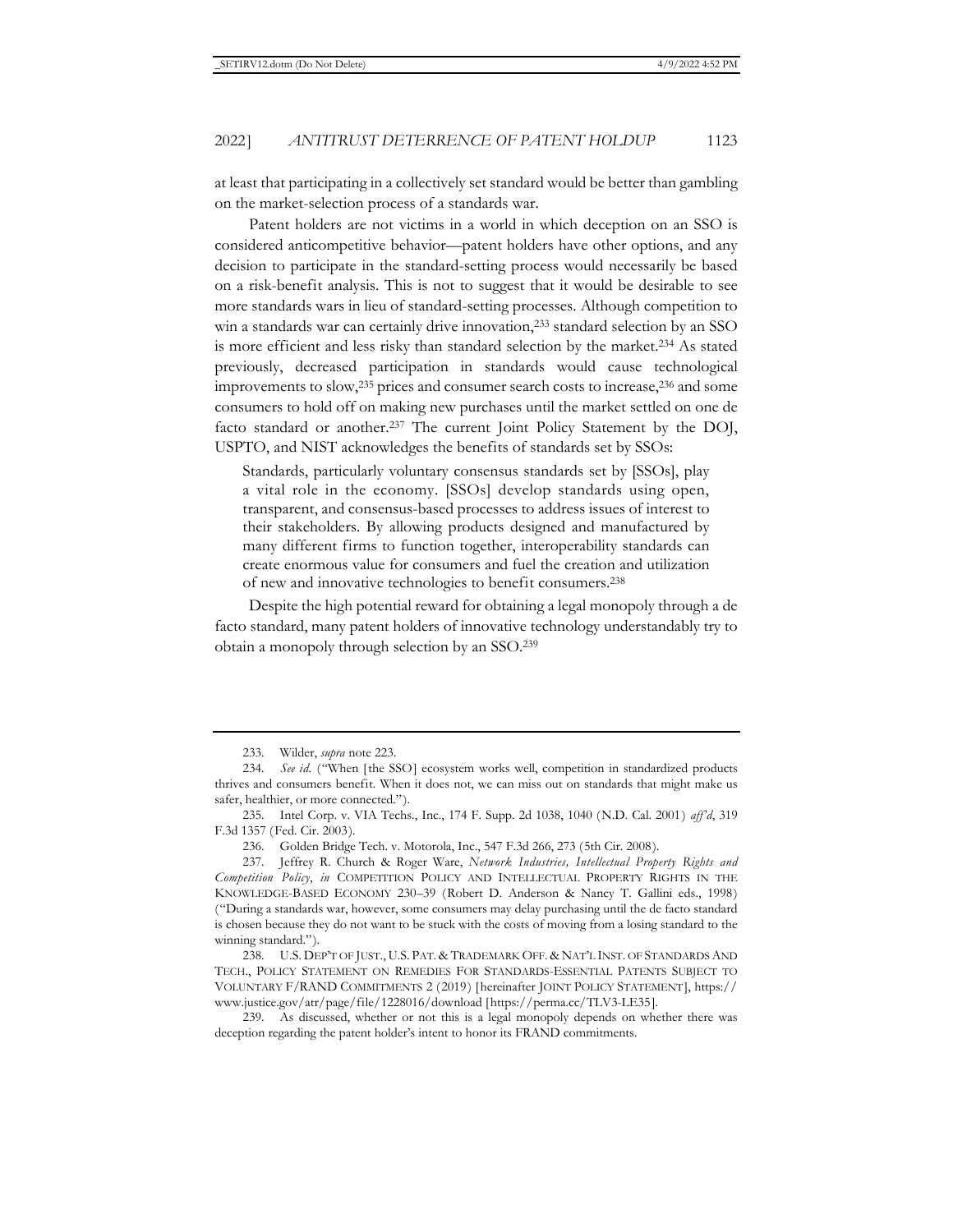#### IV. DISTRACTION

This Part IV submits that, although an SEP holder's ability to seek a permanent injunction against an implementer is highly relevant to the issue of patent holdup, the debate over the availability of such an injunction is distracting and misleading.

Before explaining the tension surrounding injunctions, this Note seeks to emphasize two main points. First, there is no categorical rule that injunctions are unavailable when the patent at issue is an SEP.240 Second, courts are perfectly capable of analyzing SEP injunctions under the general equitable framework.241 The focus should instead remain on keeping antitrust lawsuits available to implementers, even if the threat of such lawsuits might deter SEP holders from seeking injunctions.

### *A. The Controversy over Injunctions*

Typical remedies available to patent holders when someone uses their patented inventions without a license are injunctions and damages, which can include treble damages, costs, and attorneys' fees.242 The most controversial of these—when the patent at issue is an SEP—is the injunction.243 Although treble damages, costs, and attorneys' fees have also been criticized as inappropriate in the SEP context,244 they have not garnered nearly as much attention.

<sup>240.</sup> Apple Inc. v. Motorola, Inc., 757 F.3d 1286, 1331 (Fed. Cir. 2014), *overruled on other grounds by* Williamson v. Citrix Online, LLC, 792 F.3d 1339 (Fed. Cir. 2015) ("To the extent that the district court applied a per se rule that injunctions are unavailable for SEPs, it erred."); *see also* INST. OF ELEC. & ELECS. ENG'RS, IEEE-SA BOARD BYLAWS 17–21 (2022) [hereinafter IEEE PATENT POLICY], https://standards.ieee.org/content/dam/ieee-standards/standards/web/documents/other/ sb\_bylaws.pdf [https://perma.cc/79EE-KE35].

<sup>241</sup>*. Apple*, 757 F.3d at 1332 ("[T]he district courts are more than capable of considering these factual issues when deciding whether to issue an injunction under the principles in *eBay*."). It has been suggested that the DOJ's revised policy stance leaves too much discretion to the courts alone, but it is unclear why giving nonbinding policy guidance and leaving courts to follow court precedent would be considered improper. *See* Letter from Thom Tillis, *supra* note 1("I am very concerned with what appears to be the DOJ's attempt to diminish patent holders' statutory rights and undermine the judicial process by substituting the courts' judgment for its own.").

<sup>242</sup>*. See* 35 U.S.C. §§ 283–284 ("[C]ourts having jurisdiction of cases under this title may grant injunctions in accordance with the principles of equity to prevent the violation of any right secured by patent, on such terms as the court deems reasonable . . . . Upon finding for the claimant the court shall award the claimant damages adequate to compensate for the infringement, but in no event less than a reasonable royalty for the use made of the invention by the infringer, together with interest and costs as fixed by the court . . . . [T]he court may increase the damages up to three times the amount found or assessed.").

<sup>243.</sup> Osenga, *supra* note 8, at 174–75 ("Because injunctive relief is often unavailable to SEP owners as part of court and commentator efforts to 'fix' patent hold-up, the patent owner has little recourse other than to sue the refusing implementer for payment of a reasonable royalty . . . the same thing it was seeking in the first instance.").

<sup>244</sup>*. See, e.g.*, Mark A. Lemley, *Intellectual Property Rights and Standard-Setting Organizations*, 90 CAL. L. REV. 1889, 1925 (2002) (contending that FRAND obligations should bar patent infringement actions, whether seeking injunctions or damages, because patent infringement claims "might result in an injunction, treble damages, and attorneys' fees"); Doug Lichtman, *Understanding the Rand*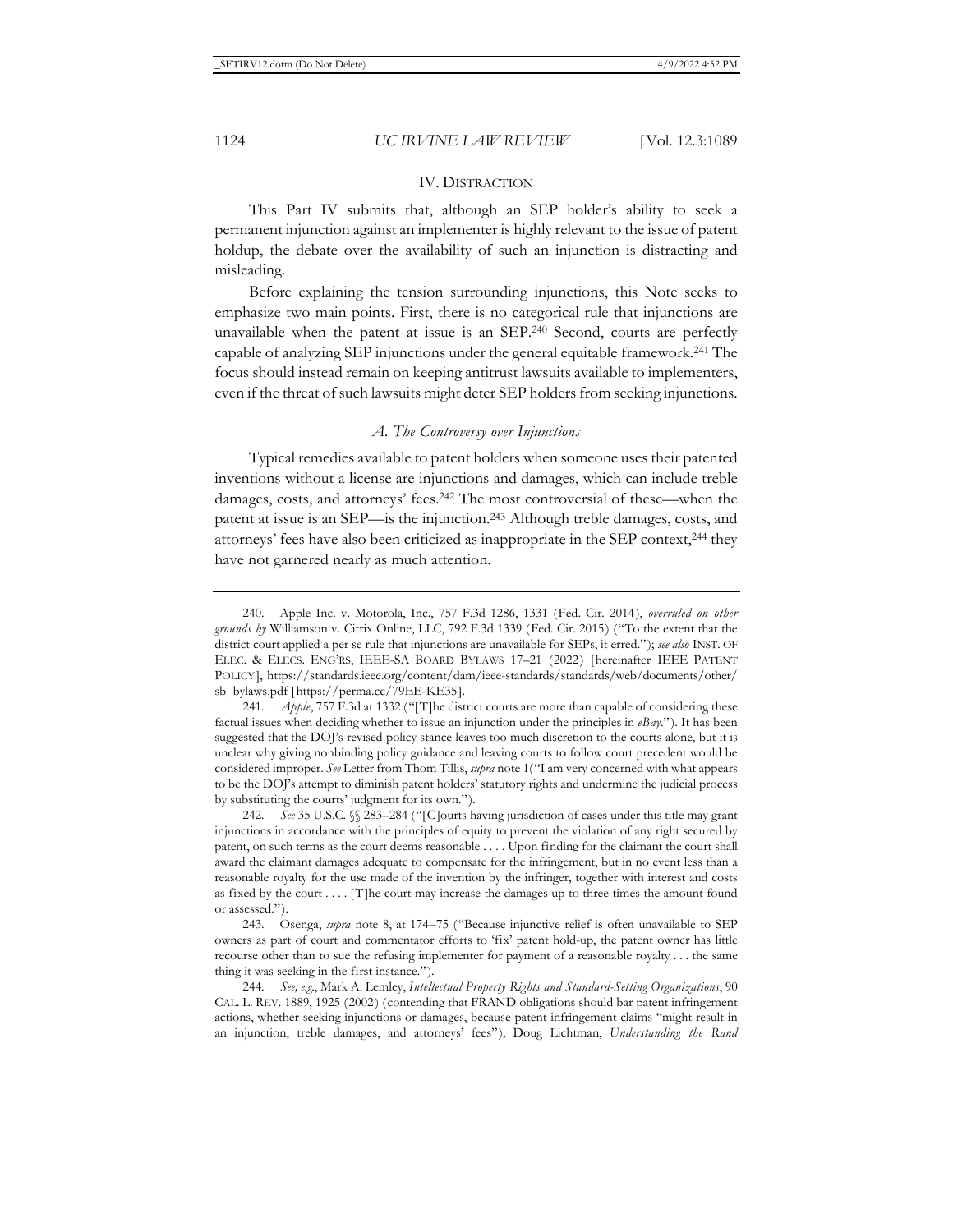For context, the following concepts explain why injunctions are such an issue for SEP holders and implementers alike. For SEP holders, injunctions are arguably more effective than money damages at deterring patent infringement.245 Relevant to both sides is that the threat of an injunction provides SEP holders with negotiating leverage over the implementers.246 And the implementers cannot market standard-compliant products without access to the SEP. Therefore, if a permanent injunction is allowed against an implementer, that is an absolute barrier to entry into the market.247

Commentaries on these opposing positions often use extreme language to describe when injunctions should be granted, though both sides are fundamentally saying the same thing—injunctions should be granted when an implementer refuses to pay a reasonable royalty or unreasonably delays in negotiating the same, but not otherwise.248 For example, one scholarly article argued that when courts favor damages remedies over injunctions, they incentivize implementers to avoid paying royalties, and that courts should "automatically issue an injunction" if an implementer is found to have used a patented invention that it "did not attempt to license in good faith."249 In other words, despite the pro-injunction tone of the argument, it is saying that granting an injunction should be conditional on a finding of bad faith. Another example is that Judge Sharon Prost's concurring opinion in *Apple v. Motorola* has been portrayed as taking the view that "an implementer's negotiation conduct—no matter how intransigent—should *never* justify granting an injunction to the holder of the SEP."250 But her actual words explicitly agreed with the majority "that there is no need to create a categorical rule that a patentee can never obtain an injunction on a FRAND-committed patent."251 Her only deviation

251*. Apple*, 757 F.3d at 1342 (Prost, C.J., concurring in part and dissenting in part).

*Commitment*, 47 HOUS. L. REV. 1023, 1043 (2010) ("Courts could interpret RAND as a public commitment that creates a defense of equitable estoppel. Under that estoppel, the patent holder would be deemed to have permanently waived his right to seek triple damages or to ask for injunctive relief, but would otherwise be allowed to invoke patent law's damages regime."). *But cf.* Suzanne Michel, *Bargaining for RAND Royalties in the Shadow of Patent Remedies Law*, 77 ANTITRUST L.J. 889, 893 (2011) ("If negotiations break down, the implementer can bring a contract claim asking the court to enforce the patentee's promise to license at RAND rates. The patentee can claim patent infringement, seeking remedies, including compensatory damages and a permanent injunction prohibiting future infringement.").

<sup>245</sup>*. See* Osenga, *supra* note 8, at 174–75 (arguing that without injunctive relief, the "rational strategy of all implementers" would be to refuse to pay royalties until a court orders them to do so).

<sup>246</sup>*. See* J. Gregory Sidak, *Holdup, Royalty Stacking, and the Presumption of Injunctive Relief for*  Patent Infringement: A Reply to Lemley & Shapiro, 82 MINN. L. REV. 714, 714 (2008).

<sup>247.</sup> Saransh Chaturvedi & Ditipriya Dutta Chowdhary, *The Effect of Injunctive Relief on Antitrust: The United States Position*, IPLEADERS (June 10, 2020), https://blog.ipleaders.in/the-effectof-injunctive-relief-on-antitrust-the-united-states-position/ [https://perma.cc/8EU9-XMD4].

<sup>248.</sup> Apple Inc. v. Motorola Inc., 757 F.3d 1286, 1332 (Fed. Cir. 2014), *overruled on other grounds by* Williamson v. Citrix Online, LLC, 792 F.3d 1339 (Fed. Cir. 2015).

<sup>249</sup>*. See, e.g.*, Richard A. Epstein & Kayvan B. Noroozi, *Why Incentives for "Patent Holdout" Threaten to Dismantle FRAND, and Why It Matters*, 32 BERKELEY TECH. L.J. 1381, 1382 (2017).

<sup>250</sup>*. Id.* at 1415 (emphasis added).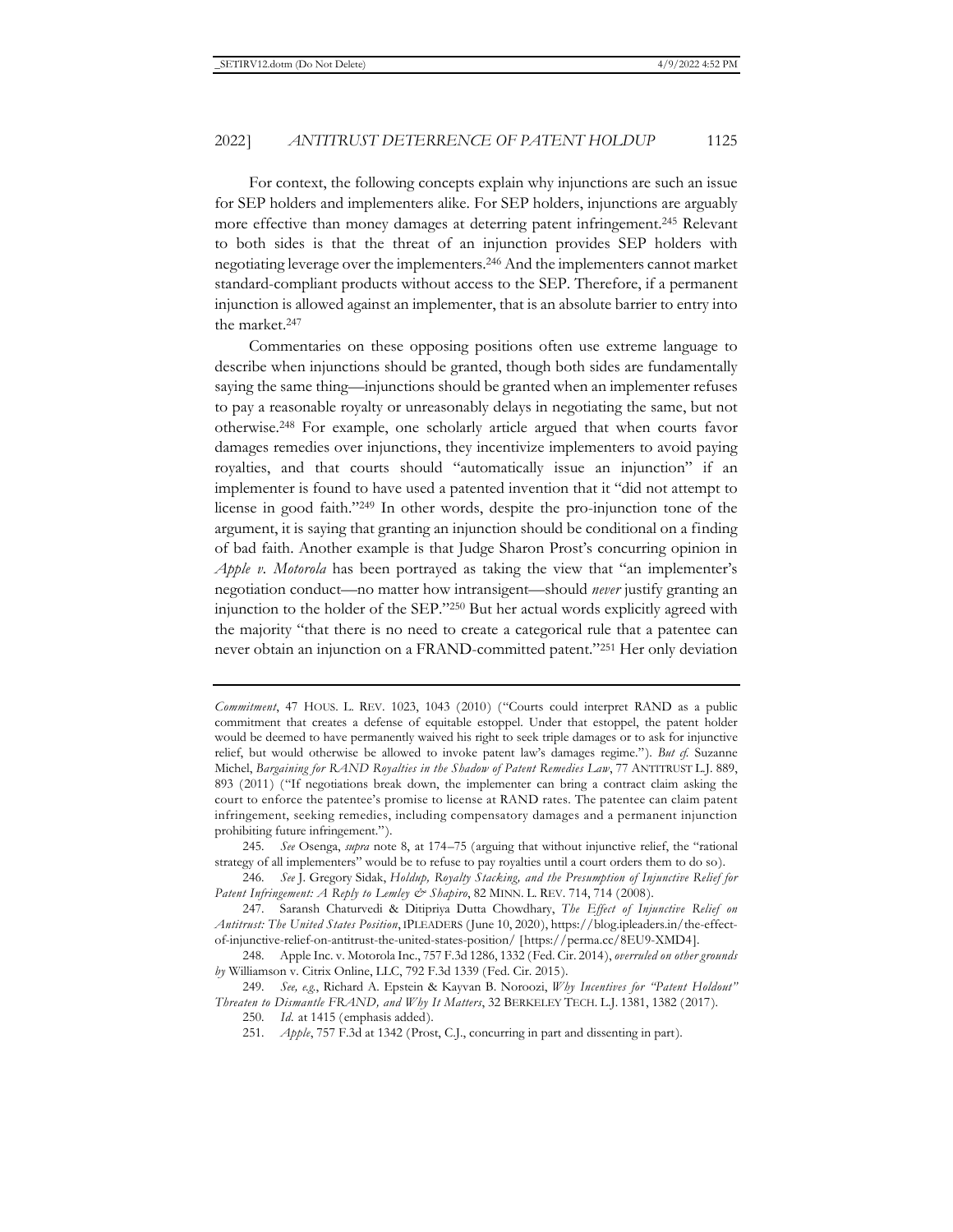from the majority opinion was to add that an injunction is truly only necessary if the "alleged infringer were judgment-proof" or where sanctions were in order for failure to pay court-ordered damages.252 She also added that an implementer is "fully entitled to challenge the validity of a FRAND-committed patent before agreeing to pay a license on that patent, and so should not necessarily be punished for less than eager negotiations."253

There is also plenty of misleading commentary implying that injunctions are barred by antitrust enforcement of FRAND commitments.254 For example, it has been commented that

If a patent holder effectively loses its right to an injunction whenever a licensing dispute arises, or is deterred from seeking an injunction due to the prospect of treble damages, an implementer can freely infringe, knowing that the most he or she will eventually have to pay is a reasonable royalty rate.255

Similar comments posit that "*[r]emoving* the injunction option . . . not only changes the bargaining range (and makes infringement a valid business option), but, by extension, it lowers the expected returns of investing in the creation and commercialization of patents, in the first place."256 It has even been implied that policies of SSOs, like those of the IEEE, currently preclude SEP holders with FRAND commitments from seeking injunctions.257 When framed in this way, it is tempting to find cause for concern.

As for SSO policies like those of the IEEE, one's first reaction might be that, of course, they should not prohibit patent owners from being able to exclude non-royalty-paying implementers from practicing their patents. But, interestingly, the IEEE's Patent Policy does not prohibit injunctions.258 It merely prohibits injunctions against implementers who are willing to comply with FRAND rates once those rates have been determined by a court.259 The purpose of this policy is

257*. See Updated IEEE Business Review Letter*, *supra* note 140.

<sup>252</sup>*. Id.* at 1343.

<sup>253</sup>*. Id.* at 1342.

<sup>254</sup>*. See, e.g.*, Delrahim, The Long Run, *supra* note 185, at 2–3 ("[B]y denying injunctive relief to standard essential patent holders except in the rarest circumstances, courts in the U.S. run the risk of turning a FRAND commitment into a compulsory license. As a defender of competitive markets, I am concerned that these patent law developments could have an unintended and harmful effect on dynamic competition by undermining important incentives to innovate, and ultimately, have a detrimental effect on U.S. consumers.").

<sup>255.</sup> Delrahim, New Madison, *supra* note 167, at 14.

<sup>256.</sup> Auer et al., *supra* note 123, at 163 (emphasis added).

<sup>258</sup>*. See* Microsoft Corp. v. Motorola, Inc., 963 F. Supp. 2d 1176, 1190 (W.D. Wash. 2013) ("There is no provision in Motorola's contracts with the IEEE and ITU expressly stating that Motorola is prohibited from seeking injunctive relief against SEP implementers. Neither party argues that such a provision exists.").

<sup>259.</sup> IEEE PATENT POLICY, *supra* note 236, 20 ("The Submitter of an Accepted [Letter of Assurance] who has committed to make available a license for one or more Essential Patent Claims agrees that it shall neither seek nor seek to enforce a Prohibitive Order based on such Essential Patent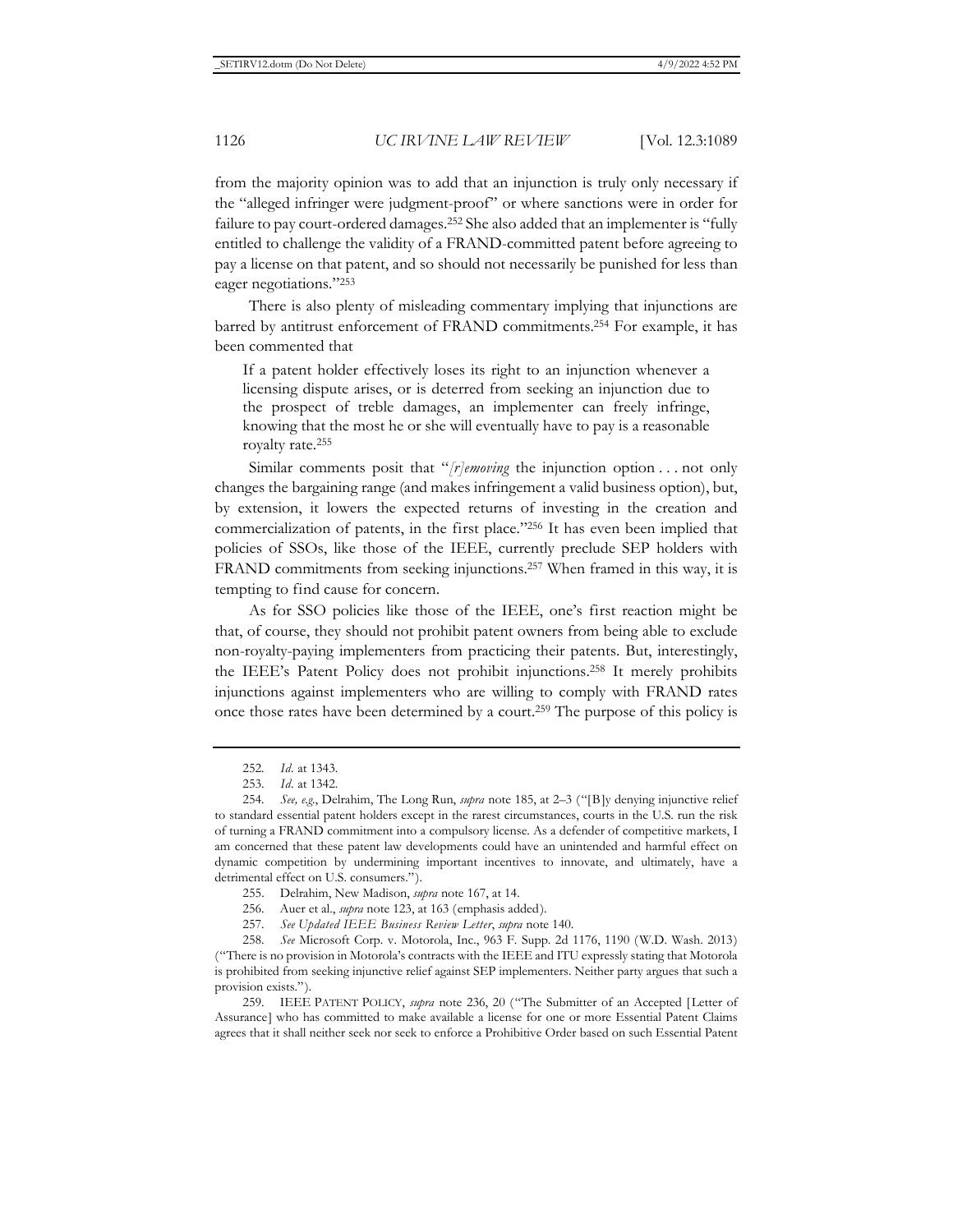likely to keep the threat of an injunction away from the negotiating table, where it could otherwise be wielded by the SEP holder to "dramatically influence" royalty rates above what is fair and reasonable.260 It seems that what the critics of these policies really want is for injunctive relief to be available to patent holders *even when* they ask for supra-FRAND royalties.261 Indeed, they may have made some headway as different courts have "reached differing results" regarding the circumstances under which a FRAND-committed SEP holder can obtain an injunction against an implementer.262 But SSO policies, like those of the IEEE, should be supported by courts and enforcement agencies because it is the SSOs who are uniquely situated to understand and protect against the anticompetitive issues that arise in FRAND licensing.263

As for antitrust enforcement, it is not clear why critics claim it would remove the injunction option. It does make sense, however, that an SEP holder would be *deterred* from seeking an injunction, for fear of either a retaliatory antitrust lawsuit initiated by an implementer or an antitrust enforcement action initiated by the

263. Wilder, *supra* note 223.

Claim(s) in a jurisdiction *unless the implementer fails to participate in, or to comply with the outcome of, an adjudication*, including an affirming first-level appellate review, if sought by any party within applicable deadlines, in that jurisdiction by one or more courts that have the authority to: determine Reasonable Rates and other reasonable terms and conditions; adjudicate patent validity, enforceability, essentiality, and infringement; award monetary damages; and resolve any defenses and counterclaims." (emphasis added)).

<sup>260.</sup> Lemley & Shapiro, *supra* note 96, at 1993.

<sup>261</sup>*. See* Makan Delrahim, Assistant Att'y Gen., U.S. Dep't of Just., Antitrust Div., "Telegraph Road": Incentivizing Innovation at the Intersection of Patent and Antitrust Law, Prepared Remarks at the Nineteenth Annual Berkeley-Stanford Advanced Patent Law Institute 4 (Dec. 7, 2018), https:// www.justice.gov/opa/speech/file/1117686/download [https://perma.cc/9XHH-S8XW].

<sup>262</sup>*. Microsoft*, 963 F. Supp. 2d at 1190 ("*Compare* Realtek Semiconductor (holding that it was a breach of the RAND commitment to seek injunctive relief before even offering a license) *and* Apple, Inc. v. Motorola, Inc. (finding injunctive relief unavailable unless the implementer has refused to pay a RAND royalty) *with* Apple, Inc. v. Motorola Mobility, Inc. (holding that the RAND commitment did not deprive defendant of its right to seek injunctive relief)." (first citing Realtek Semiconductor Corp. v. LSI Corp., 946 F. Supp. 3d 998, 1006–07 (N.D. Cal. 2013); then citing Apple, Inc. v. Motorola, Inc., 869 F. Supp. 2d 901, 912–13 (N.D. Ill. 2012); and then citing Apple, Inc. v. Motorola Mobility, Inc., No. 11-cv-178, 2012 WL 5416941 (W.D. Wis. Oct. 29, 2012))). There also appears to be a recent trend toward courts holding against antitrust plaintiffs in patent holdup cases. This is why policies like the IEEE's are wise to require an adjudication of the FRAND rate before allowing an SEP holder to seek an injunction. Because courts have had mixed holdings on antitrust enforcement of patent holdup, and because SSO policies can aid in the prevention of patent holdup, they provide a layer of protection beyond reliance on the courts. Regarding such recent trend in the courts, see *Federal Trade Commission v. Qualcomm Inc.*, 969 F.3d 974, 997 (9th Cir. 2020) (giving nod to the antitrust rationale that "intentional deception" of an SSO gives rise to antitrust liability, but nevertheless "declin[ing] to hold that Qualcomm's alleged breach of its SSO commitments to license its SEPs on FRAND terms . . . amounted to anticompetitive conduct in violation of § 2" where there was no finding of intentional deception), and *Continental Automotive Systems, Inc. v. Avanci, LLC*, 485 F. Supp. 3d 712, 734 (N.D. Tex. 2020) ("An SEP holder may choose to contractually limit its right to license the SEP through a FRAND obligation, but a violation of this contractual obligation is not an antitrust violation.").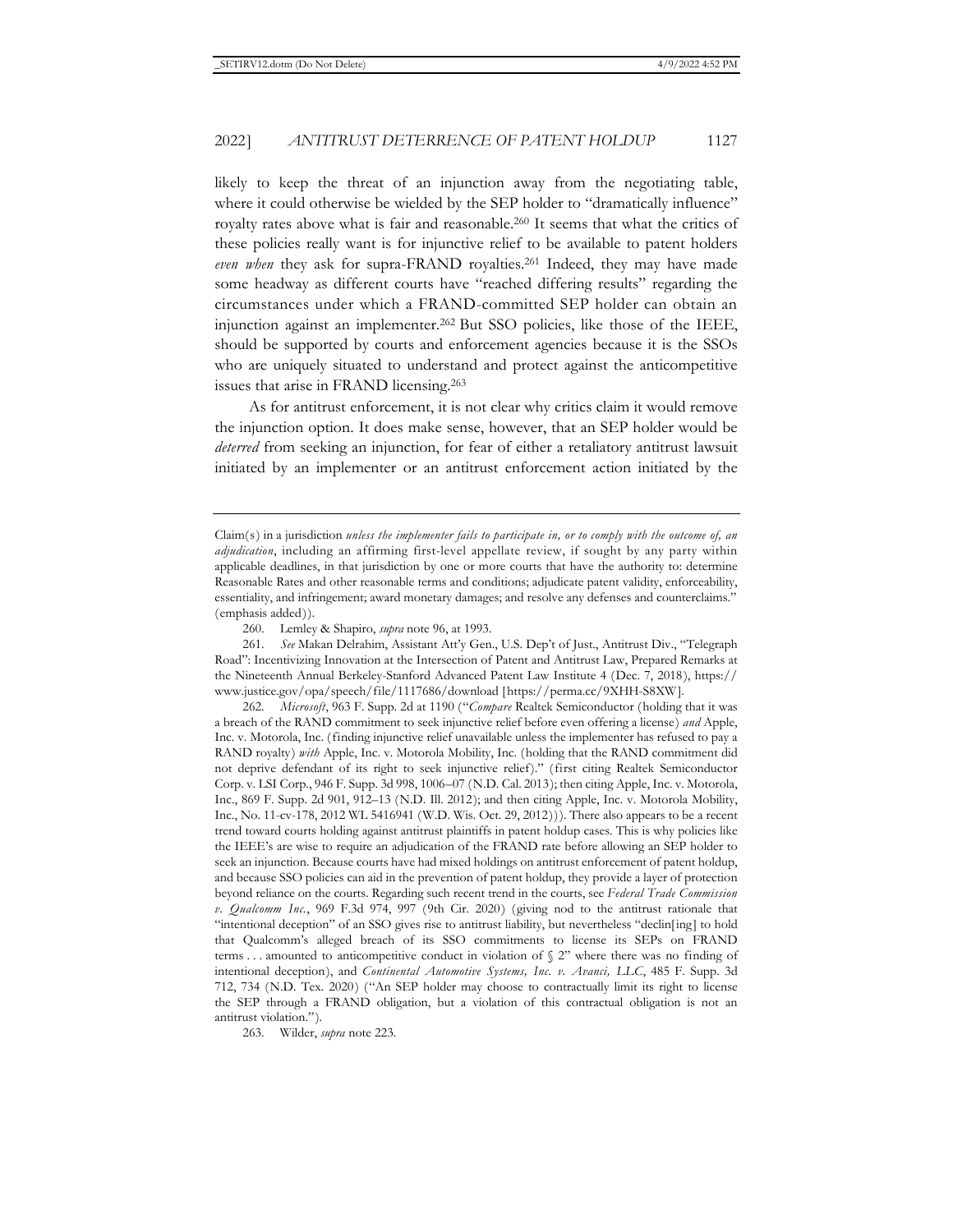government.264 Understandably, it has been argued that the ambiguity in the market about what constitutes a fair and reasonable royalty rate leaves patent owners to "guess" about when they can safely seek an injunction.<sup>265</sup> But that is exactly the point of antitrust scrutiny. Antitrust law *should* be at play to deter firms from engaging in patent holdup and to force them to question their own actions before seeking injunctions against implementers who are willing to pay reasonable royalties.

### *B. The General Legal Framework Regarding Injunctions Is Sufficient*

Not every area of tension requires a special law. The pro-injunction side is correct that an injunction analysis in the SEP context should be consistent with traditional patent dispute principles. However, the pro-injunction side goes too far when it suggests that antitrust law should not be involved.

The current Joint Policy Statement by the DOJ, USPTO, and NIST, for example, is undergoing revision for that very reason.266 Its purported aim was to dismiss any misinterpretation of the 2013 Statement as having encouraged a per se rule limiting injunctive rights for SEPs.267 This in itself was an innocuous stance—clarifying that there is no per se rule for exclusionary relief for SEPs is in keeping with the American tradition of avoiding rule-based formalism in this area.268 But, as is often the case, the real crux of the policy change was buried in a footnote rejecting the applicability of antitrust law in FRAND disputes.269

In other words, the current Joint Policy Statement got it partially right in stressing that injunctions and other exclusionary remedies should be available to

268*. See* Muris, *supra* note 7("[E]ffort[s] to try and specify the contours of good-faith negotiations among SEP holders and implementers should not foreshadow a tacit acceptance of a more European and rules-based formalism to the highly technical and diverse commercial circumstances in which the licensing of SEPs takes place, and thus presents ground for caution about de facto and ex ante rulemaking in this area.").

269*. See* JOINT POLICY STATEMENT, *supra* note 236, at 4 n.9 ("Although the U.S. International Trade Commission may consider 'competitive conditions in the United States economy' as part of its public interest analysis, *see, e.g.*, 19 U.S.C. § 1337(d)(1), that does not signify that F/RAND licensing disputes raise antitrust concerns."); *see also* Muris, *supra* note 7("[I]n 2019 the Trump administration issued a new and carefully crafted policy statement that, under guise of rejecting the adoption of 'a special set of legal rules' for SEPs, did precisely that by signaling that the use of otherwise valid antitrust limitations on breaches of FRAND promises were unjustified—both with respect to exclusion orders issued by the ITC, as well as through the application of *eBay v. MercExchange*.").

<sup>264.</sup> Part I of this Note discusses that deception constitutes monopoly conduct, which is one of the required elements of a prima facie Section 2 claim under *United States v. Grinnell Corporation*, 384 U.S. 563 (1966).

<sup>265.</sup> Auer et al., *supra* note 123, at 164.

<sup>266</sup>*. See* JOINT POLICY STATEMENT, *supra* note 236, at 4, 4 n.9.

<sup>267.</sup> *Id.* at 4 ("[T]he USPTO, NIST, and the DOJ ... have developed additional experience with disputes concerning standards-essential patents . . . . [T]he agencies have heard concerns that the 2013 policy statement has been misinterpreted to suggest that a unique set of legal rules should be applied in disputes concerning patents subject to a F/RAND commitment that are essential to standards (as distinct from patents that are not essential), and that injunctions and other exclusionary remedies should not be available in actions for infringement of standards-essential patents.").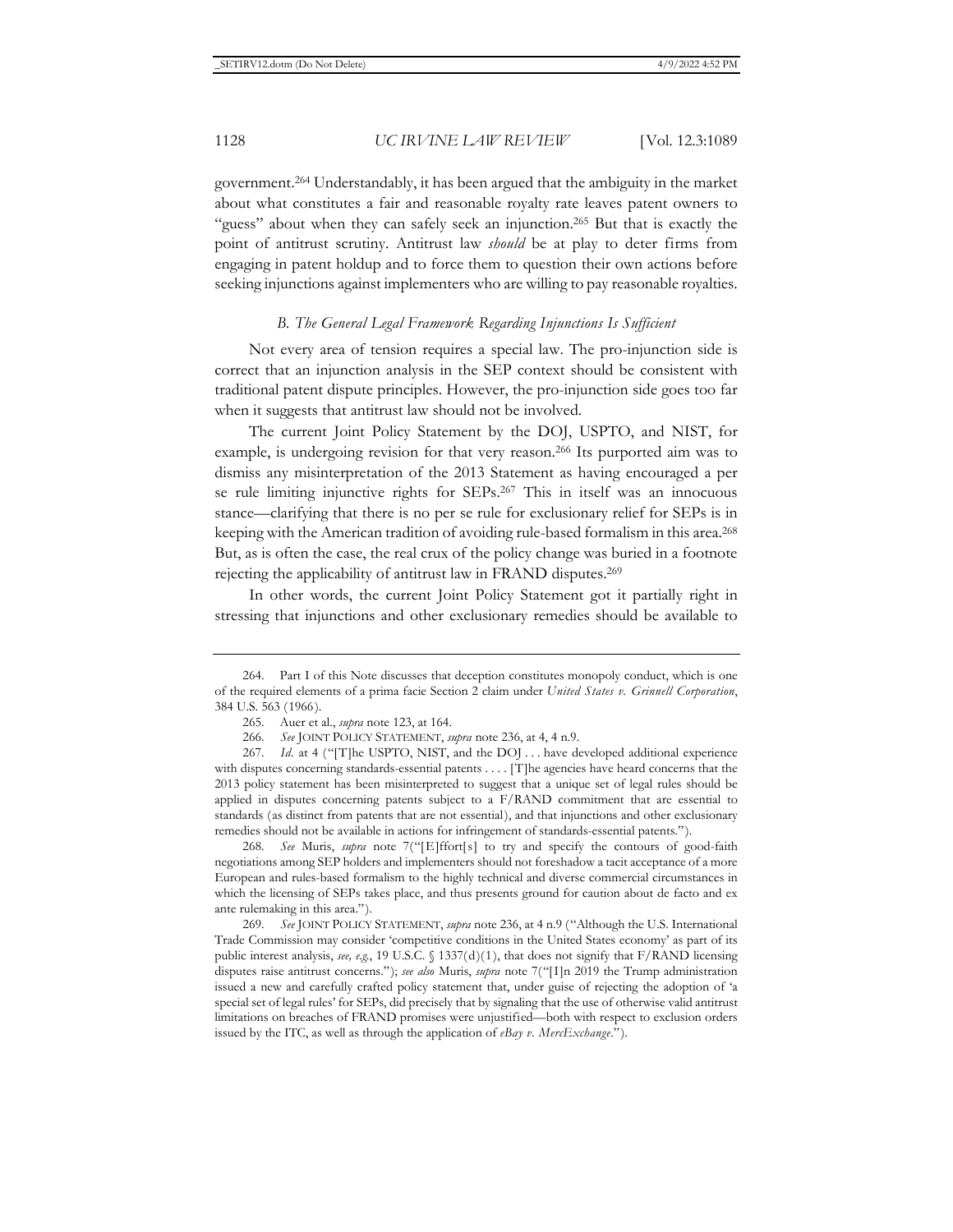SEPs in the same way that they are available to other patents.270 That is, a claim for injunctive relief must meet the requirements set forth in *eBay Inc. v. MercExchange, L.L.C.* and 19 U.S.C. § 1337, as applicable.271 The *eBay* framework analyzes whether a permanent injunction should be granted in U.S. federal courts, and § 1337 is specific to the International Trade Commission's ability to exclude imports.272 The *eBay* framework includes a four-factor test in which a plaintiff must demonstrate that (1) "it has suffered an irreparable injury"; (2) legal remedies "such as monetary damages[] are inadequate to compensate for that injury"; (3) "considering the balance of hardships between the plaintiff and defendant," a permanent injunction is warranted; and (4) "the public interest would not be disserved" by excluding the defendant from practicing the patent.<sup>273</sup>

This *eBay* framework makes sense in the U.S. SEP context, especially in light of the case's two concurring opinions.274 The concurrence by Chief Justice Roberts (joined by Justices Scalia and Ginsburg) stresses that the "historical practice" of granting injunctions "does not *entitle* a patentee to a permanent injunction or justify a *general rule* that such injunctions should issue."275 Even more applicable to the SEP context is the concurrence by Justice Kennedy (joined by Justices Stevens, Souter, and Breyer), which cautions against issuing injunctions in situations that sound a lot like patent holdup:

An industry has developed in which firms use patents not as a basis for producing and selling goods but, instead, primarily for obtaining licensing fees. For these firms, an injunction, and the potentially serious sanctions arising from its violation, can be employed as a bargaining tool to charge exorbitant fees to companies that seek to buy licenses to practice the patent. *When the patented invention is but a small component of the product the companies seek to produce and the threat of an injunction is employed simply for undue leverage in negotiations, legal damages may well be sufficient to compensate for the infringement and an injunction may not serve the public interest*. 276

As made clear by these concurring opinions, and by the DOJ's draft revised policy statement, the *eBay* framework acknowledges that circumstances specific to

<sup>270.</sup> JOINT POLICY STATEMENT, *supra* note 236, at 6.

<sup>271</sup>*. Id.*

<sup>272</sup>*. See* 19 U.S.C. § 1337; eBay Inc. v. MercExchange, L.L.C., 547 U.S. 388 (2006).

<sup>273</sup>*. eBay Inc.*, 547 U.S. at 391.

<sup>274</sup>*. Id.* at 388–90. Notably, the *eBay* concurring opinions were joined by a total of seven of the Justices.

<sup>275</sup>*. Id.* at 395 (Roberts, C.J., concurring).

<sup>276</sup>*. Id.* at 396–97 (Kennedy, J., concurring) (emphasis added) (citing FED. TRADE COMM'N, TO PROMOTE INNOVATION: THE PROPER BALANCE OF COMPETITION AND PATENT LAW AND POLICY ch. 3 at 38–39 (2003), https://www.ftc.gov/sites/default/files/documents/reports/ promote-innovation-proper-balance-competition-and-patent-law-and-policy/innovationrpt.pdf [https://perma.cc/6YL6-W2EC]).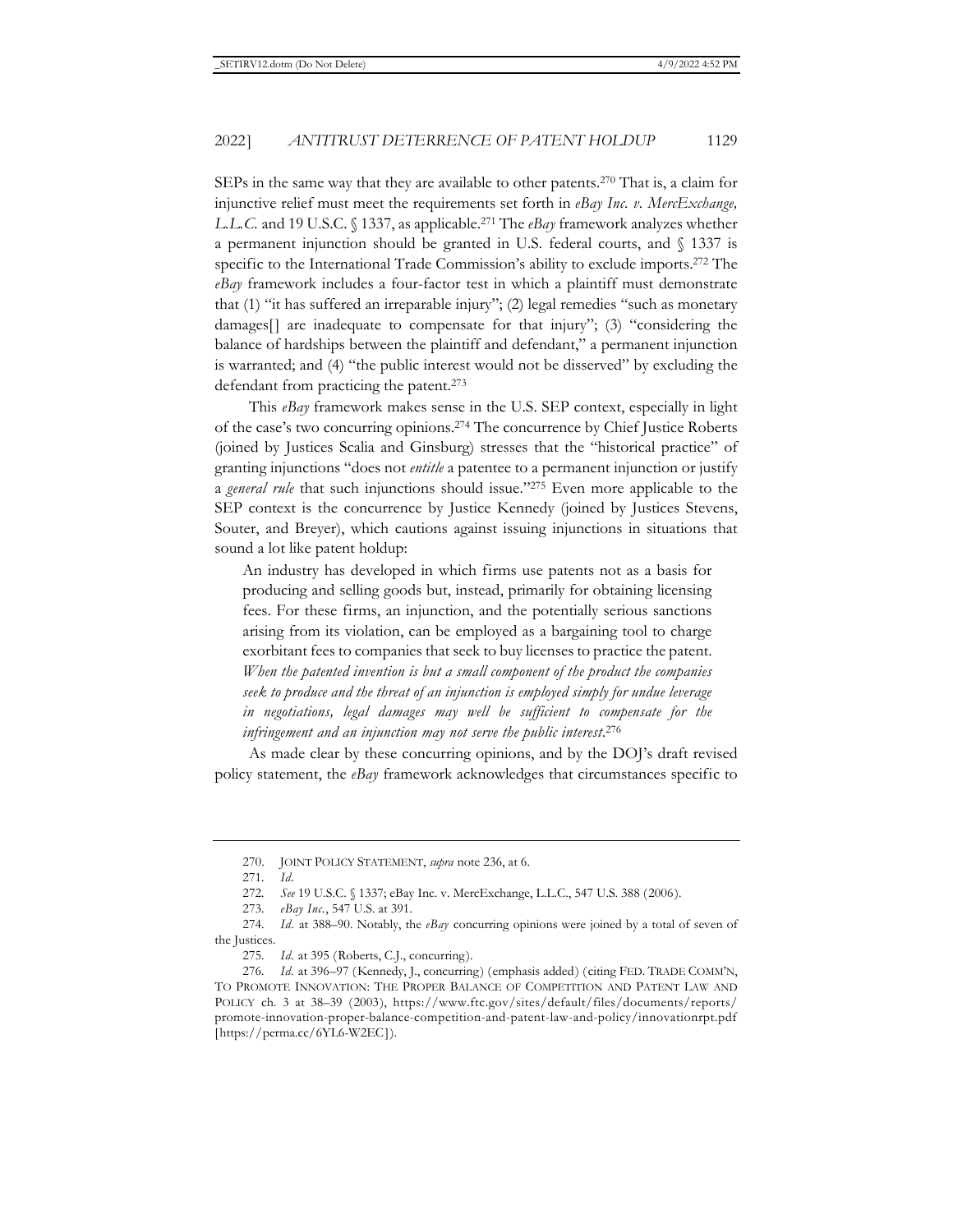standard setting must be considered.277 Those circumstances will often weigh against the granting of an injunction, not because of SSO policies or antitrust law but per the ordinary application of patent law.278 In fact, even the current Joint Policy Statement conceded that "the particular F/RAND commitment made by a patent owner, the S[S]O's intellectual property policies, and the individual circumstances of licensing negotiations between patent owners and implementers all may be relevant in determining remedies for infringing a standards-essential patent, depending on the circumstances of each case."279 Once again, this makes perfect sense; SEP holders should absolutely be entitled to seek injunctions consistent with SSO policies and individual negotiations, including considerations of an implementer's willingness to pay a FRAND royalty.

Thus, the real issue is not when injunctions should be available to patentees but when antitrust remedies should be available to implementers. The 2020 DOJ had opined that breaching a FRAND obligation is never an antitrust violation,<sup>280</sup> and, as stated above, the relevant footnote to the current Joint Policy Statement said antitrust law was inapplicable in FRAND licensing disputes.281 This complete denial of the applicability of antitrust law was problematic. Although antitrust law may not be applicable to every FRAND licensing dispute, it must remain available when the disputed conduct involves deception and harms competition.282

Fortunately, the July 9, 2021, Executive Order issued by President Biden called for revision of the current Joint Policy Statement's "position on the intersection of the intellectual property and antitrust laws."283 The explicit purpose of the revision is "[t]o avoid the potential for anticompetitive extension of market power beyond the scope of granted patents, and to protect standard-setting processes from

<sup>277</sup>*. See* DRAFT POLICY STATEMENT, *supra* note 6, at 9 ("Where a SEP holder has made a voluntary F/RAND commitment, the *eBay* factors, including the irreparable harm analysis, balance of harms, and the public interest generally militate against an injunction."); *see also* Muris, *supra* note 7("[T]he legal framework and private incentives already exist to facilitate SEP licensing in a dynamic commercial environment at which participants are in a much better position to understand than any governmental bodies.").

<sup>278.</sup> Recall that injunctive relief is an equitable remedy and that the Patent Act requires that they only be issued on "reasonable" terms. *See* 35 U.S.C. § 283.

<sup>279.</sup> JOINT POLICY STATEMENT, *supra* note 236, at 7.

<sup>280</sup>*. See, e.g.*, Statement of Interest, *supra* note 1, at 1–2 ("Recognizing a Section 2 cause of action premised on alleged violations of commitments to offer patent licenses at rates that are FRAND would (1) run contrary to the policies underlying the antitrust laws that encourage market-based pricing; (2) risk distorting licensing negotiations for standard-essential patents ('SEPs'); and (3) threaten to deter procompetitive or competitively neutral conduct.").

<sup>281.</sup> JOINT POLICY STATEMENT, *supra* note 236, at 4 n.9 (seeking to dismiss any ways in which the 2013 Joint Policy Statement may have been "misinterpreted to suggest that antitrust law is applicable to F/RAND disputes").

<sup>282.</sup> Wilder, *supra* note 223("[A]ntitrust law is not a mechanism for powerful, incumbent firms to reduce the royalties they pay to implement standards where competition has not been harmed . . . . Antitrust enforcement policy should discourage deception and protect competition in the standards-setting process.").

<sup>283.</sup> Promoting Competition in the American Economy, *supra* note 5, at 36,991.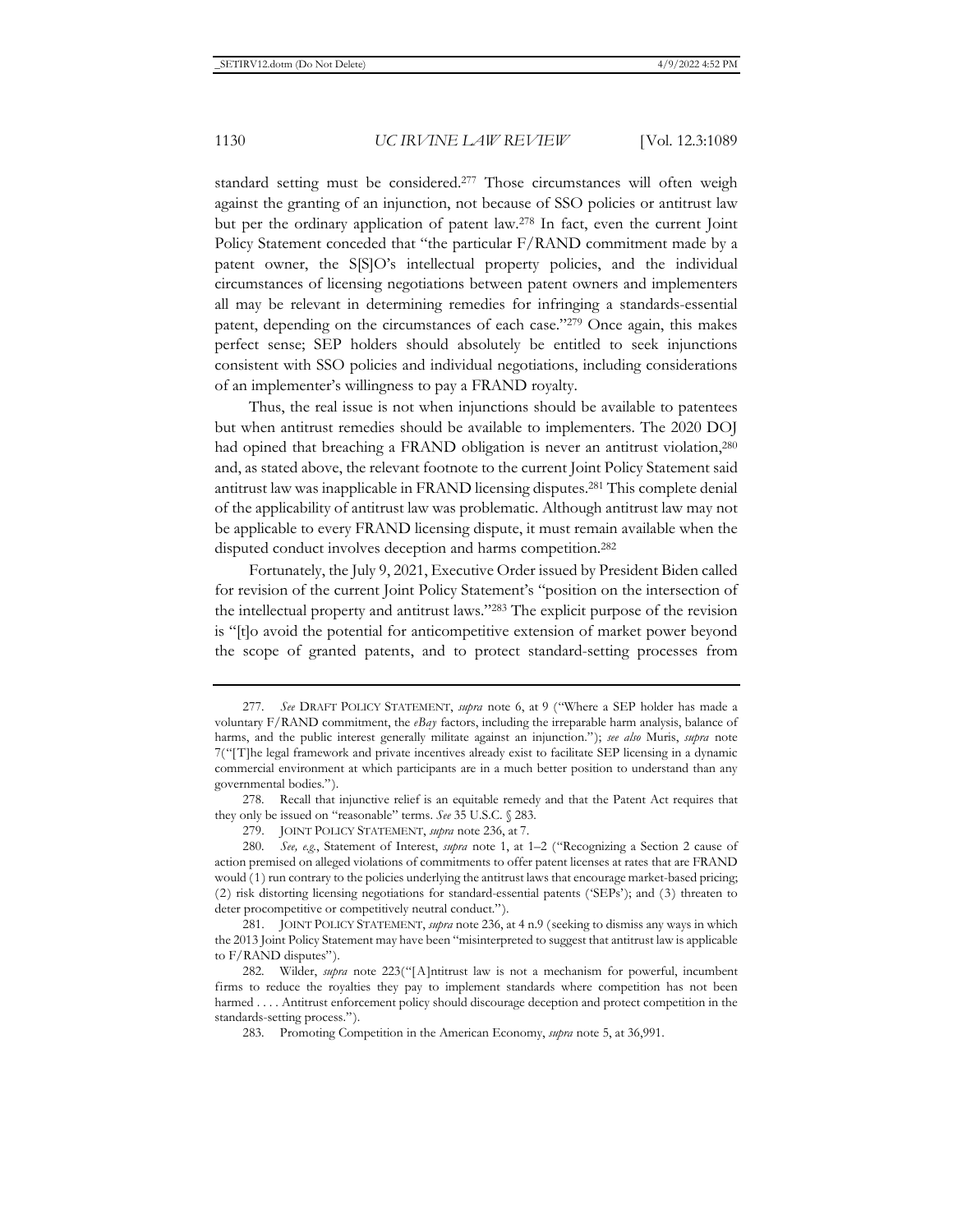abuse."284 Moreover, the relevant Supreme Court precedent remains that manipulating the standard-setting process can give rise to antitrust liability,285 and federal courts have followed this precedent.286

In any event, there is nothing mutually exclusive about injunctions and antitrust law; it makes sense to have them both involved to protect licensing negotiations from becoming too one-sided. If balance is as necessary to keep patent holders involved in the standard-setting process as both sides say it is,<sup>287</sup> then allowing injunctions while still preserving antitrust liability will be a better answer than gutting antitrust law.

#### **CONCLUSION**

Standards adopted through SSOs after careful selection of the various technological components are necessary to ensure compatibility, technological improvements, and consumer welfare.288 FRAND commitments are intended to prevent the anticompetitive behavior that can result from patented technology being selected as part of a standard. However, without antitrust law to deter SEP holders from charging exorbitant royalties or refusing to license their technology, a FRAND commitment has no teeth. Given that the FRAND commitment is one of the most important competitive reasons any patent gets anointed as an SEP in the first place, if it cannot be meaningfully enforced, the consequences could be extensive. The wrong products may get chosen, output will be reduced, prices will increase,289 SSOs may attempt to design around a patent or cease work on the standard altogether,290 and consumers could face more standards wars in lieu of the beneficial standard-selection process that has come to drive modern technological advancements. Though tech giants have developed defensive cross-licensing strategies to combat the real challenge of patent holdup, these strategies do not solve the problem for everyone. By first excluding upstream rival technologies from selection in the standard and then excluding downstream companies from

<sup>284</sup>*. Id.* 

<sup>285</sup>*. See* Allied Tube & Conduit Corp. v. Indian Head, Inc., 486 U.S. 492, 500 (1988) ("[SSOs] have traditionally been objects of antitrust scrutiny.").

<sup>286</sup>*. See* Amphastar Pharms., Inc. v. Momenta Pharms., Inc., 297 F. Supp. 3d 222, 230 (D. Mass. 2018) ("Intentional misrepresentations designed to deceive a standard-setting organization can constitute an antitrust violation.").

<sup>287</sup>*. See Updated IEEE Business Review Letter*, *supra* note 140("As experience has shown, a group of implementers working collectively may have both the motive and the means to impose anticompetitive policies or rules that favor their interests to the detriment of others'. Any such collusion can also be a serious threat to innovation if the conduct leads to under-investment by patent holders in the standard-setting process. Balance is therefore important not only to encourage participation and competition among patent holders in the standard-setting process, but also to ensure more significant antitrust concerns do not arise.").

<sup>288.</sup> Leslie, *supra* note 28, at 385.

<sup>289.</sup> Note, *Deception as an Antitrust Violation*, 125 HARV. L. REV. 1235, 1239 (2012).

<sup>290.</sup> TCL Commc'n Tech. Holdings, Ltd. v. Telefonaktiebolaget LM Ericsson, No. CV 15-2370, 2018 WL 4488286, at \*6 (C.D. Cal. Sept. 14, 2018).